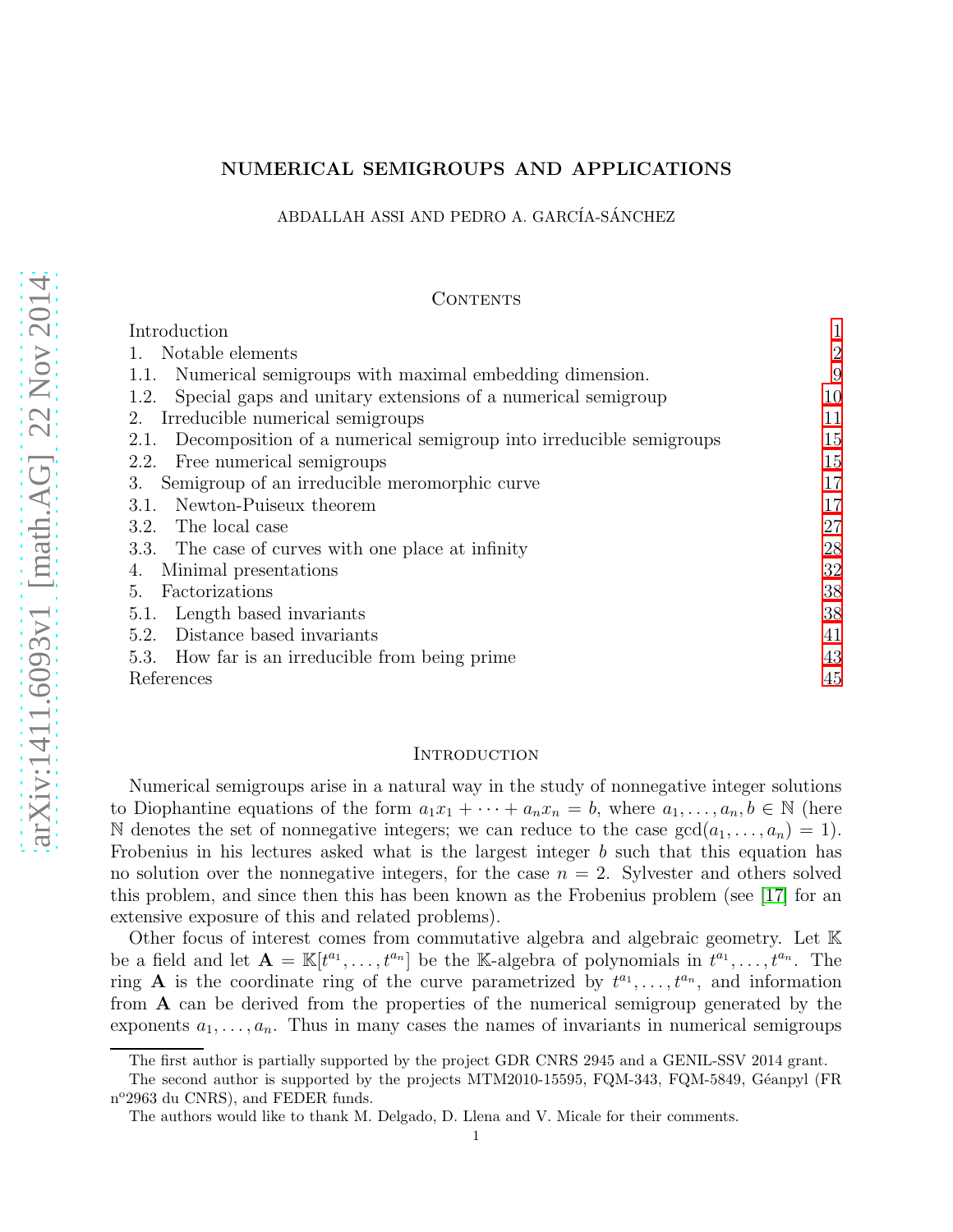are inherited from Algebraic Geometry. Along this line Bertin and Carbonne([\[8\]](#page-45-1)), Delorme  $([12])$  $([12])$  $([12])$ ,Watanabe  $([19])$  $([19])$  $([19])$  and others found several families of numerical semigroups yielding complete intersections and thus Gorenstein semigroup rings. In the monograph [\[7\]](#page-45-4) one can find a good dictionary Algebraic Theory-Numerical semigroups.

Numerical semigroups are also useful in the study of singularities of plane algebraic curves. Let K be an algebraically closed field of characteristic zero and let  $f(x, y)$  be an element of K[[x, y]]. Given another element  $g \in K[[x, y]]$ , we define the local intersection multiplicity of f with g to be the rank of the K-vector space  $\mathbb{K}[[x,y]]/(f,g)$ . When g runs over the set of elements of  $\mathbb{K}[[x,y]] \setminus (f)$ , these numbers define a semigroup. If furthermore f is irreducible, then this semigroup is a numerical semigroup. This leads to a classification of irreducible formal power series in terms of their associated numerical semigroups. This classification can be generalized to polynomials with one place at infinity. The arithmetic properties of numerical semigroups have been in this case the main tool in the proof of Abhyankar-Moh lemma which says that a coordinate has a unique embedding in the plane.

Recently, due to use of algebraic codes and Weierstrass numerical semigroups, some applications to coding theory and cryptography have arise. The idea is finding properties of the codes in terms of the associated numerical semigroup. See for instance [\[10\]](#page-45-5) and the references therein.

Another focus of recent interest has been the study of factorizations in monoids. If we consider again the equation  $a_1x_1 + \cdots + a_nx_n = b$ , then we can think of the set of nonnegative integer solutions as the set of factorizations of b in terms of  $a_1, \ldots, a_n$ . It can be easily shown that no numerical semigroup other than  $\mathbb N$  is half-factorial, or in other words, there are elements with factorizations of different lengths. Several invariants measure how far are monoids from being half-factorial, and how wild are the sets of factorizations. For numerical semigroups several algorithms have been developed in the last decade, and this is why studying these invariants over numerical semigroups offer a good chance to test conjectures and obtain families of examples.

The aim of this manuscript is to give some basic notions related to numerical semigroups, and from these on the one hand describe a classical application to the study of singularities of plane algebraic curves, and on the other, show how numerical semigroups can be used to obtain handy examples of nonunique factorization invariants.

### 1. Notable elements

<span id="page-1-0"></span>Most of the results appearing in this section are taken from [\[18,](#page-45-6) Chapter 1].

Let S be a subset of N. The set S is a submonoid of N if the following holds:

 $(i)$   $0 \in S$ ,

(ii) If  $a, b \in S$  then  $a + b \in S$ .

Clearly,  $\{0\}$  and N are submonoids of N. Also, if S contains a nonzero element a, then  $da \in S$  for all  $d \in \mathbb{N}$ , and in particular, S is an infinite set.

Let S be a submonoid of N and let G be the subgroup of  $\mathbb Z$  generated by S (that is,  $G = \{\sum_{i=1}^s \lambda_i a_i \mid s \in \mathbb{N}, \lambda_i \in \mathbb{Z}, a_i \in S\}$ . If  $1 \in G$ , then we say that S is a numerical semigroup.

We set  $G(S) = N \setminus S$  and we call it the set of *qaps* of S. We denote by  $g(S)$  the cardinality of  $G(S)$ , and we call  $g(S)$  the *genus* of S. Next proposition in particular shows that the genus of any numerical semigroup is a nonnegative integer.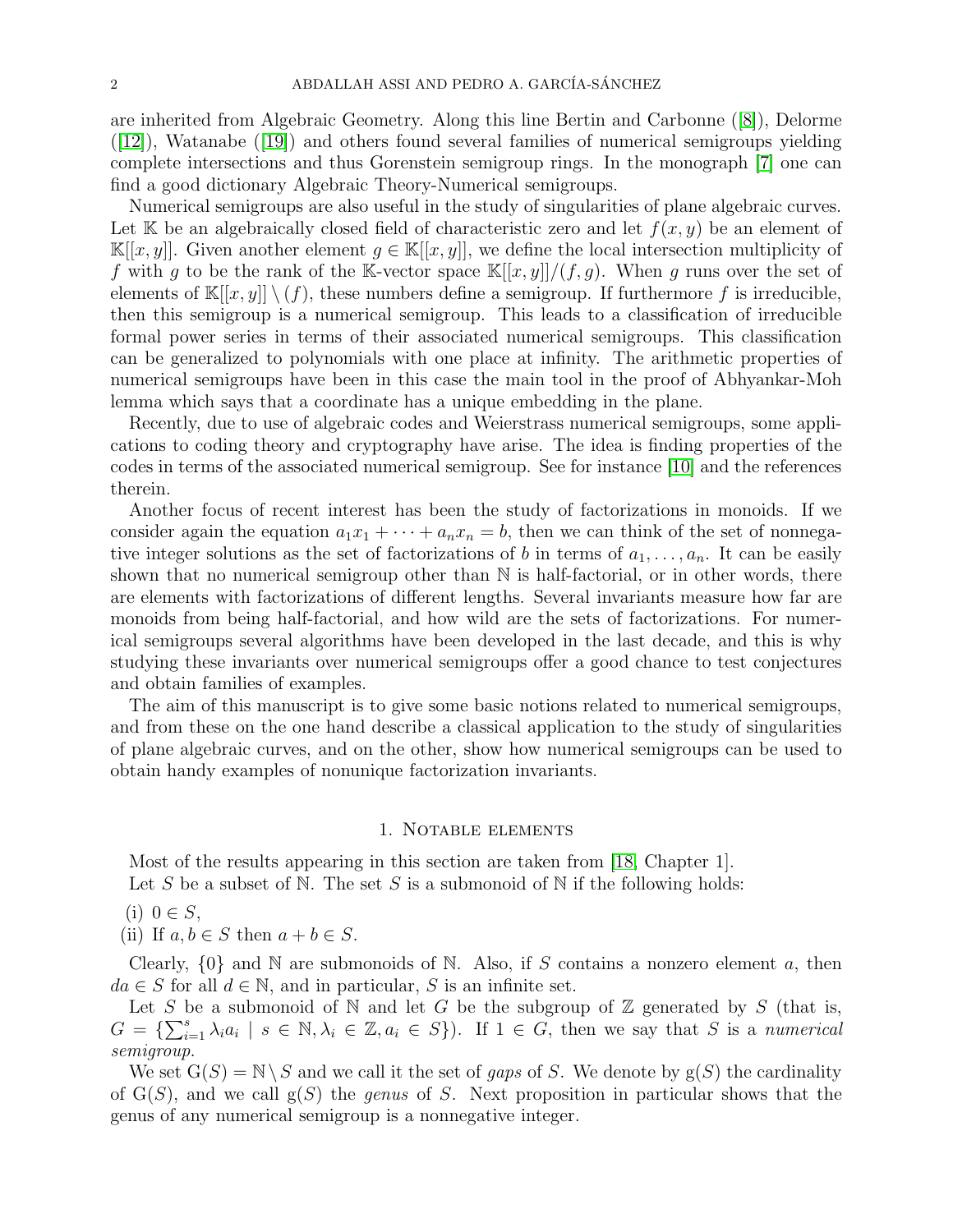**Proposition 1.** Let S be a submonoid of N. Then S is a numerical semigroup if and only if  $\mathbb{N} \setminus S$  is a finite set.

*Proof.* Let S be a numerical semigroup and let G be the group generated by S in  $\mathbb{Z}$ . Since  $1 \in G$ , we can find an expression  $1 = \sum_{i=1}^{k} \lambda_i a_i$  for some  $\lambda_i \in \mathbb{Z}$  and  $a_i \in S$ . Assume, without loss of generality, that  $\lambda_1, \ldots, \lambda_l < 0$  (respectively  $\lambda_{l+1}, \ldots, \lambda_k > 0$ ). If  $s = \sum_{i=l}^{l} -\lambda_i a_i$ , then  $s \in S$  and  $\sum_{i=1+l}^{k} \lambda_i a_i = 1 + s \in S$ . We claim that for all  $n \geq (s-1)(s+1)$ ,  $n \in S$ . Let  $n \ge (s-1)(s+1)$  and write  $n = qs + r, 0 \le r < s$ . Since  $n = qs + r \ge (s-1)s + (s-1)$ , we have  $q \ge s - 1 \ge r$ , whence  $n = qs + r = (rs + r) + (q - r)s = r(s + 1) + (q - r)s \in S$ .

Conversely, assume that  $\mathbb{N} \setminus S$  has finitely many elements. Then there exist  $s \in S$  such that  $s + 1 \in S$ . Hence  $1 = s + 1 - s \in G$ .

The idea of focusing on numerical semigroups instead of submonoids of N in general is the following.

**Proposition 2.** Let S be a submonoid of N. Then S is isomorphic to a numerical semigroup.

*Proof.* Let d be  $gcd(S)$ , that is, d is the generator of the group generated by S in Z. Let  $S_1 = \{s/d \mid s \in S\}$  is a numerical semigroup. The map  $\phi : S \to S_1$ ,  $\phi(s) = s/d$  is a homomorphism of monoids that is clearly bijective.

Even though any numerical semigroup has infinitely many elements, it can be described by means of finitely many of them. The rest can be obtained as linear combinations with nonnegative integer coefficients from these finitely many.

Let S be a numerical semigroup and let  $A \subseteq S$ . We say that S is generated by A and we write  $S = \langle A \rangle$  if for all  $s \in S$ , there exist  $a_1, \ldots, a_r \in A$  and  $\lambda_1, \ldots, \lambda_r \in \mathbb{N}$  such that  $a = \sum_{i=1}^r \lambda_i a_i$ . Every numerical semigroup S is finitely generated, that is,  $S = \langle A \rangle$  with  $A \subseteq S$  and A is a finite set.

Let  $S^* = S \setminus \{0\}$ . The smallest nonzero element of S is called the *multiplicity* of S,  $m(S) = \min S^*$ .

<span id="page-2-0"></span>Proposition 3. Every numerical semigroup is finitely generated.

*Proof.* Let A be a system of generators of S (S itself is a system of generators). Let m be the multiplicity of S. Clearly  $m \in A$ . Assume that  $a < a'$  are two elements in A such that  $a \equiv a' \mod m$ . Then  $a' = km + a$  for some positive integer k. So we can remove a' from A and we still have a generating system for S. Observe that at the end of this process we have at most one element in A in each congruence class modulo  $m$ , and we conclude that we can choose A to have finitely many elements.  $\square$ 

The underlying idea in the last proof motivates the following definition.

Let  $n \in S^*$ . We define the *Apéry set* of S with respect to n, denoted  $Ap(S, n)$ , to be the set

$$
Ap(S, n) = \{ s \in S \mid s - n \notin S \}.
$$

This is why some authors call  $\{n\} \cup (\mathrm{Ap}(S,n) \setminus \{0\})$  a standard basis of S, when n is chosen to be the least positive integer in S.

As we see next,  $Ap(S, n)$  has precisely *n* elements.

**Lemma 4.** Let S be a numerical semigroup and let  $n \in S^*$ . For all  $i \in \{1, ..., n\}$ , let  $w(i)$ be the smallest element of S such that  $w(i) \equiv i \mod n$ . Then

$$
Ap(S, n) = \{0, w(1), \ldots, w(n-1)\}.
$$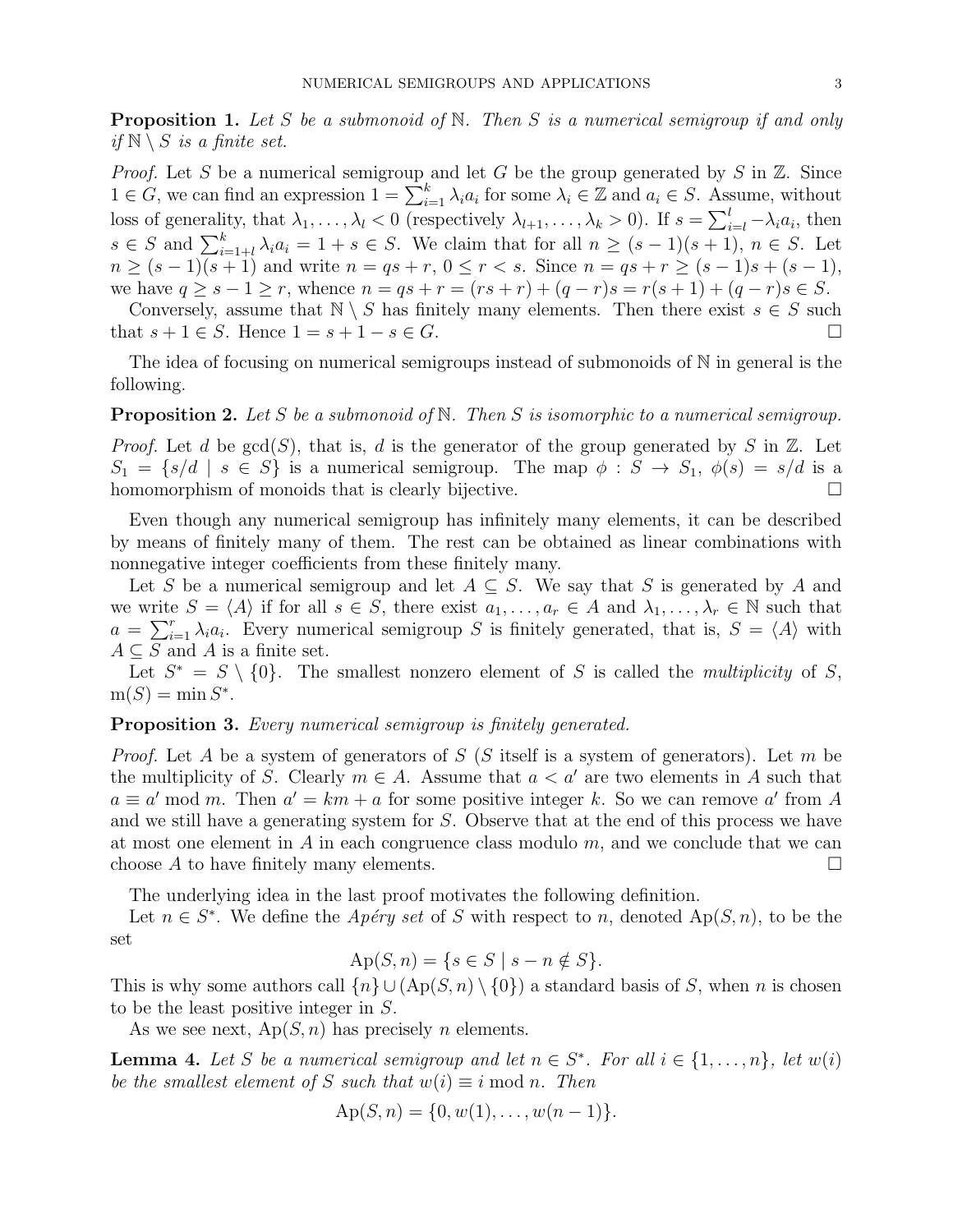*Proof.* Let  $0 \le i \le n-1$ . By definition,  $w(i) \in S$  and clearly  $w(i) - n \equiv i \mod(n)$ , hence  $w(i) - n \notin S$ , in particular  $w(i) \in Ap(S, n)$ . This proves one inclusion. Observe that there are no elements  $a, b \in Ap(S, n)$  such that  $a \equiv b \mod n$ . Hence we get an equality, because we are ranging all possible congruence classes modulo *n*.

Nextwe give an example using the numericalsgps GAP package ([\[11\]](#page-45-7) and [\[13\]](#page-45-8), respectively). We will do this several times along the manuscript, since it is also our intention to show how calculations can easily be accomplished using this package.

GAP example 5. Let us start defining a numerical semigroup.

```
gap> s:=NumericalSemigroup(5,9,21);;
```

```
gap> SmallElementsOfNumericalSemigroup(s);
```

```
[ 0, 5, 9, 10, 14, 15, 18, 19, 20, 21, 23 ]
```
This means that our semigroup is  $\{0, 5, 9, 10, 14, 15, 18, 19, 20, 21, 23, \rightarrow\}$ , where the arrow means that every integer larger than 23 is in the set. If we take a nonzero element  $n$  in the semigroup, its Apéry set has exactly  $n$  elements.

```
gap> AperyListOfNumericalSemigroupWRTElement(s,5);
```

```
[ 0, 21, 27, 18, 9 ]
```
We can define the Apery set for other integers as well, but the above feature no longer holds.

```
gap> AperyListOfNumericalSemigroupWRTInteger(s,6);
[ 0, 5, 9, 10, 14, 18, 19, 23, 28 ]
```
Apéry sets are one of the most important tools when dealing with numerical semigroups. Next we see that they can be used to represent elements in a numerical semigroup in a unique way (actually the proof extends easily to any integer).

<span id="page-3-1"></span>**Proposition 6.** Let S be a numerical semigroup and let  $n \in S^*$ . For all  $s \in S$ , there exists a unique  $(k, w) \in \mathbb{N} \times \mathrm{Ap}(S, n)$  such that  $s = kn + w$ .

*Proof.* Let  $s \in S$ . If  $s \in Ap(S,n)$ , then we set  $k = 0, w = s$ . If  $s \notin Ap(S,n)$ , then  $s_1 = s - n \in S$ . We restart with  $s_1$ . Clearly there exists k such that  $s_k = s - kn \in Ap(S, n)$ . Let  $s = k_1 n + w_1$  with  $k_1 \in \mathbb{N}$ ,  $w_1 \in Ap(S, n)$ . Suppose that  $k_1 \neq k$ . Hence  $0 \neq (k_1 - k)n$  $w - w_1$ . In particular  $w \equiv w_1 \mod(n)$ . This is a contradiction.

This gives an alternative proof that S is finitely generated.

<span id="page-3-0"></span>Corollary 7. Let S be a numerical semigroup. Then S is finitely generated.

*Proof.* Let  $n \in S^*$ . By the proposition above,  $S = \langle \{n\} \cup \mathrm{Ap}(S, n) \setminus \{0\} \rangle$ . But the cardinality of  $Ap(S, n) = n$ . This proves the result.

Let S be a numerical semigroup and let  $A \subseteq S$ . We say that A is a minimal set of generators of S if  $S = \langle A \rangle$  and no proper subset of A has this property.

Corollary 8. Let S be a numerical semigroup. Then S has a minimal set of generators. This set is finite and unique: it is actually  $S^* \setminus (S^* + S^*)$ .

Proof. Notice that by using the argument in the proof of Proposition [3,](#page-2-0) every generating set can be refined to a minimal generating set.

Let  $A = S^* \setminus (S^* + S^*)$  and let B be another minimal generating set. If B is not included in A, there exists  $a, b, c \in B$  such that  $a = b + c$ . But this contradicts the minimality of B, since in this setting  $B \setminus \{a\}$  is a generating system for S. This proves  $B \subset A$ .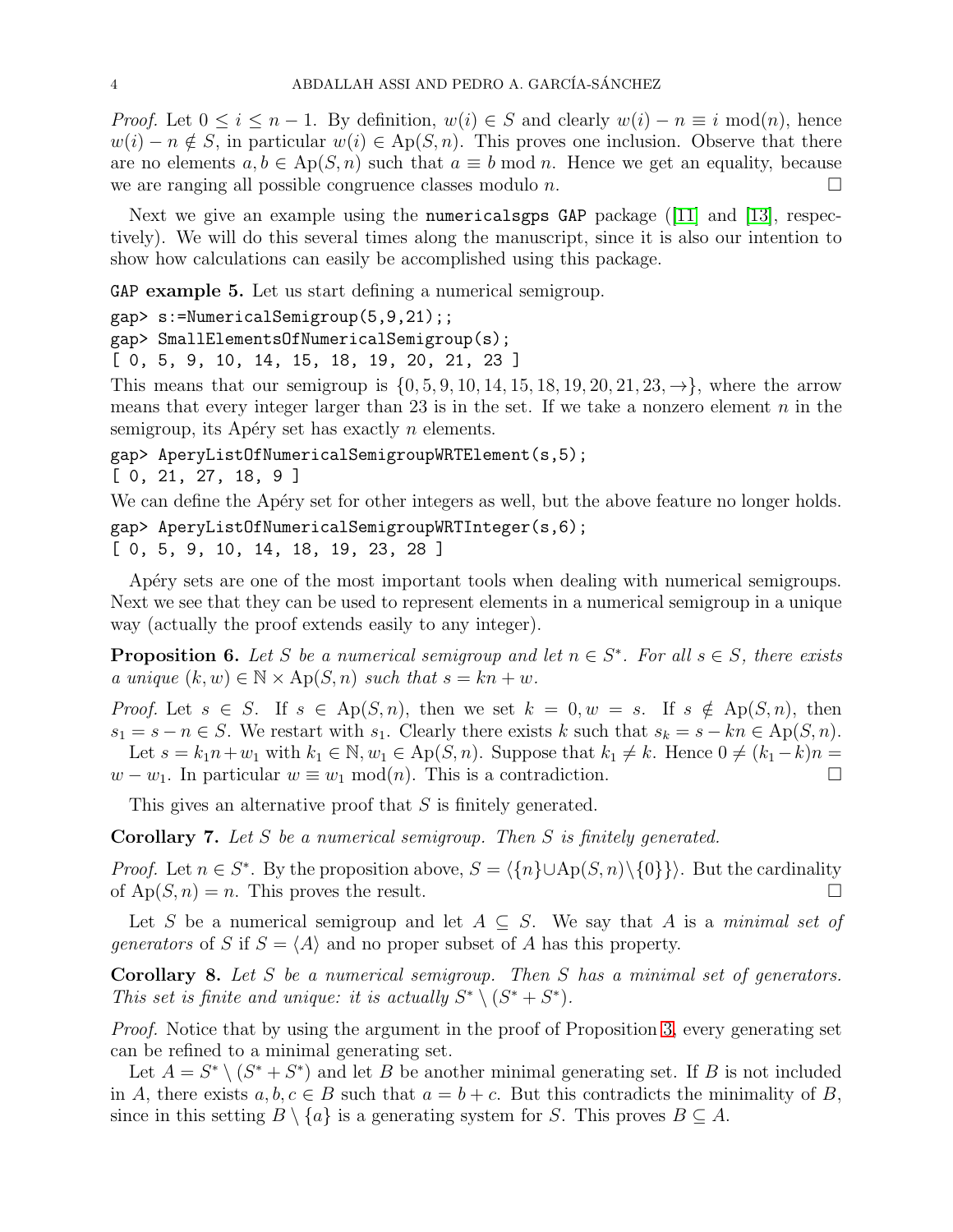Now take  $a \in A \subseteq S = \langle B \rangle$ . Then  $a = \sum_{b \in B} \lambda_b b$ . But  $a \in S^* \setminus (S^* + S^*)$ , and so  $\sum_{b\in B}\lambda_b=1$ . This means that there exists  $b\in B$  with  $\lambda_b=1$  and  $\lambda_{b'}=0$  for the rest of  $b \in B$ . We conclude that  $a = b \in B$ , which proves the other inclusion.

Let S be a numerical semigroup. The cardinality of a minimal set of generators of S is called the *embedding dimension* of S. We denote it by  $e(S)$ .

**Lemma 9.** Let S be a numerical semigroup. We have  $e(S) \leq m(S)$ .

Proof. The proof easily follows from the proof of Corollary [7](#page-3-0) or from that of Proposition  $3.$ 

Examples 10. i)  $S = N$  if and only if  $e(S) = 1$ .

- ii) Let  $m \in \mathbb{N}^*$  and let  $S = \langle m, m+1, \ldots, 2m-1 \rangle$ . We have  $Ap(S, m) = \{0, m+1, \ldots, 2m-1\}$ 1} and  $\{m, m+1, \ldots, 2m-1\}$  is a minimal set of generators of S. In particular  $e(S)$  =  $m(S) = m$ .
- iii) Let  $S = \{0, 4, 6, 9, 10, \ldots\}$ . We have  $Ap(S, 4) = \{0, 9, 6, 12\}$ . In particular  $m(S) = 4$ and  $S = \langle 4, 6, 9, 12 \rangle = \langle 4, 6, 9 \rangle$ . Hence  $e(S) = 3$ .

GAP example 11. We can easily generate "random" numerical semigroups with the following command. The first argument is an upper bound for the number of minimal generators, while the second says the range where the generators must be taken from.

```
gap> s:=RandomNumericalSemigroup(5,100);
<Numerical semigroup with 5 generators>
gap> MinimalGeneratingSystemOfNumericalSemigroup(s);
[ 6, 7 ]
```
Let S be a numerical semigroup. We set  $F(S) = max(N \setminus S)$  and we call it the Frobenius number of S. We set  $C(S) = F(S) + 1$  and we call it the *conductor* of S. Recall that we denoted  $G(S) = N \setminus S$  and we called it the set of gaps of S. Also we used  $g(S)$  to denote the cardinality of  $G(S)$  and we call  $g(S)$  the genus of S. We denote by  $n(S)$  the cardinality of  $\{s \in S : s \leq F(S)\}.$ 

<span id="page-4-0"></span>**Proposition 12** (Selmer's formulas). Let S be a numerical semigroup and let  $n \in S^*$ . We have the following:

(i) 
$$
F(S) = max(Ap(S, n)) - n
$$
,  
(ii)  $g(S) = \frac{1}{n} \left( \sum_{w \in Ap(S,n)} w \right) - \frac{n-1}{2}$ .

- *Proof.* (i) Clearly  $\max(Ap(S,n)) n \notin S$ . If  $x > \max(Ap(S,n)) n$  then  $x + n >$ max(Ap(S, n)). Write  $x + n = qn + i$ ,  $q \in \mathbb{N}$ ,  $i \in \{0, ..., n-1\}$  and let  $w(i) \in Ap(S, n)$ be the smallest element of S which is congruent to i modulo n. Since  $x + n > w(i)$ , we have  $x + n = kn + w(i)$  with  $k > 0$ . Hence  $x = (k-1)n + w(i) \in S$ .
	- (ii) For all  $w \in \mathrm{Ap}(S, n)$ , write  $w = k_i n + i, k_i \in \mathbb{N}, i \in \{0, \ldots, n-1\}$ . We have:

$$
Ap(S, n) = \{0, k_1n + 1, \ldots, k_{n-1}n + n - 1\}.
$$

Let  $x \in \mathbb{N}$  and suppose that  $x \equiv i \mod(n)$ . We claim that  $x \in S$  if and only if  $w(i) \leq x$ . In fact, if  $x = q_i n + i$ , then  $x - w(i) = (q_i - k_i)n$ . Hence  $w(i) \leq x$  if and only if  $k_i \leq q_i$  if and only if  $x = (q_i - k_i)n + w(i) \in S$ . It follows that  $x \notin S$  if and only if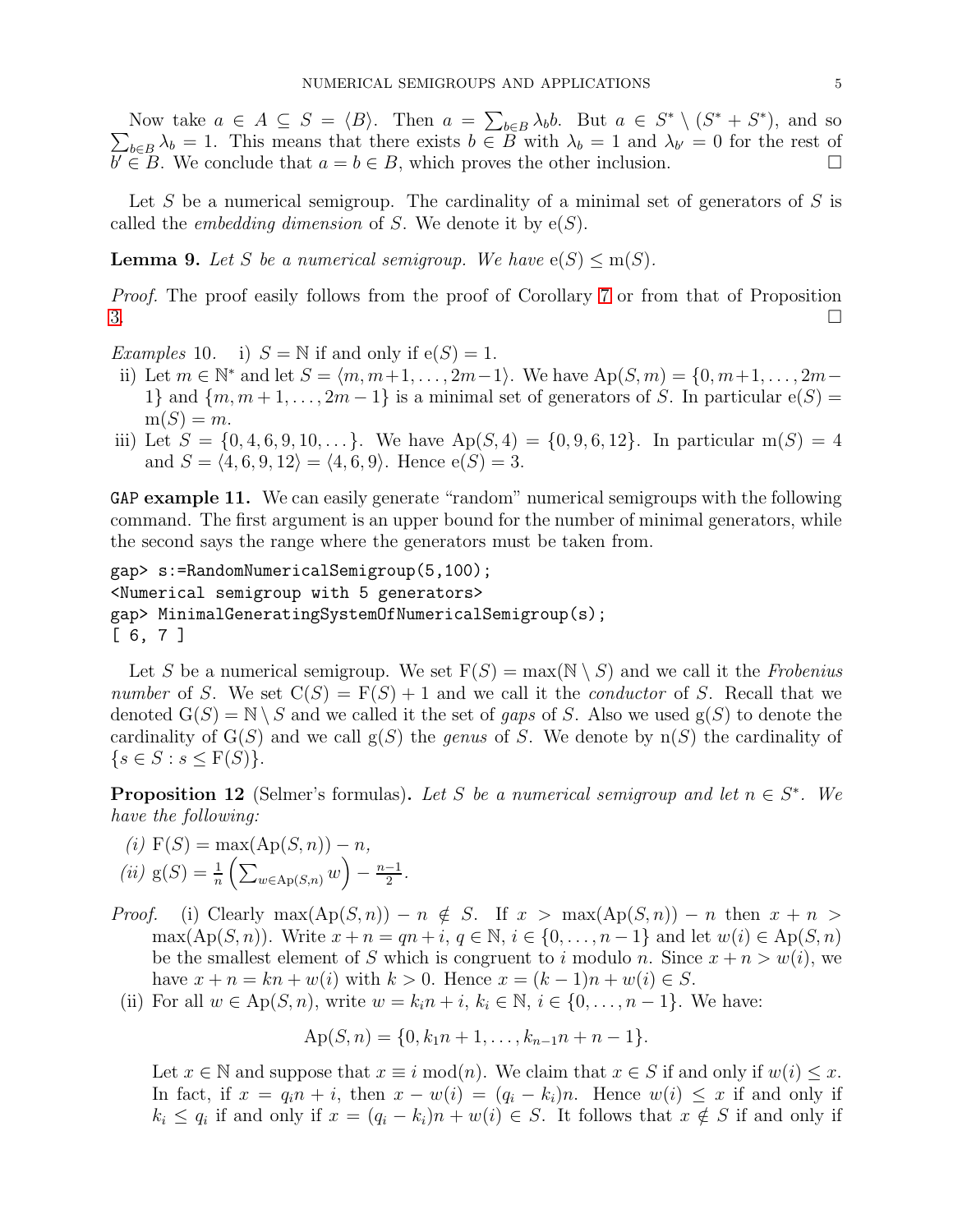$x = q_i n + i, q_i < k_i$ . Consequently

$$
g(S) = \sum_{i=1}^{n-1} k_i = \frac{1}{n} \left( \sum_{i=1}^{n-1} (k_i n + i) \right) - \frac{n-1}{2} = \frac{1}{n} \left( \sum_{w \in Ap(S,n)} w \right) - \frac{n-1}{2}.
$$

*Example* 13. Let  $S = \langle a, b \rangle$  be a numerical semigroup. We have

$$
Ap(S, a) = \{0, b, 2b, \ldots, (a-1)b\}.
$$

Hence

(i) 
$$
F(S) = (a - 1)b - a = ab - a - b
$$
.  
\n(ii)  $g(S) = \frac{1}{a}(a + 2a + \dots + (b - 1)a) - \frac{a-1}{2} = \frac{(a-1)(b-1)}{2} = \frac{F(S)+1}{2}$ .

**Lemma 14.** Let S be a numerical semigroup. We have  $g(S) \geq \frac{F(S)+1}{2}$  $\frac{2^{j+1}}{2}$ .

*Proof.* Let  $s \in \mathbb{N}$ . If  $s \in S$ , then  $F(S) - s \notin S$ . Thus  $g(S)$  is greater than or equal to  $n(S)$ . But  $n(S) + g(S) = F(S) + 1$ . This proves the result.

GAP example 15. Let  $S = \langle 5, 7, 9 \rangle$ .

```
gap> s:=NumericalSemigroup(5,7,9);
<Numerical semigroup with 3 generators>
gap> FrobeniusNumber(s);
13
gap> ConductorOfNumericalSemigroup(s);
14
gap> ap:=AperyListOfNumericalSemigroupWRTElement(s,5);
[ 0, 16, 7, 18, 9 ]
gap> Maximum(ap)-5;
13
gap> Sum(ap)/5 -2;8
gap> GenusOfNumericalSemigroup(s);
8
gap> GapsOfNumericalSemigroup(s);
[ 1, 2, 3, 4, 6, 8, 11, 13 ]
```
**Conjecture 16.** Let g be positive integer and let  $n_q$  be the number of numerical semigroups S with  $g(S) = g$ . Is  $n_g \leq n_{g+1}$ ? This conjecture is known to be true for  $g \leq 67$  but it is still open in general (J. Fromentin, personal communication; see also Manuel Delgado's web page).

GAP example 17. gap> List( $[1..20]$ , i->Length(NumericalSemigroupsWithGenus(i))); [ 1, 2, 4, 7, 12, 23, 39, 67, 118, 204, 343, 592, 1001, 1693, 2857, 4806, 8045, 13467, 22464, 37396 ]

The following result allows to prove Johnson's formulas (see Corollary [19](#page-6-0) below).

**Proposition 18.** Let S be a numerical semigroup minimally generated by  $n_1, \ldots, n_p$ . Let  $d = \gcd(n_1, \ldots, n_{p-1})$  and let  $T = \langle n_1/d, \ldots, n_{p-1}/d, n_p \rangle$ . We have  $Ap(S, n_p) = dAp(T, n_p)$ .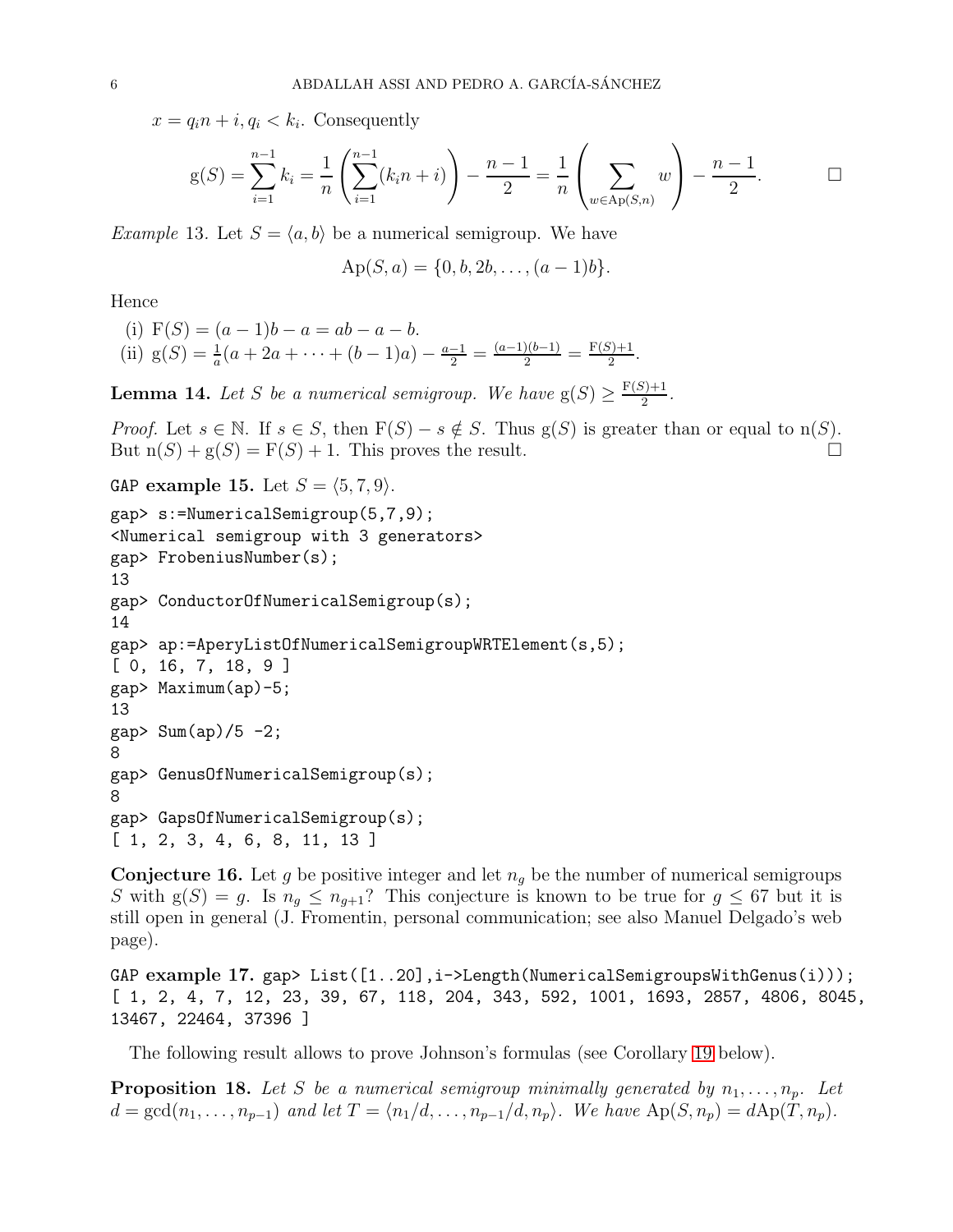*Proof.* Let  $w \in Ap(S, n_p)$ . Since  $w - n_p \notin S$  then  $w \in \langle n_1, \ldots, n_{p-1} \rangle$ , hence  $\frac{w}{d} \in \langle \frac{n_1}{d} \rangle$  $\frac{n_1}{d}, \ldots, \frac{n_{p-1}}{d}$  $\frac{1}{d}$ . If  $\frac{w}{d} - n_p \in T$ , then  $w - dn_p \in S$ , which is a contradiction. Hence  $\frac{w}{d} \in Ap(T, n_p)$ , in particular  $w \in dAp(T, n_p).$ 

Conversely, if  $w \in Ap(T, n_p)$ , then  $w \in \left\langle \frac{n_1}{d}\right\rangle$  $\frac{a_1}{d}, \ldots, \frac{n_{p-1}}{d}$  $\langle u_n^{\frac{p-1}{d}} \rangle$ , hence  $dw \in \langle n_1, \ldots, n_{p-1} \rangle \in S$ . Suppose that  $dw - n_p \subseteq S$ . We have:

$$
dw - n_p = \sum_{i=1}^p \lambda_i n_i
$$
 implies 
$$
dw = \sum_{i=1}^{p-1} \lambda_i n_i + (\lambda_p + 1)n_p.
$$

In particular d divides  $\lambda_p + 1$ . Write  $w = \sum_{i=1}^{p-1} \lambda_i \frac{n_i}{d} + \left(\frac{\lambda_p + 1}{d}\right)$  $\left(\frac{n+1}{d}\right)n_p$ , whence  $w - n_p \in T$ , which is a contradiction. Finally  $dw \in Ap(S, n_p)$ . This implies our assertion.

<span id="page-6-0"></span>**Corollary 19.** Let S be a numerical semigroup minimally generated by  $\{n_1, \ldots, n_p\}$ . Let  $d = \gcd(n_1, \ldots, n_{p-1})$  and let  $T = \langle \frac{n_1}{d} \rangle$  $\frac{n_1}{d}, \ldots, \frac{n_{p-1}}{d}$  $\langle \frac{d^{n-1}}{d}, n_p \rangle$ . We have the following:

(i) 
$$
F(S) = dF(T) + (d-1)n_p,
$$
  
(ii)  $g(S) = dg(T) + \frac{(d-1)(d-2)}{2}.$ 

Proof. (i)  $F(S) = \max Ap(S, n_p) - n_p = d \max Ap(T, n_p) - n_p = d(\max Ap(T, n_p) - n_p) +$  $(d-1)n_p = dF(T) + (d-1)n_p$ .

(ii) 
$$
g(S) = \frac{1}{n_p} \left( \sum_{w \in Ap(S, n_p)} w \right) - \frac{n_p - 1}{2} = \frac{d}{n_p} \left( \sum_{w \in Ap(T, n_p)} w \right) - \frac{n_p - 1}{2}
$$
  
=  $d \left( \frac{1}{n_p} \sum_{w \in Ap(T, n_p)} w - \frac{n_p - 1}{2} \right) + \frac{(d - 1)(n_p - 1)}{2}$ .

*Example* 20. Let  $S = \langle 20, 30, 17 \rangle$ ,  $T = \langle 2, 3, 17 \rangle = \langle 2, 3 \rangle$ ;  $F(S) = 10F(T) + 9 \times 17 = 163$  and  $g(S) = 10 + 916/2 = 82.$ 

Let S be a numerical semigroup. We say that  $x \in \mathbb{N}$  is a *pseudo-Frobenius number* if  $x \notin S$  and  $x + s \in S$  for all  $s \in S^*$ . We denote by  $PF(S)$  the set of pseudo Frobenius numbers. The cardinality of  $PF(S)$  is denoted by  $t(S)$  and we call it the type of S. Note that  $F(S) = max(PF(S)).$ 

Let  $a, b \in \mathbb{N}$ . We define  $\leq_S$  as follows:  $a \leq_S b$  if  $b - a \in S$ . Clearly  $\leq_S$  is a (partial) order relation. With this order relation  $\mathbb Z$  becomes a poset. We see next that  $PF(S)$  are precisely the maximal gaps of S with respect to  $\leq_S$ .

<span id="page-6-2"></span>**Proposition 21.** Let  $S$  be a numerical semigroup. We have

$$
\mathrm{PF}(S) = \max_{\leq_S} (\mathbb{N} \setminus S).
$$

*Proof.* Let  $x \in \text{PF}(S)$ :  $x \notin S$  and  $x + S^* \subseteq S$ . Let  $y \in \mathbb{N} \setminus S$  and assume that  $x \leq_S y$ . If  $x \neq y$ , then  $y - x = s \in S^*$ , hence  $y = x + s \in x + S^* \subseteq S$ . This is a contradiction. Conversely, let  $x \in \text{Max}_{\leq s} \mathbb{N} \setminus S$ . If  $x + s \notin S$  for some  $s \in S^*$ , then  $x \leq_S x + s$ . This is a  $\Box$ 

We can also recover the pseudo-Frobenius elements by using, once more, the Apéry sets.

<span id="page-6-1"></span>**Proposition 22.** Let S be a numerical semigroup and let  $n \in S^*$ . Then

$$
PF(S) = \{w - n \mid w \in \max_{\leq_S} Ap(S, n)\}.
$$

*Proof.* Let  $x \in PF(S) : x + n \in S$  and  $x \notin S$ . Hence  $x + n \in Ap(S, n)$ . Let us prove that  $x + n$  is maximal with respect to  $\leq_S$ . Let  $w \in \mathrm{Ap}(S,n)$  such that  $x + n \leq_S w$ . Let  $s \in S$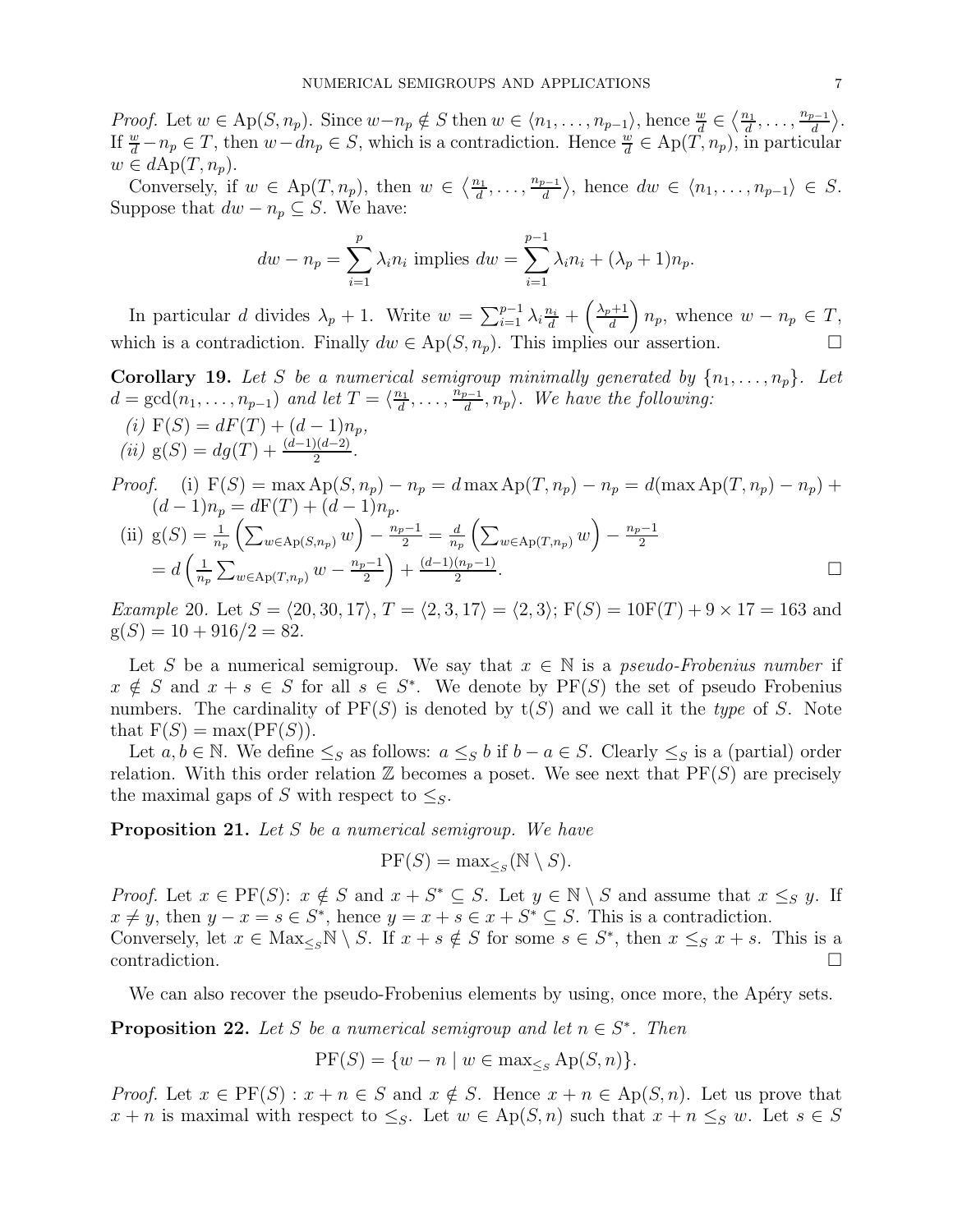such that  $w - x - n = s$ . We have  $w - n = x + s$ . If  $s \in S^*$ , then  $x + s \in S$ . But  $w - n \notin S$ , a contradiction.

Conversely let  $w \in \text{Max}_{\leq s} \text{Ap}(S, n)$  and let  $s \in S^*$ . If  $w - n + s \notin S$ , then  $w + s \in \text{Ap}(S, n)$ . This contradicts the maximality of w.

Examples 23. (i) Let  $S = \langle 5, 6, 8 \rangle$ ; Ap(S, 5) = {0, 6, 12, 8, 14}. Hence PF(S) = {12 −  $5, 14-5$ } = {7,9}. In particular,  $t(S) = 2$ .

(ii) Let  $S = \langle a, b \rangle$  where  $a, b \in \mathbb{N} \setminus \{0, 1\}$  and  $gcd(a, b) = 1$ . We have  $Ap(S, a)$  $\{0, b, 2b, \ldots, (a-1)b\}.$  Thus  $PF(S) = \{F(S) = (a-1)b - a\}$  and  $t(S) = 1$ .

In particular, we get the following consequence, which gives an upper bound for the type of a numerical semigroup.

**Corollary 24.** Let S be a numerical semigroup other than N. We have  $t(S) \le m(S) - 1$ .

*Proof.* The type S is nothing but the cardinality of the set of maximal elements of  $Ap(S, m(S))$ with respect to  $\leq_S$ . Since 0 is not a maximal element, the result follows.

Remark 25. Let S be a numerical semigroup. In the above inequality, one cannot replace m(S)−1 by e(S) as it is shown in the following example: let  $S = \langle s, s+3, s+3n+1, 5+3n+2 \rangle$ ,  $n \geq 2, r \geq 3n + 2, s = r(3n + 2) + 3$ ; then  $t(S) = 2n + 3$ .

Type, the number of sporadic elements (elements below the Frobenius number) and the genus of a numerical semigroup are related in the following way.

**Proposition 26.** Let S be a numerical semigroup and recall that  $n(S)$  is the cardinality of  $N(S) = \{s \in S \mid s < F(S)\}\$ . With these notations we have  $g(S) \leq t(S) n(S)$ .

*Proof.* Let  $x \in \mathbb{N}$  and let  $f_x = \min\{f \in \text{PF}(S) \mid f - x \in S\}$ . Let

 $\phi: G(S) \to PF(S) \times N(S), \ \phi(x) = (f_x, f_x - x).$ 

The map  $\phi$  is clearly injective. In particular  $g(s)$  is less than or equal than the cardinality of  $PF(S) \times N(S)$ , which is  $t(S)n(S)$ .

In particular, if we use the fact that  $g(s) + n(s) = F(S) + 1$ , then we obtain the following easy consequence.

**Corollary 27.** Let S be a numerical semigroup. We have  $F(S) + 1 \leq (t(S) + 1)\text{n}(S)$ .

```
GAP example 28. We go back to S = \langle 5, 7, 9 \rangle.
gap> PseudoFrobeniusOfNumericalSemigroup(s);
[ 11, 13 ]
gap> TypeOfNumericalSemigroup(s);
2
gap> MultiplicityOfNumericalSemigroup(s);
5
gap> SmallElementsOfNumericalSemigroup(s);
[ 0, 5, 7, 9, 10, 12, 14 ]
gap> Length(last-1);
7
```
Conjecture 29 (Wilf).  $F(S) + 1 \leq e(S) n(S)$ .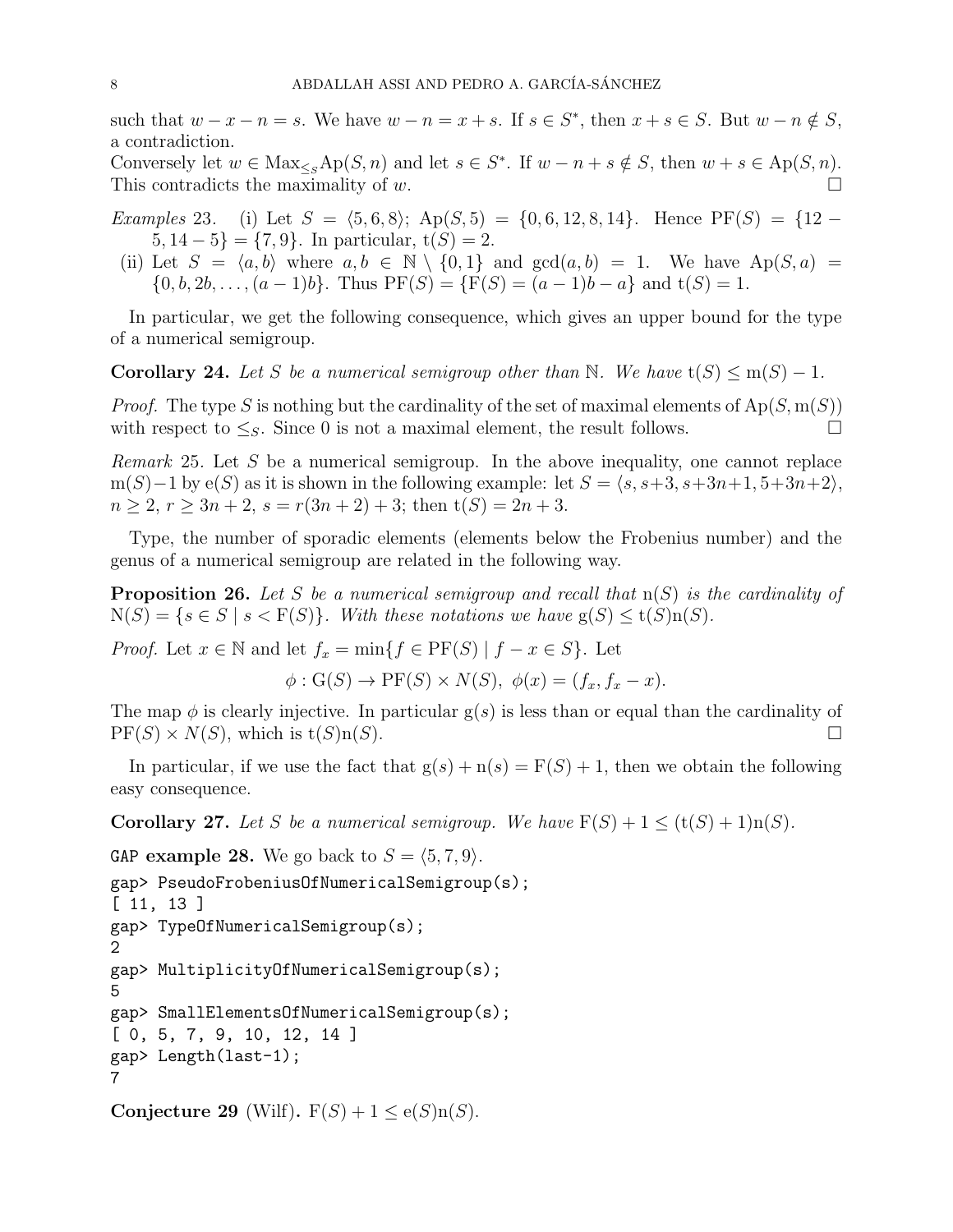<span id="page-8-0"></span>1.1. Numerical semigroups with maximal embedding dimension. Let  $S$  be a numerical semigroup and recall that  $e(S) \leq m(S)$ . In the following we shall consider the case where  $e(S) = m(S)$ . We are going to see that if this is the case, then the type is also maximal.

Let S be a numerical semigroup. We say that S has maximal embedding dimension if  $e(S) = m(S)$ .

Trivially, any minimal generator is in the Apéry set of any nonzero element different from it. We write the short proof for this.

<span id="page-8-1"></span>**Lemma 30.** Let x be a minimal generator of S and let  $n \in S^*$ ,  $n \neq x$ . We have  $x - n \notin S$ . In particular  $x \in Ap(S, n)$ .

*Proof.* If  $x - n \in S$ , since  $x = n + (x - n)$ , this contradicts the the fact that x is a minimal generator.  $\Box$ 

As a consequence, we get that the Apéry set of the multiplicity consists of 0 plus the rest of minimal generators.

**Proposition 31.** Let  $n_1 < n_2 < \cdots < n_e$  be a minimal set of generators of S. Then S has maximal embedding dimension if and only if  $Ap(S, n_1) = \{0, n_2, \ldots, n_e\}.$ 

*Proof.* Assume that S has maximal embedding dimension. By Lemma [30,](#page-8-1)  $n_2, \ldots, n_e \in$ Ap(S, n<sub>1</sub>). But  $n_1 = m(S) = e$ , whence  $Ap(S, n_1) = \{0, n_2, \ldots, n_e\}.$ Conversely,  $S = \langle (Ap(S, n_1) \setminus \{0\}) \cup \{n_1\} \rangle = \langle n_1, n_2, \ldots, n_e \rangle$ . Hence  $e = e(S) = m(S)$ .  $\Box$ 

As we already mentioned above, the type is also maximal in this kind of numerical semigroup. Actually this also characterizes maximal embedding dimension.

**Proposition 32.** Let  $n_1 < n_2 < \cdots < n_e$  be a minimal set of generators of S. The following are equivalent.

(i) S has maximal embedding dimension.

(*ii*) 
$$
g(S) = \frac{1}{n_1} \sum_{i=2}^{e} n_i - \frac{n_1 - 1}{2}
$$
.

(iii)  $t(S) = n_1 - 1 = m(S) - 1$ .

*Proof.* If S has maximal embedding dimension, then  $Ap(S, n_1) = \{0, n_2, \ldots, n_e\}$ . By Selmer's formulas (Proposition [12\)](#page-4-0),  $g(S) = \frac{1}{n_1} \sum_{w \in Ap(S,n_1)} w - \frac{n_1-1}{2} = \frac{1}{n_1}$  $\frac{1}{n_1}\sum_{i=2}^{e} n_i - \frac{n_1-1}{2}$  $\frac{-1}{2}$ . Conversely, we have  $\{n_2,\ldots,n_e\} \subseteq \mathrm{Ap}(S,n_1)$  and  $\frac{1}{n_1} \sum_{w \in \mathrm{Ap}(S,n_1)} w = \frac{1}{n_1}$  $\frac{1}{n_1} \sum_{i=2}^{e} n_i$ . Hence  $Ap(S, n_1) =$  $\{0, n_2, \ldots, n_e\}$ . In particular, S has maximal embedding dimension. This proves that (i) and (ii) are equivalent.

Finally we prove that (i) is equivalent to (iii). If S has maximal embedding dimension, then  $Ap(S, n_1) = \{0, n_2, \ldots, n_e\}$ . It easily follows that  $Max_{\leq s}Ap(S, n_1) = \{n_2, \ldots, n_e\}$ , whence  $t(S) = n_1 - 1 = m(S) - 1$ . Now assume that  $t(S) = n_1 - 1$ . Then the cardinality of  $PF(S)$  is  $n_1 - 1 = m(S) - 1$ . According to Proposition [22,](#page-6-1) this means that all the elements in Ap(S, n<sub>1</sub>) with the exception of 0 are maximal with respect to  $\leq_S$ . We also know that  $\{n_2, \ldots, n_e\} \subseteq \mathrm{Ap}(S, n_1)$  (Lemma [30\)](#page-8-1). Hence all minimal generators (other than  $n_1$ ) are maximal in Ap(S,  $n_1$ ) with respect to  $\leq_S$ . Assume that there exists  $x \in Ap(S, n_1) \setminus$  $\{0, n_2, \ldots, n_e\}$ . Then  $x = \sum_{i=1}^e \lambda_i n_i, \lambda_i \geq 0$ , and since  $x - n_1 \notin S$ , we deduce that  $\lambda_1 = 0$ . Since  $x \neq 0$ ,  $\lambda_k \neq 0$  for some k. Thus  $x - n_k \in S$ , and consequently  $n_k$  is not maximal with respect to  $\leq_S$ . This is a contradiction. Hence  $Ap(S, n_1) = \{0, n_2, \ldots, n_e\}$ , and this yields  $n_1 = m(S) = e(S).$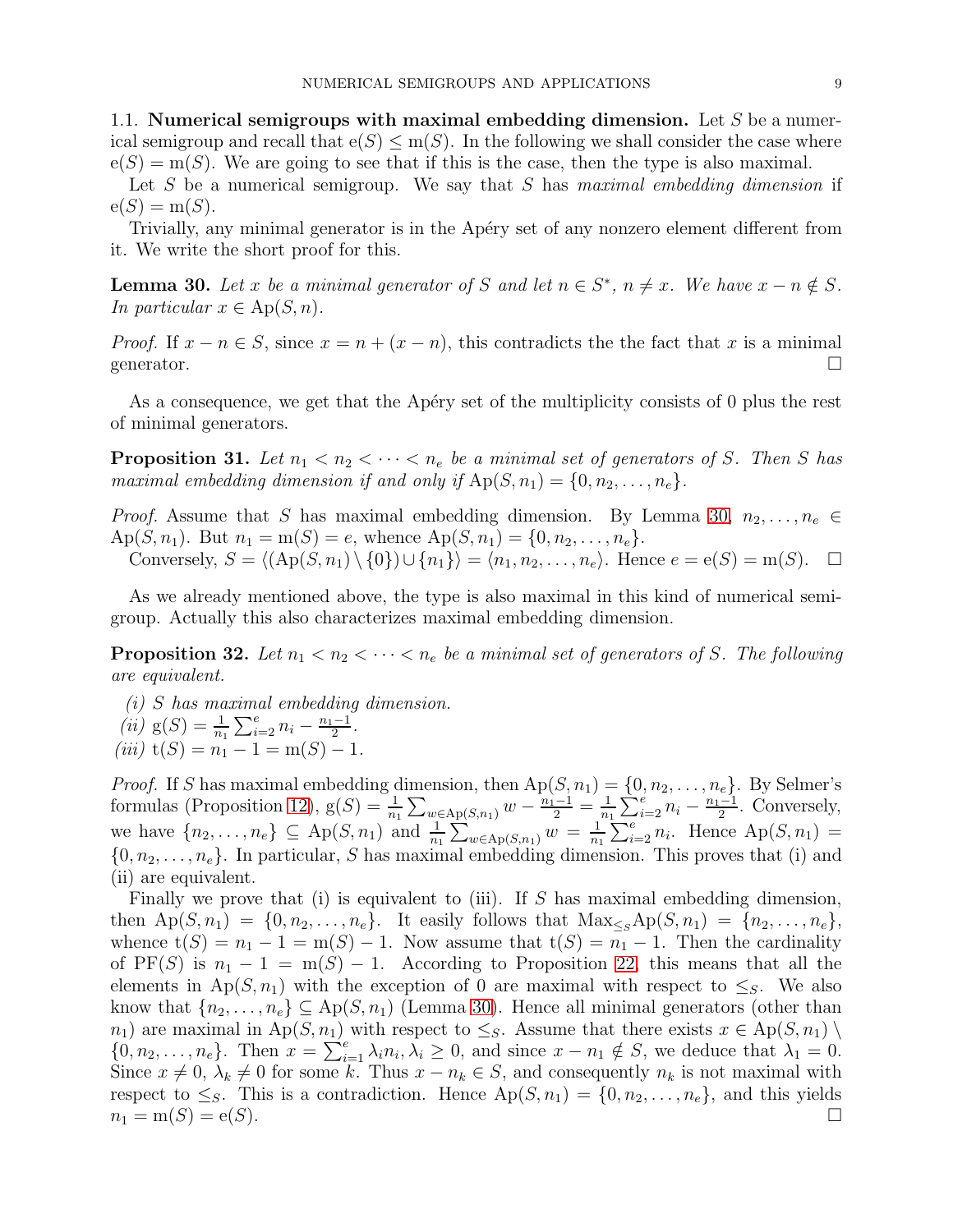As another consequence of Selmer's formulas, we get an easy expression of the Frobenius number of a maximal embedding dimension numerical semigroup.

**Proposition 33.** Let  $n_1 < n_2 < \cdots < n_e$  be a minimal set of generators of S with  $e = n_1$ . Then  $F(S) = n_e - n_1$ .

*Proof.* This follows from the fact that  $F(S) = \max Ap(S, n_1) - n_1$  (Proposition [12\)](#page-4-0).

The converse to this proposition is not true. Just take  $S = \langle 4, 5, 11 \rangle$ .

GAP example 34. One can always construct maximal embedding dimension numerical semigroups from any numercal semigroup in the following way (see [\[18,](#page-45-6) Chapter 2]).

```
gap> s:=NumericalSemigroup(4,7,9);
<Numerical semigroup with 3 generators>
gap> AperyListOfNumericalSemigroup(s);
[ 0, 9, 14, 7 ]
gap> t:=NumericalSemigroup(4+last);
<Numerical semigroup with 4 generators>
gap> MinimalGeneratingSystemOfNumericalSemigroup(t);
[ 4, 11, 13, 18 ]
```
<span id="page-9-0"></span>1.2. Special gaps and unitary extensions of a numerical semigroup. We introduce in this section another set of notable elements of numerical semigroups, that is, in some sense dual to the concept of minimal generating system. Let S be a numerical semigroup. Notice that an element  $s \in S$  is a minimal generator if and only if  $S \setminus \{s\}$  is a numerical semigroup. We define the set of *special gaps* of S as

$$
SG(S) = \{ x \in PF(S) \mid 2x \in S \}.
$$

The duality we mentioned above comes in terms of the following result.

<span id="page-9-2"></span>**Lemma 35.** Let  $x \in \mathbb{Z}$ . Then  $x \in SG(S)$  if and only if  $S \cup \{x\}$  is a numerical semigroup.

*Proof.* Easy exercise.  $\Box$ 

If S and T are numerical semigroups, with  $S \subset T$ , we can construct a chain of numerical semigroups  $S = S_1 \subset S_2 \subset \cdots \subset S_k = T$  such that for every i,  $S_{i+1}$  is obtained from  $S_i$  by adjoining a special gap. This can be done thanks to the following result.

<span id="page-9-1"></span>**Lemma 36.** Let T be a numerical semigroup and assume that  $S \subset T$ . Then  $\max(T \setminus S) \in$ SG(S). In particular,  $S \cup \{\max(T \setminus S)\}\$ is a numerical semigroup.

*Proof.* Let  $x = \max(T \setminus S)$ . Clearly  $2x \in S$ . Take  $s \in S^*$ . Then  $x + s \in T$  and  $x < x + s$ . Hence  $x + s \in S$ .

Remark 37. Let  $\mathcal{O}(S)$  be the set of *oversemigroups* of S, that is, the set of numerical semigroups T such that  $S \subseteq T$ . Since  $\mathbb{N} \setminus S$  is a finite set, we deduce that  $\mathcal{O}(S)$  is a finite set.

```
GAP example 38. gap> s:=NumericalSemigroup(7,9,11,17);;
gap> GenusOfNumericalSemigroup(s);
12
gap> o:=OverSemigroupsNumericalSemigroup(s);;
gap> Length(o)
```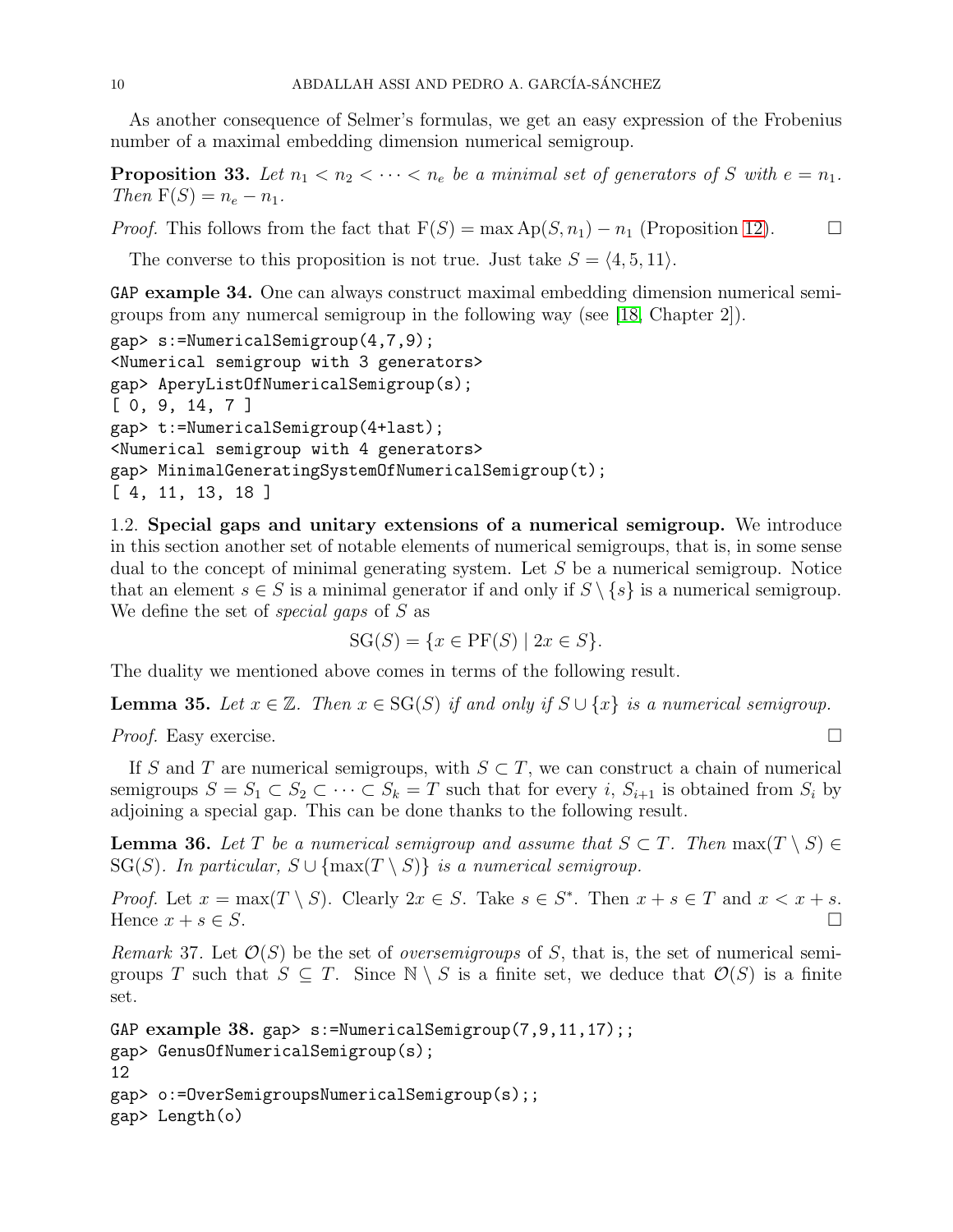```
51
gap> s:=NumericalSemigroup(3,5,7);;
gap> o:=OverSemigroupsNumericalSemigroup(s);;
gap> List(last,MinimalGeneratingSystemOfNumericalSemigroup);
[ [ 1 ], [ 2, 3 ], [ 3 ... 5 ], [ 3, 5, 7 ] ]
```
### 2. Irreducible numerical semigroups

<span id="page-10-0"></span>A numerical semigroup S is *irreducible* if it cannot be expressed as the intersection of two proper oversemigroups. In the following we will show that irreducible semigroups decompose into two classes: symmetric and pseudo-symmetric. We will also give characterizations of these two classes. Usually in the literature the concepts of symmetric and pseudo-symmetric have been studied separately; the second a sort of generalization of first. Irreducible numerical semigroups gathered these two families together, and since then many papers devoted to them have been published.

The following lemma is just a particular case of Lemma [36,](#page-9-1) taking  $T = N$ .

**Lemma 39.** Let S be a numerical semigroup other than N. Then  $S \cup \{F(S)\}\$ is a numerical semigroup.

The following result is just one of the many characterizations that one can find for irreducible numerical semigroups.

<span id="page-10-2"></span>**Theorem 40.** Let  $S$  be a numerical semigroup. The following are equivalent.

- $(i)$  S is irreducible.
- (ii) S is maximal (with respect to set inclusion) in the set of numerical semigroups  $T$  such that  $F(S) = F(T)$ .
- (iii) S is maximal (with respect to set inclusion) in the set of numerical semigroups  $T$  such that  $F(S) \notin T$ .

*Proof.* (i) implies (ii) Let T be a numerical semigroup such that  $F(S) = F(T)$ . If  $S \subseteq T$ , then  $S = T \cap (S \cup \{F(S)\})$ . Since  $S \neq S \cup \{F(S)\}$ , we deduce  $S = T$ .

(ii) implies (iii) Let T be a numerical semigroup such that  $F(S) \notin T$  and assume that  $S \subseteq T$ . The set  $T_1 = T \cup \{F(S)+1, F(S)+2, \dots\}$  is a numerical semigroup with  $F(T_1) = F(S)$ . But  $S \subseteq T_1$ , whence  $S = T_1$ . Since  $F(S) + k \in S$  for all  $k \geq 1$ , it follows that  $S = T$ .

(iii) implies (i) Let  $S_1, S_2$  be two numerical semigroups such that  $S \subseteq S_1$ ,  $S \subseteq S_2$  and  $S = S_1 \cap S_2$ . Since  $F(S) \notin S$ ,  $F(S) \notin S_i$  for some  $i \in \{1, 2\}$ . By (iii),  $S_i = S$ .

Let S be a numerical semigroup. We say that S is *symmetric* if

- $(i)$  S is irreducible,
- (ii)  $F(S)$  is odd.

We say that  $S$  is *pseudo-symmetric* if

- $(i)$  S is irreducible,
- (ii)  $F(S)$  is even.

Next we show some characterizations of symmetric and pseudo-symmetric numerical semigroups. We first prove the following.

<span id="page-10-1"></span>**Proposition 41.** Let S be a numerical semigroup and suppose that

$$
H = \left\{ x \in \mathbb{Z} \setminus S \mid F(S) - x \notin S, x \neq \frac{F(S)}{2} \right\}
$$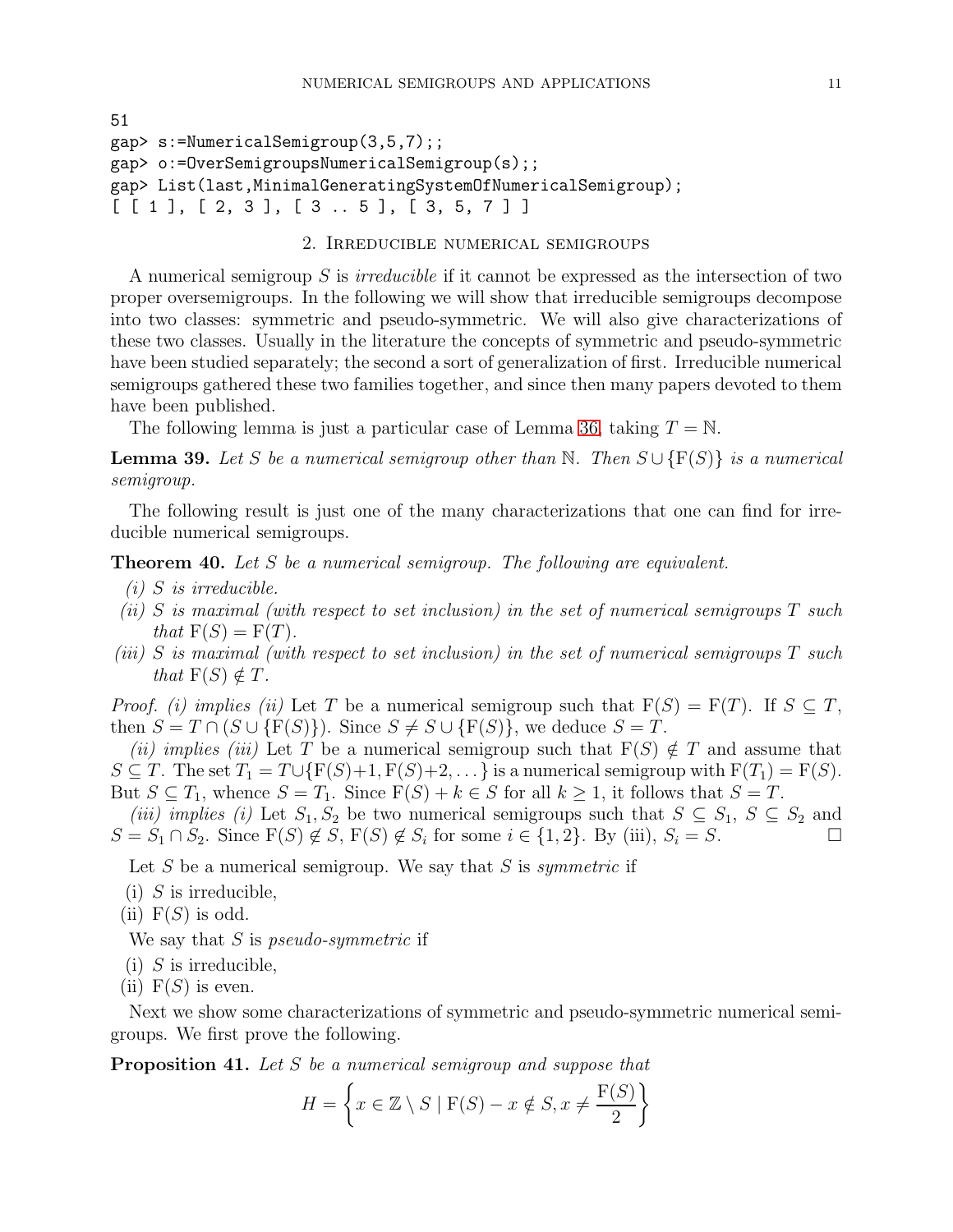is not empty. If  $h = \max H$ , then  $S \cup \{h\}$  is a numerical semigroup.

*Proof.* Since  $S \subseteq S \cup \{h\}$ , the set  $\mathbb{N} \setminus (S \cup \{h\})$  has finitely many elements. Let  $a, b \in S \cup \{h\}$ .

- If  $a, b \in S$ , then  $a + b \in S$ .
- Let  $a \in S^*$ . Assume that  $a + h \notin S$ , by the maximality of h, we deduce  $F(S) a h =$  $F(S) - (a + h) \in S$ . Hence  $F(s) - h = a + F(S) - a - h \in S$ . This contradicts the definition of h.
- If  $2h \notin S$ , then  $F(S) 2h = s \in S^*$ . This implies that  $F(S) h = h + s \in S$  (by the preceding paragraph). This is a contradiction.  $\square$

GAP example 42. In light of Proposition [41](#page-10-1) and Lemma [35,](#page-9-2) if for a numerical semigroup, there exists a maximum of  $\{x \in \mathbb{Z} \setminus (S \cup \{F(S)/2\}) \mid F(S) - x \notin S\}$ , then it is a special gap. gap> s:=NumericalSemigroup(7,9,11,17); <Numerical semigroup with 4 generators> gap> g:=GapsOfNumericalSemigroup(s); [ 1, 2, 3, 4, 5, 6, 8, 10, 12, 13, 15, 19 ] gap> Filtered(g,  $x \rightarrow (x \rightarrow 19/2)$  and not(19-x in s)); [ 4, 6, 13, 15 ] gap> SpecialGapsOfNumericalSemigroup(s); [ 13, 15, 19 ]

We have introduced the concepts of symmetric and pseudo-symmetric as subclasses of the set of irreducible numerical semigroups. However, these two concepts existed before that of irreducible numerical semigroup, and thus the definitions were different than the ones we have given above. Next we recover the classical definitions of these two classical concepts. Needless to say that as in the case of irreducible numerical semigroups, there are many different characterizations of these properties. We will show some below.

### <span id="page-11-0"></span>Proposition 43. Let S be a numerical semigroup.

- (i) S is symmetric if and only if for all  $x \in \mathbb{Z} \setminus S$ , we have  $F(S) x \in S$ .
- (ii) S is pseudo-symmetric if and only if for all  $x \in \mathbb{Z} \setminus S$ ,  $F(S) x \in S$  or  $x = \frac{F(S)}{2}$  $rac{(5)}{2}$ .

*Proof.* (i) Assume that S is symmetric. Then  $F(S)$  is odd, and thus  $H = \{x \in \mathbb{Z} \setminus S \mid$  $F(S) - x \notin S$  =  $\{x \in \mathbb{Z} \setminus S \mid F(S) - x \notin S, x \neq F(S)/2\}$ . If H is not the emptyset, then  $T = S \cup \{h = \max H\}$  is a numerical semigroup with Frobenius number  $F(S)$ containing properly S, which is impossible in light of Theorem [40.](#page-10-2)

For the converse note that  $F(S)$  cannot be even, since otherwise as  $F(S)/2 \notin S$ , we would have  $F(S) - F(S)/2 = F(S)/2 \in S$ ; a contradiction. So, we only need to prove that S is irreducible. Let to this end T be a numerical semigroup such that  $F(S) \notin T$ and suppose that  $S \subset T$ . Let  $x \in T \setminus S$ . By hypothesis  $F(S) - x \in S$ . This implies that  $F(S) = (F(S) - x) + x \in T$ . This is a contradiction (we are using here Theorem [40](#page-10-2) once more).

(ii) The proof is the same as the proof of (i).  $\Box$ 

The maximality of irreducible numerical semigroups, in the set of numerical semigroups with the same Frobenius number, translates to minimality in terms of gaps. This is highlighted in the next result.

## <span id="page-11-1"></span>Corollary 44. Let S be a numerical semigroup.

(i) S is symmetric if and only if  $g(S) = \frac{F(S)+1}{2}$ .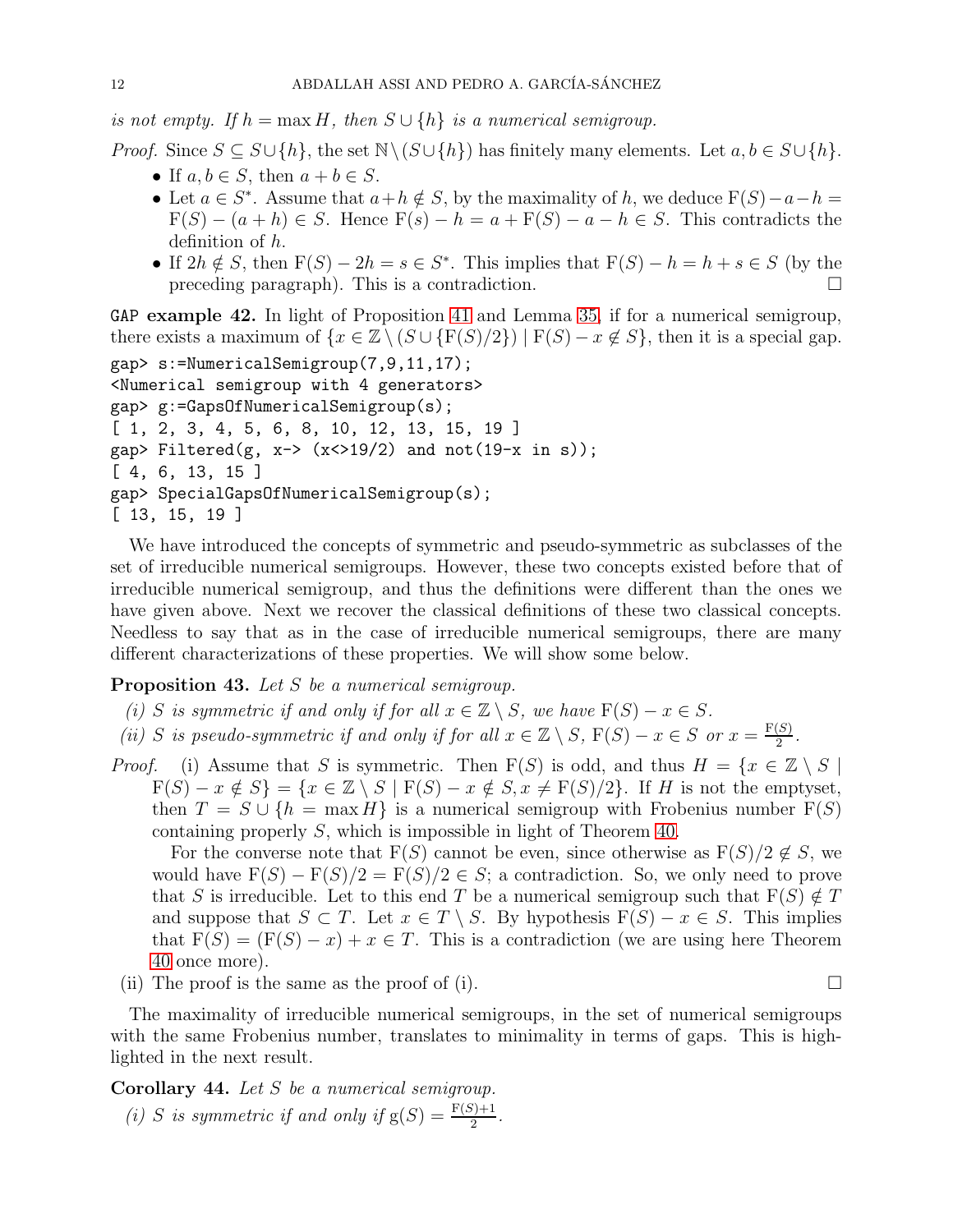(ii) S is pseudo-symmetric if and only if  $g(S) = \frac{F(S) + 2}{2}$ .

Hence irreducible numerical semigroups are those with the least possible genus.

Recall that the Frobenius number and genus for every embedding dimension two numerical semigroup are known; as a consequence, we get the following.

**Corollary 45.** Let S be a numerical semigroup. If  $e(S) = 2$ , then S is symmetric.

The rest of the section is devoted to characterizations in terms of the Apéry sets (showing in this way their ubiquity). First we show that Apéry sets are closed under summands.

<span id="page-12-0"></span>**Lemma 46.** Let S be a numerical semigroup and let  $n \in S^*$ . If  $x, y \in S$  and  $x+y \in Ap(S, n)$ , then  $x, y \in Ap(S, n)$ .

*Proof.* Assume to the contrary, and without loss of generality, that  $y-n \in S$ . Then  $x+y-n \in S$ S, and consequently  $x + y \notin Ap(S, n)$ .

<span id="page-12-1"></span>**Proposition 47.** Let S be a numerical semigroup and let  $n \in S^*$ . Let  $Ap(S,n) = \{0\}$  $a_0 < a_1 < \cdots < a_{n-1}$ . Then S is symmetric if and only if  $a_i + a_{n-1-i} = a_{n-1}$  for all  $i \in \{0, \ldots, n-1\}.$ 

*Proof.* Suppose that S is symmetric. From Proposition [12,](#page-4-0) we know that  $F(S) = a_{n-1} - n$ . Let  $0 \leq i \leq n-1$ . Since  $a_i - n \notin S$ , we get  $F(S) - a_i + n = a_{n-1} - a_i \in S$ . Let  $s \in S$  be such that  $a_{n-1} - a_i = s$ . Since  $a_{n-1} = a_i + s \in Ap(S, n)$ , by Lemma [46,](#page-12-0)  $s \in Ap(S, n)$ . Hence  $s = a_j$  for some  $0 \le j \le n - 1$ . As this is true for any i, we deduce that  $j = n - 1 - i$ .

Conversely, the hypothesis implies that  $Max_{\leq s}Ap(S, n) = a_{n-1}$ . Hence  $PF(S) = \{F(S)\}$ (Proposition [22\)](#page-6-1). Also, by Proposition [21,](#page-6-2)  $\{F(S)\} = Max_{\leq_S}(\mathbb{N}\backslash S)$ . If  $x \notin S$ , then  $x \leq_S F(S)$ , whence  $F(S) - x \in S$ . To prove that  $F(S)$  is odd, just use the same argument of the proof of Proposition [43.](#page-11-0)

As a consequence of the many invariants that can be computed using Apéry sets, we get the following characterizations of the symmetric property.

Corollary 48. Let S be a numerical semigroup. The following conditions are equivalent.

(i) S is symmetric. (*ii*)  $PF(S) = {F(S)}$ . (iii) If  $n \in S$ , then  $\text{Max}_{\leq S}(\text{Ap}(S, n) = \{F(S) + n\}).$  $(iv)$  t $(S) = 1$ .

Now, we are going to obtain the analogue for pseudo-symmetric numerical semigroups. The first step is to deal with one half of the Frobenius number.

**Lemma 49.** Let S be a numerical semigroup and let  $n \in S^*$ . If S is pseudo-symmetric, then  $\frac{F(S)}{2} + n \in \mathrm{Ap}(S,n).$ 

*Proof.* Clearly  $\frac{F(S)}{2} \notin S$ . If  $\frac{F(S)}{2} + n \notin S$ , then  $F(S) - \frac{F(S)}{2} - n \in S$ . This implies that  $\frac{F(S)}{2} \in S$ , which is a contradiction.

**Proposition 50.** Let S be a numerical semigroup and let  $n \in S^*$ . Let  $Ap(S, n) = \{0 = a_0 <$  $a_1, \cdots < a_{n-2}\} \cup \left\{\frac{F(S)}{2}+n\right\}$ . Then S is pseudo-symmetric if and only if  $a_i + a_{n-2-i} = a_{n-2}$ for all  $0 \leq i \leq n-2$ .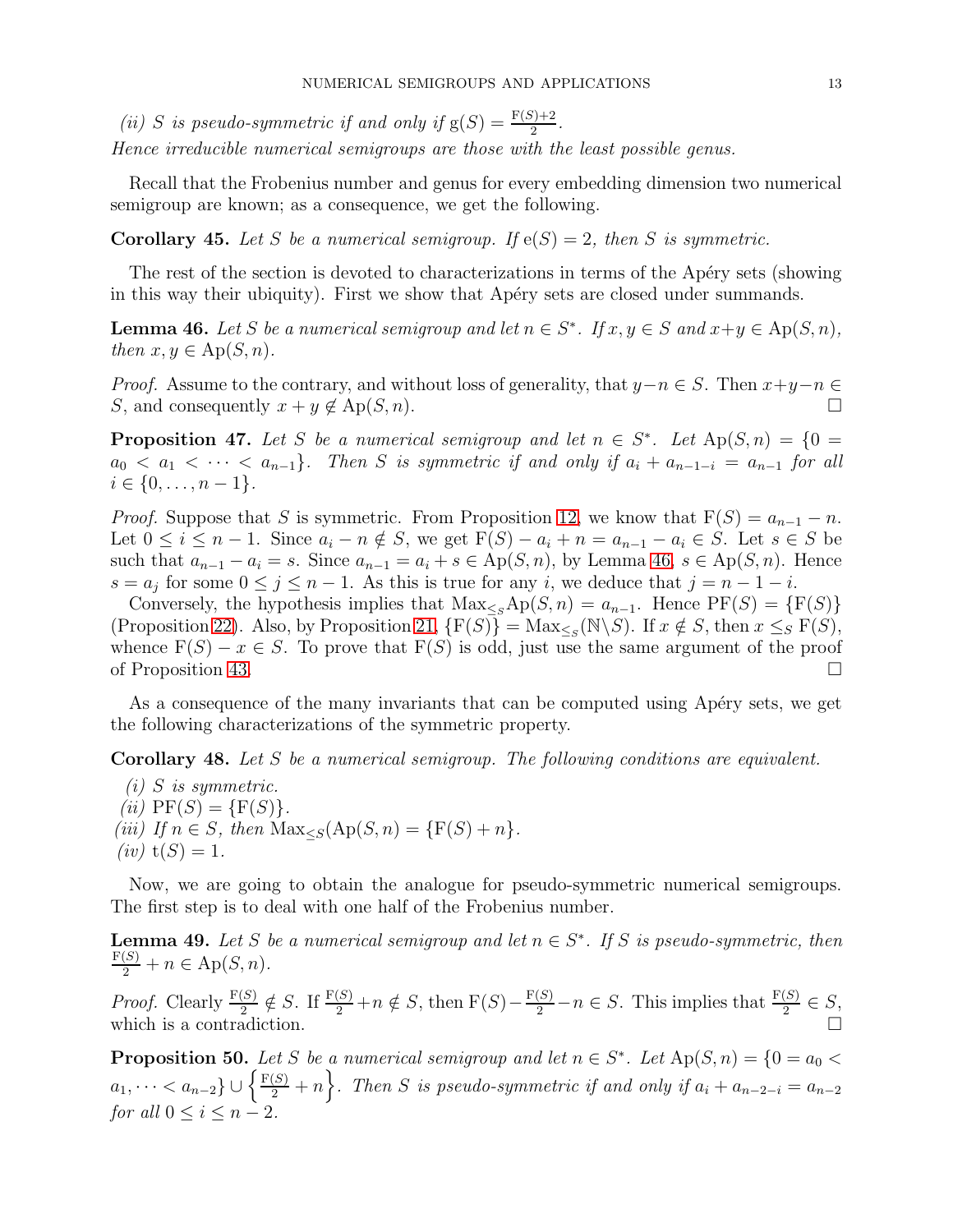*Proof.* Suppose that S is pseudo-symmetric and let  $w \in Ap(S,n)$ . If  $w \neq \frac{F(S)}{2} + n$ , then  $w-n \notin S$  and  $w-n \neq \frac{F(S)}{2}$ 2. Hence  $F(S) - (w - n) = F(S) + n - w = \max_{S} Ap(S, n) - w \in S$ . Since  $F(S)-w \notin S$ , then  $F(S)+n-w = \max Ap(S,n)-w \in Ap(S,n)$ . But  $\max(S,n)-w \neq$  $\frac{F(S)}{2} + n$  (otherwise  $w = \frac{F(S)}{2}$  $\frac{1}{2}$ , a contradiction). Now we use the same argument as in the symmetric case (Proposition [47\)](#page-12-1).

Conversely, let  $x \neq \frac{F(S)}{2}$  $\frac{S}{2}$ ,  $x \notin S$ . Take  $w \in Ap(S,n)$  such that  $w \equiv x \pmod{n}$ . There exists  $k \in \mathbb{N}^*$  such that  $x = w - kn$  (compare with Proposition [6\)](#page-3-1).

- (1) If  $w = \frac{F(S)}{2} + n$ , then  $F(S) x = \frac{F(S)}{2} + (k-1)n$ . But  $x \neq \frac{F(S)}{2}$  $\frac{1}{2}$ . Hence  $k \geq 2$ , and consequently  $F(S) - x = w + (k - 2)n \in S$ .
- (2) If  $w \neq \frac{F(S)}{2} + n$ , then  $F(S) x = F(S) + n w + (k 1)n = a_{n-2} w + (k 1)n \in S$ , because  $a_{n-2} - w \in S$ .

Again, by using the properties of the Apéry sets, we get several characterizations for pseudo-symmetric numerical semigroups.

Corollary 51. Let S be a numerical semigroup. The following conditions are equivalent.

- $(i)$  S is pseudo-symmetric.
- (ii)  $PF(S) = \left\{ F(S), \frac{F(S)}{2} \right\}$  $\left.\frac{(S)}{2}\right\}.$

(iii) If  $n \in S$ , then  $\text{Max}_{\leq S}(\text{Ap}(S, n)) = \left\{ \frac{\text{F}(S)}{2} + n, \text{F}(S) + n \right\}.$ 

*Example* 52. Let S be a numerical semigroup. If S is pseudo-symmetric, then  $t(S) = 2$ . The converse is not true in general. Let  $S = \langle 5, 6, 8 \rangle$ . We have  $Ap(S, 5) = \{0, 6, 12, 8, 14\}$ . Thus,  $PF(S) = \{7, 9\}$ , and  $t(S) = 2$ . However S is not pseudo-symmetric.

GAP example 53. Let us see how many numerical semigroups with Frobenius number 15 and type 2 are not pseudo-symmetric.

```
gap> l:=NumericalSemigroupsWithFrobeniusNumber(16);;
gap> Length(l);
205
gap> Filtered(l, s->TypeOfNumericalSemigroup(s)=2);
[ <Numerical semigroup>, <Numerical semigroup>, <Numerical semigroup>,
  <Numerical semigroup>, <Numerical semigroup>, <Numerical semigroup>,
  <Numerical semigroup>, <Numerical semigroup>, <Numerical semigroup>,
  <Numerical semigroup>, <Numerical semigroup>, <Numerical semigroup>,
  <Numerical semigroup>, <Numerical semigroup> ]
gap> Filtered(last,IsPseudoSymmetricNumericalSemigroup);
[ <Numerical semigroup>, <Numerical semigroup>, <Numerical semigroup>,
  <Numerical semigroup>, <Numerical semigroup>, <Numerical semigroup>,
  <Numerical semigroup> ]
gap> Difference(last2,last);
[ <Numerical semigroup with 3 generators>, <Numerical semigroup with 3 generators>,
  <Numerical semigroup with 3 generators>, <Numerical semigroup with 3 generators>,
  <Numerical semigroup with 3 generators>, <Numerical semigroup with 4 generators>,
  <Numerical semigroup with 5 generators> ]
gap> List(last, MinimalGeneratingSystemOfNumericalSemigroup);
[ [ 3, 14, 19 ], [ 3, 17, 19 ], [ 5, 7, 18 ], [ 5, 9, 12 ], [ 6, 7, 11 ],
```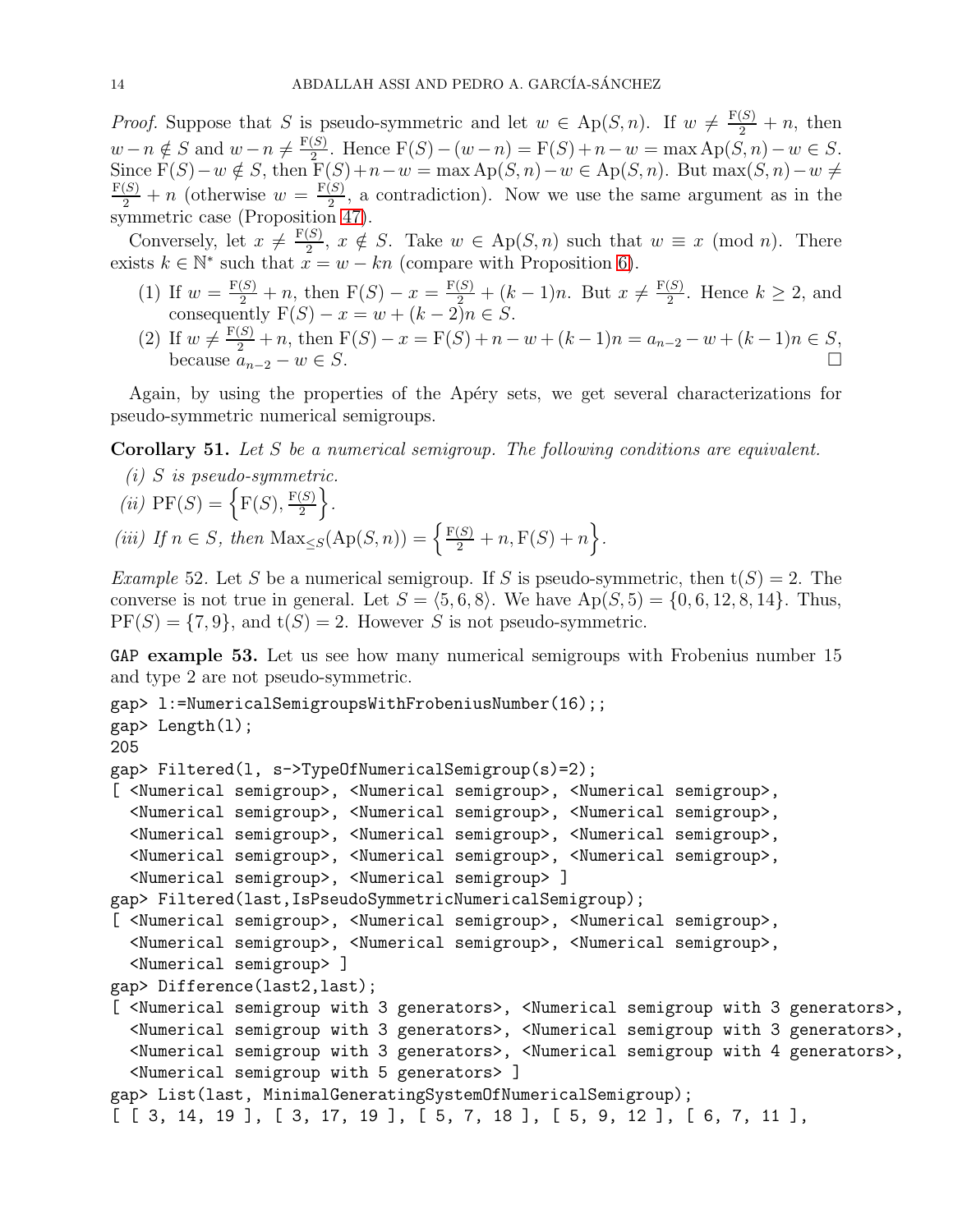<span id="page-14-0"></span>[ 6, 9, 11, 13 ], [ 7, 10, 11, 12, 13 ] ]

2.1. Decomposition of a numerical semigroup into irreducible semigroups. Recall that a numerical semigroup  $S$  is irreducible if it cannot be expressed as the intersection of two numerical semigroups properly containing it. We show in this section that every numerical semigroup can be expressed as a finite intersection of irreducible numerical semigroups.

**Theorem 54.** Let  $S$  be a numerical semigroup. There exists a finite set of irreducible numerical semigroups  $\{S_1, \ldots, S_r\}$  such that  $S = S_1 \cap \cdots \cap S_r$ .

*Proof.* If S is not irreducible, then there exist two numerical semigroups  $S^1$  and  $S^2$  such  $S = S^1 \cap S^2$  and  $S \subset S^1$  and  $S \subset S^2$ . If  $S^1$  is not irreducible, then we restart with  $S^1$ , and so on. We construct this way a sequence of oversemigroups of S. This process will stop, because  $\mathcal{O}(S)$  has finitely many elements.

The next step is to find a way to compute an "irredundant" decomposition into irreducible numerical semigroups. The key result to accomplish this task is the following proposition.

**Proposition 55.** Let S be a numerical semigroup and let  $S_1, \ldots, S_r \in \mathcal{O}(S)$ . The following conditions are equivalent.

(i)  $S = S_1 \cap \cdots \cap S_r$ .

(ii) For all  $h \in SG(S)$ , there is  $i \in \{1, \ldots, r\}$  such that  $h \notin S_i$ .

*Proof.* (i) implies (ii) Let  $h \in SG(S)$ . Then  $h \notin S$ , which implies that  $h \notin S_i$  for some  $i \in \{1, \ldots, r\}.$ 

(ii) implies (i) Suppose that  $S \subset S_1 \cap \cdots \cap S_r$ , and let  $h = \max(S_1 \cap \cdots \cap S_r \setminus S)$ . In light of Lemma [36,](#page-9-1)  $h \in \overline{SG}(S)$ , and for all  $i \in \{1, \ldots, r\}$ ,  $h \in S_i$ , contradicting the hypothesis.  $\Box$ 

Remark 56. Let  $\mathcal{I}(S)$  be the set of irreducible numerical semigroups of  $\mathcal{O}(S)$ , and let  $\text{Min}_{\subset}(I(S))$  be the set of minimal elements of  $\mathcal{I}(S)$  with respect to set inclusion. Assume that  $\text{Min}_{\leq \subseteq}(I(S)) = \{S_1, \ldots, S_r\}$ . Define  $\text{C}(S_i) = \{h \in \text{SG}(S) : h \notin S_i\}$ . We have  $S = S_1 \cap \cdots \cap S_r$ if and only if  $SG(S) = C(S_1) \cup \cdots \cup C(S_r)$ . This gives a procedure to compute a (nonredundant) decomposition of S into irreducibles. This decomposition might not be unique, and not all might have the same number of irreducibles involved.

```
GAP example 57. gap> s:=NumericalSemigroup(7,9,11,17);;
gap> DecomposeIntoIrreducibles(s);
```

```
[ <Numerical semigroup>, <Numerical semigroup>, <Numerical semigroup> ]
gap> List(last,MinimalGeneratingSystemOfNumericalSemigroup);
[ [ 7, 8, 9, 10, 11, 12 ], [ 7, 9, 10, 11, 12, 13 ], [ 7, 9, 11, 13, 15, 17 ] ]
```
There exists some (inefficient) bound on the number of irreducible numerical semigroups appearing in a minimal decomposition of a numerical semigroup into irreducibles. Actually, there might be different minimal decompositions (in the sense that they cannot be refined to other decompositions) with different cardinalities. So it is an open problem to know the minimal cardinality among all possible minimal decompositions.

<span id="page-14-1"></span>2.2. Free numerical semigroups. We present in this section a way to construct easily symmetric numerical semigroups. This idea was originally exploited by Bertin, Carbonne and Watanabe among others (see [\[8,](#page-45-1) [12,](#page-45-2) [19\]](#page-45-3)) and goes back to the 70's.

Let S be a numerical semigroup and let  $\{a_0, \ldots, a_h\}$  be its minimal set of generators. Let  $d_1 = a_0$  and for all  $k \geq 2$ , set  $d_k = \gcd(d_{k-1}, a_k)$ . Define  $e_k = \frac{d_k}{d_{k-1}}$  $\frac{d_k}{d_{k+1}}, \ 1 \leq k \leq h.$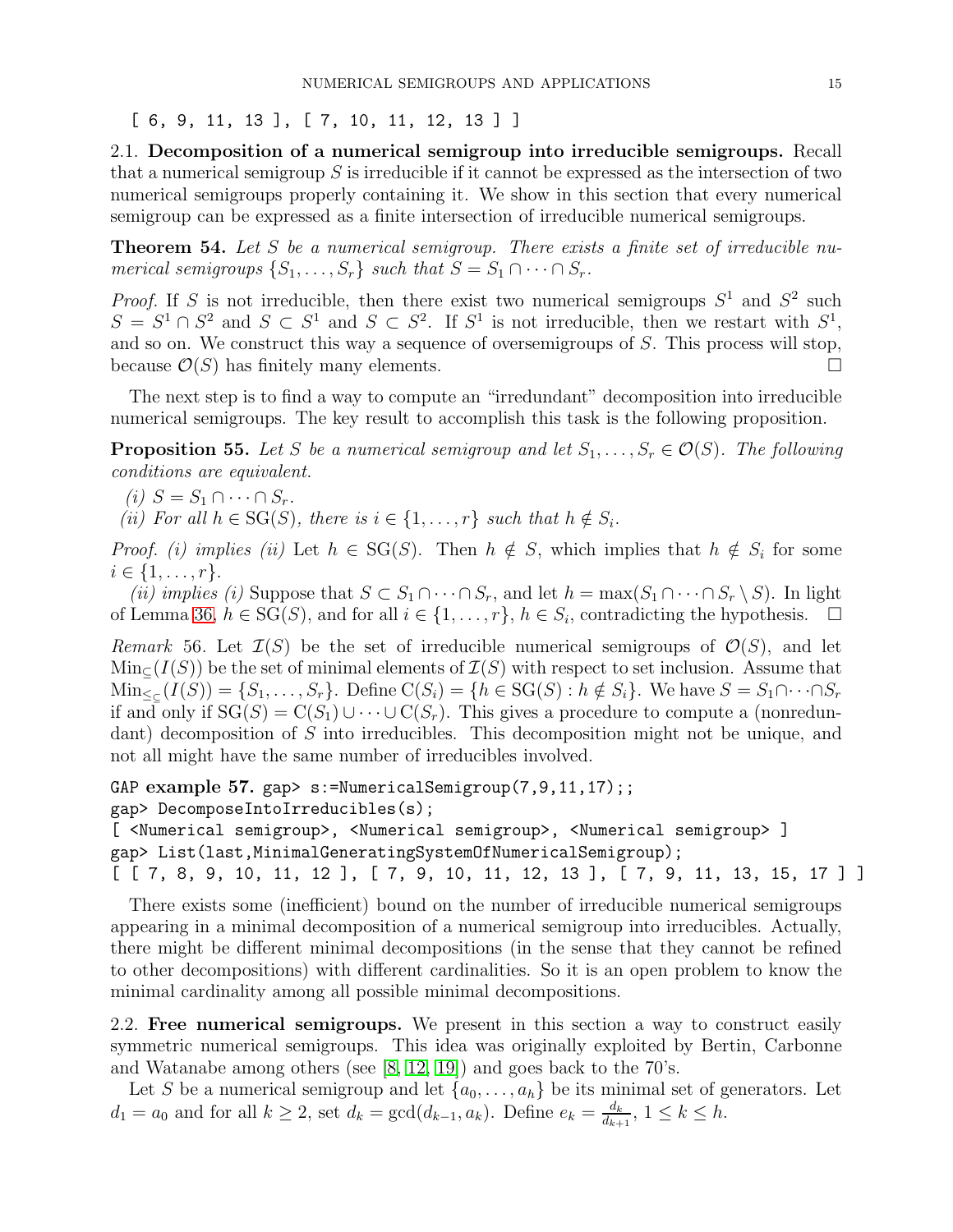We say that S is free for the arrangement  $(a_0, \ldots, a_h)$  if for all  $k \in \{1, \ldots, h\}$ :

(i)  $e_k > 1$ ,

(ii)  $e_k a_k$  belongs to the semigroup generated by  $\{a_0, \ldots, a_{k-1}\}.$ 

We say that S is telescopic if  $a_0 < a_1 < \cdots < a_h$  and S is free for the arrangement  $(a_0,\ldots,a_h).$ 

There is an alternative way of introducing free semigroups with the use of gluings (more modern notation), see for instance [\[18,](#page-45-6) Chapter 8].

One of the advantages of dealing with free numerical semigroups is that every integer admits a unique representation in terms of its minimal generators if we impose some bounds on the coefficients.

**Lemma 58.** Assume that S is free for the arrangement  $(a_0, \ldots, a_h)$ , and let  $x \in \mathbb{Z}$ . There exist unique  $\lambda_0, \ldots, \lambda_h \in \mathbb{Z}$  such that the following holds:

(i)  $x = \sum_{k=1}^{h} \lambda_k a_k$ , (ii) for all  $h \in \{1, \ldots, h\}$ ,  $0 \leq \lambda_k < e_k$ .

*Proof. Existence.* The group generated by S is Z, and so there exist  $\alpha_0, \ldots, \alpha_h \in \mathbb{Z}$  such that  $x = \sum_{k=1}^{h} \alpha_k a_k$ . Write  $\alpha_h = q_h e_h + \lambda_h$ , with  $0 \leq \lambda_h < e_h$ . But  $e_h a_h = \sum_{i=0}^{h-1} \beta_i a_i$ , with  $\beta_i \in \mathbb{N}$  for all  $i \in \{1, \ldots, h-1\}$ . Hence

$$
x = \sum_{k=0}^{h-1} (\lambda_k + q_h \beta_k) + \lambda_h a_h,
$$

and  $0 \leq \lambda_h < e_h$ . Now the result follows by an easy induction on h.

Uniqueness. Let  $x = \sum_{k=0}^{h} \alpha_k a_k = \sum_{k=0}^{h} \beta_k a_k$  be two distinct such representations, and let  $j \geq 1$  be the greatest integer such that  $\alpha_j \neq \beta_j$ . We have

$$
(\alpha_j - \beta_j)a_j = \sum_{k=1}^{j-1} (\beta_k - \alpha_k)a_k.
$$

In particular,  $d_j$  divides  $(\alpha_j - \beta_j)a_j$ . But  $gcd(d_j, a_j) = d_{j+1}$ , , whence  $\frac{d_j}{d_{j+1}}$  divides  $(\alpha_j - \beta_j)\frac{a_j}{d_{j+1}}$  $\frac{a_j}{d_{j+1}}$ . As  $\gcd(d_j/d_{j+1}, a_j/d_{j+1}) = 1$ , this implies that  $\frac{d_j}{d_{j+1}}$  divides  $\alpha_j - \beta_j$ . However  $|\alpha_j - \beta_j| < e_j =$  $d_j$  $\frac{d_j}{d_{j+1}}$ , yielding a contradiction.

An expression of x like in the preceding lemma is called a *standard representation*. As a consequence of this representation we obtain the following characterization for membership to a free numerical semigroup.

**Lemma 59.** Suppose that S is free for the arrangement  $(a_0, \ldots, a_h)$  and let  $x \in \mathbb{N}$ . Let  $x = \sum_{k=0}^{h} \lambda_k a_k$  be the standard representation of x. We have  $x \in S$  if and only if  $\lambda_0 \geq 0$ .

*Proof.* If  $\lambda_0 \geq 0$  then clearly  $x \in S$ . Suppose that  $x \in S$  and write  $x = \sum_{k=0}^{h} \alpha_k a_k$  with  $\alpha_0, \ldots, \alpha_h \in \mathbb{N}$ . Imitating the construction of a standard representation made in the above Lemma, we easily obtain the result.

With this it is easy to describe the Apéry set of the first generator in the arrangement that makes the semigroup free.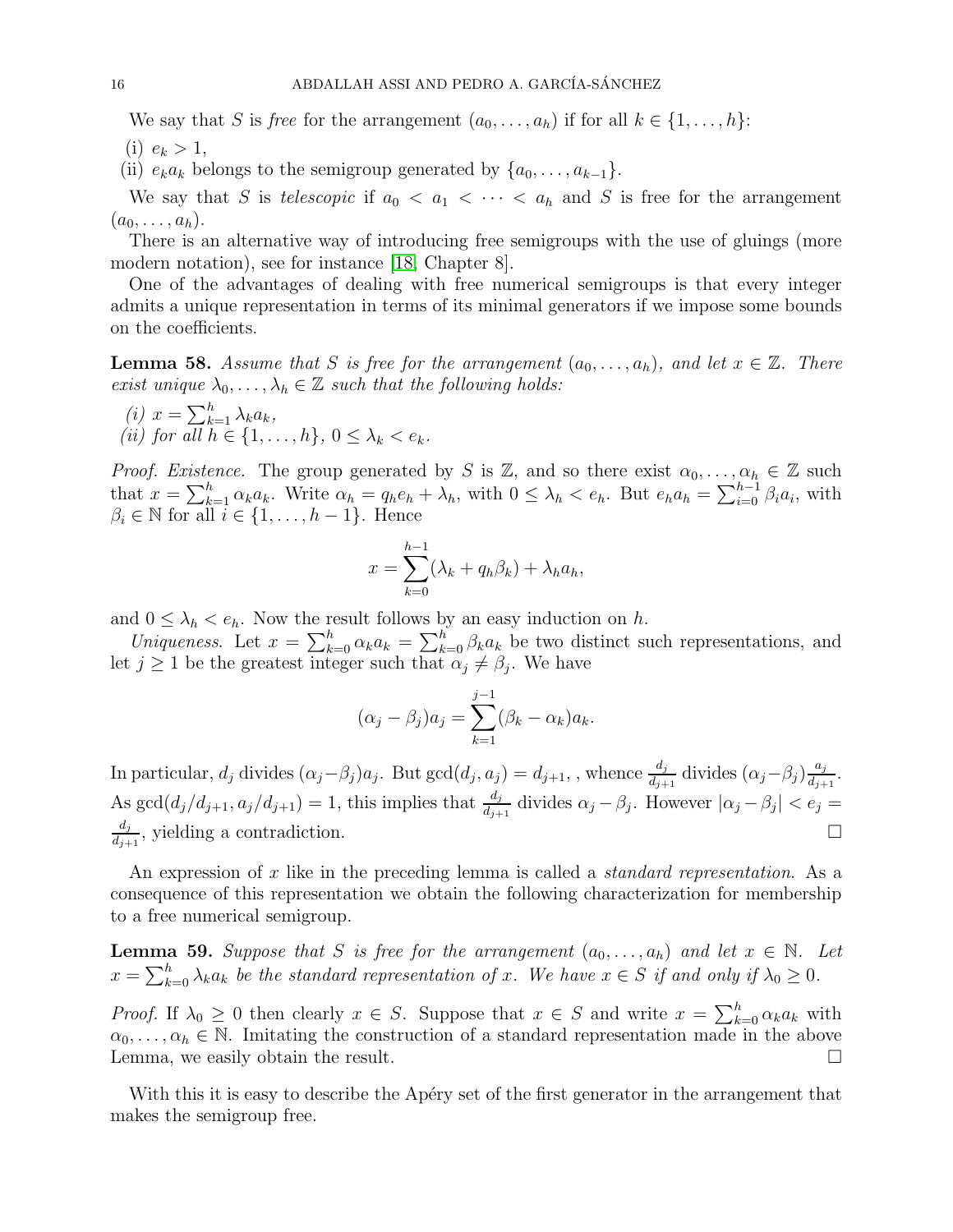<span id="page-16-2"></span>**Corollary 60.** Suppose that S is free for the arrangement  $(a_0, \ldots, a_h)$ . Then

$$
Ap(S, a_0) = \left\{ \sum_{k=1}^h \lambda_k a_k \mid 0 \leq \lambda_k < e_k \text{ for all } k \in \{1, \ldots, h\} \right\}.
$$

*Proof.* Let  $x \in S$  and let  $x = \sum_{k=0}^{h} \lambda_k a_k$  be the standard representation of x. Clearly  $x - a_0 = (\lambda_0 - 1)a_0 + \sum_{k=1}^h \lambda_k a_k$  is the standard representation of  $x - \lambda_0$ . Hence  $x - a_0 \notin S$ if and only if  $\lambda_0 = 0$ . This proves our assertion.

As usual, once we know an Apéry set, we can derive many properties of the semigroup.

**Proposition 61.** Let S be free for the arrangement  $(a_0, \ldots, a_h)$ .

(i)  $F(S) = \sum_{k=1}^{h} (e_k - 1) - r_0.$ (ii) S is symmetric. (iii)  $g(S) = \frac{F(S) + 1}{2}$ .

*Proof.* We have  $F(S) = \max Ap(S, a_0) - a_0$ , by Proposition [12.](#page-4-0) As  $\max Ap(S, a_0) = \sum_{k=1}^{h} (e_k 1)a_k$ , (i) follows easily.

Assertion (ii) is a consequence of Corollary [60](#page-16-2) and Proposition [47.](#page-12-1)

Finally (iii) is a consequence of (ii) and Corollary [44.](#page-11-1)

GAP example 62. The proportion of free numerical semigroup compared with symmetric numerical semigroups with fixed Frobenius number (or genus) is small.

```
gap> List([1,3..51], i ->
```
> [Length(FreeNumericalSemigroupsWithFrobeniusNumber(i)),

> Length(IrreducibleNumericalSemigroupsWithFrobeniusNumber(i))]);

[ [ 1, 1 ], [ 1, 1 ], [ 2, 2 ], [ 3, 3 ], [ 2, 3 ], [ 4, 6 ], [ 5, 8 ], [ 3, 7 ], [ 7, 15 ], [ 8, 20 ], [ 5, 18 ], [ 11, 36 ], [ 11, 44 ], [ 9, 45 ], [ 14, 83 ], [ 17, 109 ], [ 12, 101 ], [ 18, 174 ], [ 24, 246 ], [ 16, 227 ], [ 27, 420 ], [ 31, 546 ], [ 21, 498 ], [ 35, 926 ], [ 38, 1182 ], [ 27, 1121 ] ]

### 3. Semigroup of an irreducible meromorphic curve

<span id="page-16-0"></span>Let K be an algebraically closed field of characteristic zero and let  $f(x, y) = y^n + a_1(x)y^{n-1} +$  $\cdots + a_n(x)$  be a nonzero polynomial of  $\mathbb{K}((x))[y]$  where  $\mathbb{K}((x))$  denotes the field of meromorphic series in x. The aim of this section is to associate with f, when f is irreducible, a subsemigroup of Z. The construction of this subsemigroup is based on the notion of Newton-Puiseux exponents. These exponents appear when we solve  $f$  as a polynomial in  $y$ , and it turns out that the roots are elements of  $\mathbb{K}((x^{\frac{1}{n}})$ . Two cases are of intereset: the local case, that is, the case when  $f \in \mathbb{K}[[x]][y]$ , and the case when  $f \in \mathbb{K}[x^{-1}][y]$  with the condition that  $F(x, y) = f(x^{-1}, y)$  has one place at infinity. In the first case, the subsemigroup associated with f is a numerical semigroup. In the second case, this subsemigroup is a subset of  $-N$ , and some of its numerical properties have some interesting applications in the study of the embedding of special curves with one place at infinity in the affine plane.

### <span id="page-16-1"></span>3.1. Newton-Puiseux theorem.

**Theorem 63** (Hensel's Lemma). Let f be as above and assume that  $f \in \mathbb{K}[[x]][y]$ . Assume that there exist two nonconstant polynomials  $\tilde{q}, \tilde{h} \in \mathbb{K}[y]$  such that: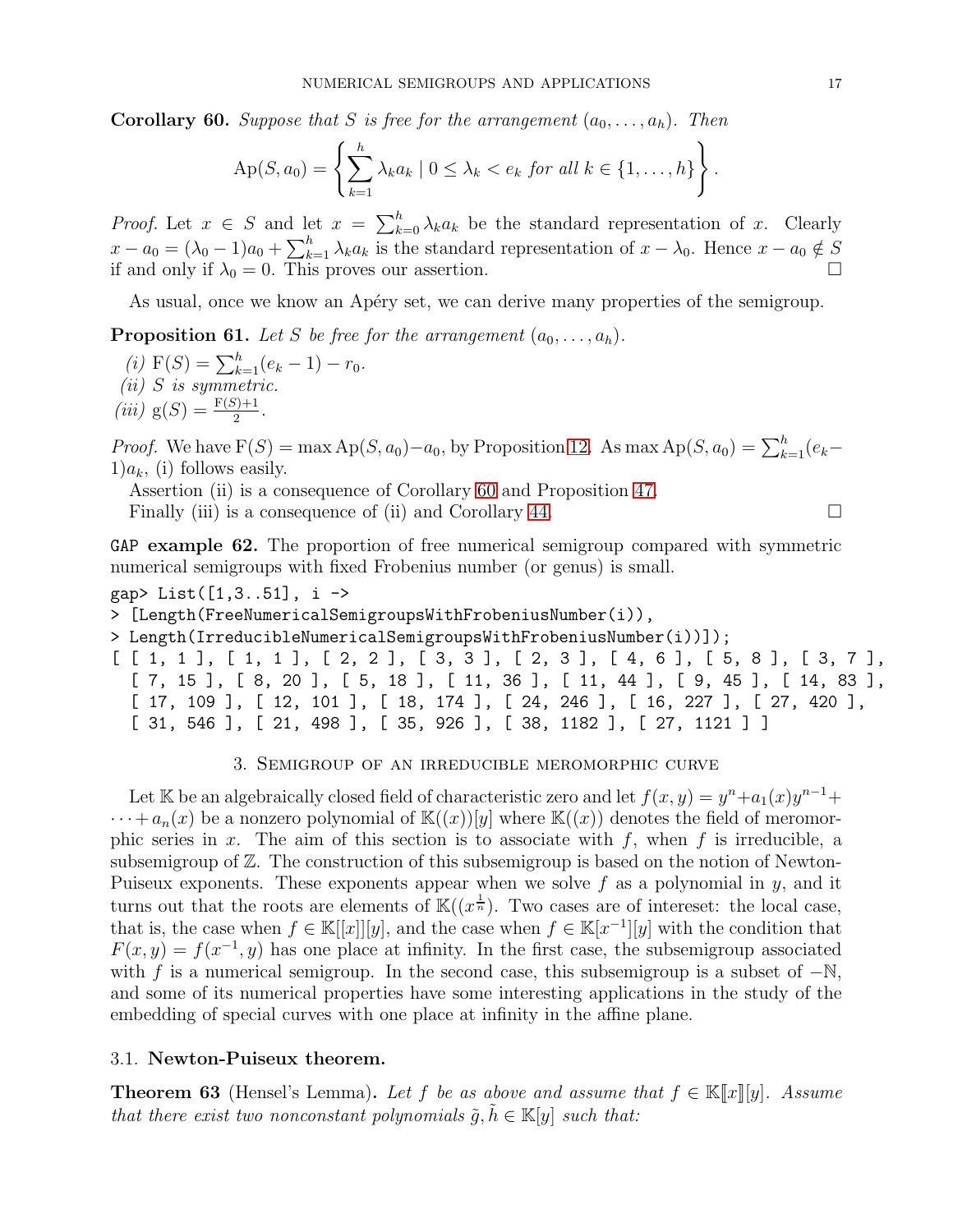(i)  $\tilde{g}, \tilde{h}$  are monic in y, (*ii*)  $gcd(\tilde{q}, h) = 1$ , (iii)  $f(0, y) = \tilde{q}\tilde{h}$ . Then there exist  $g, h \in \mathbb{K}[[x][y]]$  such that:

 $(i)$  g, h are monic in y, (ii)  $g(0, y) = \tilde{g}, h(0, y) = h$ , (iii)  $\deg_y g = \deg \tilde{g}$ ,  $\deg_y h = \deg \tilde{h}$ ,  $(iv) f = gh.$ 

*Proof.* Let r (respectively s) be the degree of  $\tilde{g}$  (respectively  $\tilde{h}$ ) and write  $f(x, y) = \sum_{q\geq 0} f_q(y) x^q$ . Clearly  $f(0, y) = f_0$  is monic of degree n in y. Furthermore, we can assume that  $\deg_y f_q < n$ for all  $q \geq 1$ . For all  $i \geq 0$ , we construct  $f_i, g_i \in \mathbb{K}[y]$  such that:

- (1)  $g_0 = \tilde{g}, h_0 = \tilde{h},$
- (2) For all  $i \geq 1$ ,  $\deg_u g_i < r$  and  $\deg_u h_i < s$ ,
- (3) for all  $q \ge 1$ ,  $f_q = \sum_{i=1}^q g_i h_{q-i}$ .

If  $i = 0$ , then we set  $g_0 = \tilde{g}$ ,  $h_0 = \tilde{h}$ . Suppose that we have  $g_0, \ldots, g_{q-1}, h_0, \ldots, h_{q-1}$ . Let  $e_q = f_q - \sum_{i=0}^{q-1} g_i h_{q-i}$ . Note that  $\deg_y e_q < n$ . We need to prove the existence of two monic polynomials  $g_q$ ,  $h_q$  such that  $e_q = h_0 g_q + g_0 h_q$ ,  $\deg_y g_q < r$  and  $\deg_y h_q < s$ . To this end, we use Euclid's extended algorithm for polynomials with coefficients in a field. By hypothesis,  $gcd(g_0, h_0) = 1$ . Let  $\alpha, \beta \in \mathbb{K}[y]$  be such that  $\alpha g_0 + \beta h_0 = 1$ . We have  $e_q = (e_q \alpha)g_0 + (e_q \beta)h_0$ . Let  $G_q = e_q \beta$ ,  $H_q = e_q \alpha$  and write  $G_q = Qg_0 + R$  with  $\deg_q R < r$ . We have

$$
e_q = (e_q \alpha)g_0 + (Qg_0 + R)h_0 = (e_q \alpha + Qh_0)g_0 + Rh_0.
$$

Let  $g_q = R$ ,  $h_q = e_q \alpha + Q h_0$ . Since  $\deg_y g_q < r$ , it follows that  $\deg_y h_q < s$ . Hence  $g_q$ ,  $h_q$  fulfill the above conditions.

**Proposition 64.** Let  $f(x, y) \in \mathbb{K}((x))[y]$  be as above. There exist  $m \in \mathbb{N}$  and  $y(t) \in \mathbb{K}((t))$ such that  $f(t^m, y(t)) = 0$ .

*Proof.* We shall prove the result by induction on the degree in y of f. If  $n = 1$ , then  $f = y - a_1(x)$ . Hence  $f(t, a_1(t)) = 0$ . Suppose that  $n \ge 2$ . We shall assume the following.

- (1)  $a_1(x) = 0$ .
- (2)  $a_k(x) \in \mathbb{K}[\![x]\!]$  for all  $k \in \{2, ..., n\}$  and  $a_k(0) \neq 0$  for some  $k \in \{2, ..., n\}$ .

It follows that  $f(0, y) = y^n + a_2(0)y^{n-2} + \cdots + a_n(0)$  is not a power in K[y]. Hence there exist nonconstant monic polynomials  $\tilde{g}(y), \tilde{h}(y) \in \mathbb{K}[y]$  such that  $gcd(\tilde{g}(y), \tilde{h}(y)) = 1$  and  $f(0, y) = \tilde{g}(y)h(y)$ . By Hensel's lemma, there exist monic polynomials  $g, h \in \mathbb{K}[[x]][y]$  such that  $\deg_y g, \deg_y h < n$  and  $f = gh$ . By induction hypothesis there exist  $n \in \mathbb{N}$  and  $y(t) \in$  $\mathbb{K}(t)$  such that  $g(t^n, y(t)) = 0$ . In particular,  $f(t^n, y(t)) = 0$ .

- (1) Assume that  $a_1(x) \neq 0$ . Let  $z = y + \frac{a_1}{n}$  $rac{a_1}{n}$  and let  $F(x, z) = f(x, z - \frac{a_1}{n})$  $\frac{n_1}{n}$ ). Let  $m \in \mathbb{N}$ and  $z(t) \in \mathbb{K}((t))$  such that  $F(t^n, z(t)) = 0$ . We have  $f(t^n, z(t) - \frac{a_1}{n})$  $\frac{a_1}{n}$  = 0.
- (2) Let  $f = y^n + \sum_{k=2}^n a_k(x)y^{n-k}$  with  $a_k(x) \neq 0$  for some  $k \in \{2, ..., n\}$  (if  $f(x, y) = y^n$ , then  $f(t, 0) = 0$ , and so it suffices to take  $m = 1$  and  $y(t) = 0$ ). For all  $k \in \{2, ..., n\}$ such that  $a_k \neq 0$ , let  $u_k = \text{ord}_x(a_k)$ . Set  $u = \min\left\{\frac{u_k}{k} \mid a_k \neq 0\right\}$ . There exists an index r such that  $u = \frac{u_r}{r}$  $\frac{u_r}{r}$ . Let  $x = w^r$  and  $z = w^{-u_r}y$ , and let  $g(w, z) = w^{-nu_r}f(w^r, y)$ . We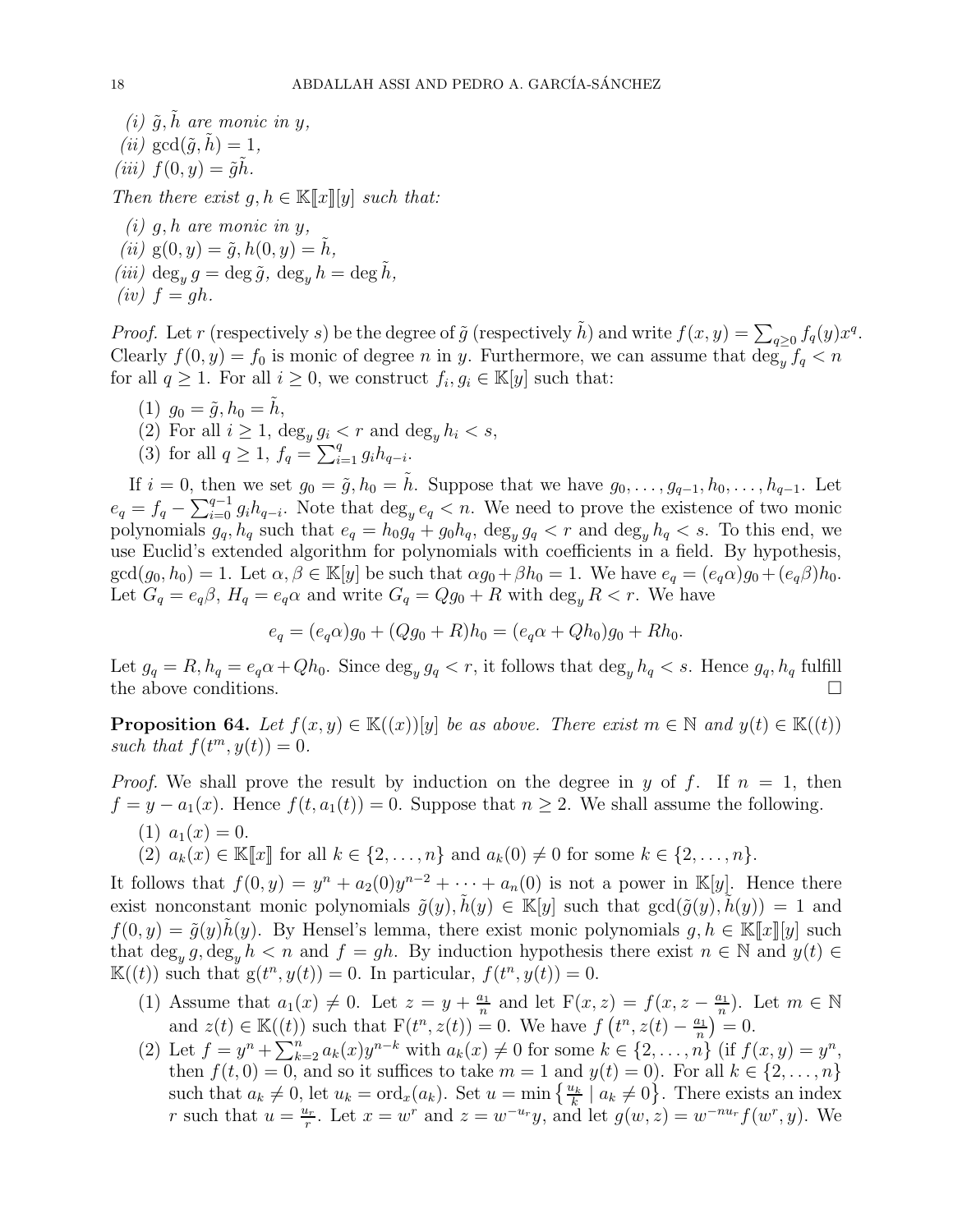have

$$
g(w, z) = w^{-nu_r} \left( w^{nu_r} z^n + \sum_{k=2}^n a_k (w^r) w^{u_r(n-k)} z^{n-k} \right)
$$
  
=  $z^n + \sum_{k=2}^n a_k (w^r) w^{u_r(n-k)} z^{n-k}.$ 

Let  $b_k(w) = a_k(w^r)w^{u_r(n-k)}$ . We have  $\text{ord}_w b_k = ru_k - ku_r \geq 0$ , hence  $b_k \in \mathbb{K}[[w]]$ . Furthermore,  $\text{ord}_w b_r(w) = 0$ , that is,  $b_r(0) \neq 0$ . Finally, if  $m \in \mathbb{N}$  and  $w(t) \in \mathbb{K}((t))$ are such that  $g(t^m, w(t)) = 0$ , then  $f(t^{mr}, t^{mur} z(t)) = 0$ .

**Lemma 65.** Let  $m \in \mathbb{N}^*$ . The extension  $\mathbb{K}((t^m)) \to \mathbb{K}((t))$  is an algebraic extension of degree m.

*Proof.* The field  $\mathbb{K}((t))$  is a  $\mathbb{K}((t^m))$ -vector space with basis  $\{1, t, \ldots, t^{m-1}\}.$ 

Let  $y(t) \in K((t))$  and let  $F(t^m, y) \in K((t^m))[y]$  be the minimal polynomial of y over  $\mathbb{K}((t^m))$ . By abuse of notation we write  $F(x,y) \in \mathbb{K}((x))[y]$  for  $F(t^m, y)$ . Then

- (1)  $F(x, y)$  is a monic irreducible polynomial of  $K((x))[y]$ ,
- (2)  $F(t^m, y(t)) = 0,$
- (3) for all  $g(x, y) \in \mathbb{K}((x))[y]$ , if  $g(t^m, y(t)) = 0$ , then  $F(x, y)$  divides  $g(x, y)$ ,
- (4)  $\deg_y F(x, y) = [\mathbb{K}((t^m))(y(t)) : \mathbb{K}((t^m))],$
- (5) deg<sub>y</sub>  $F(x, y)$  divides m.

Write  $y(t) = \sum_p c_p t^p$ . Define the support of  $y(t)$  to be  $\text{Supp}(y(t)) = \{p \mid c_p \neq 0\}$ .

<span id="page-18-0"></span>**Proposition 66.** Let the notations be as above. If  $gcd(m, Supp(y(t))) = 1$ , then the following holds.

(i)  $F(t^m, y) = \prod_{w, w^m=1}(y - y(wt))$ , and if  $w_1 \neq w_2$ ,  $w_1^n = w_2^n = 1$ , then  $y(w_1t) \neq y(w_2t)$ . (*ii*) deg<sub>y</sub>  $F(x, y) = m$ .

*Proof.* Clearly (i) implies (ii).

To prove (i), note that if  $w^m = 1$ , then  $F((wt)^m, y(wt)) = 0$ . Let  $w_1 \neq w_2$  be such that  $w_1^m = w_2^m = 1$ . We have  $y(w_1t) - y(w_2t) = \sum_p (w_1^p - w_2^p)$  $_{2}^{p}$ ) $c_{p}t^{p}$ . If  $y(w_{1}t) = y(w_{2}t)$ , then  $w_1^p = w_2^p$ <sup>p</sup> for all  $p \in \text{Supp}(y(t))$ . But  $w_1^m = w_2^m$ , and  $\gcd(m, \text{Supp}(y(t))) = 1$ , which yields  $w_1 = w_2$ ; a contradiction.

<span id="page-18-1"></span>**Proposition 67.** Suppose that  $f(x, y)$  is irreducible. There exists  $y(t) \in \mathbb{K}((t))$  such that  $f(t^n, y(t)) = 0$ . Furthermore,

- (1)  $f(t^n, y) = \prod_{w^n=1} (y y(wt)),$
- (2) if  $w_1 \neq w_2$ ,  $w_1^n = w_2^n = 1$ , then  $y(w_1t) \neq y(w_2t)$ ,
- (3)  $gcd(n, Supp(y(t))) = 1.$

*Proof.* We know that there exist  $m \in \mathbb{N}$  and  $y(t) \in \mathbb{K}((t))$  such that  $f(t^m, y(t)) = 0$ . Let m be the smallest integer with this property and let  $d = \gcd(m, \text{Supp}(y(t)))$ . If  $d > 1$ , then  $y(t) = z(t^d)$  for some  $z(t) \in K((t)),$  hence  $f((t^{m/d})^d, z(t^d)) = 0 = f(t^{m/d}, z(t)),$  which is a contradiction. The polynomial f is monic and irreducible. Thus f is consequently the minimal polynomial of  $y(t)$  over  $\mathbb{K}((t^m))$ . In particular  $m = n$ . This with Proposition [66](#page-18-0) completes the proof of the assertion.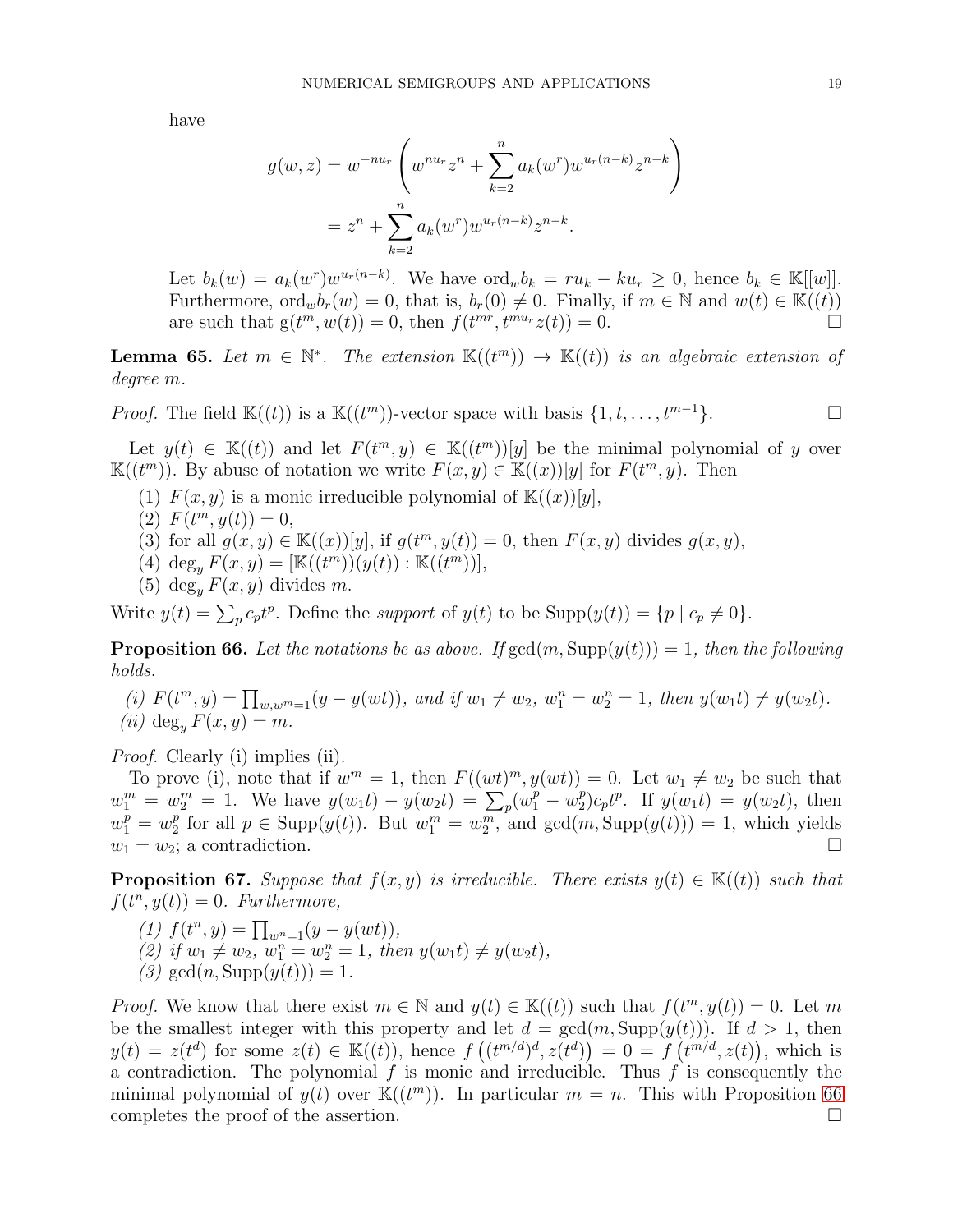Suppose that f is irreducible and let  $y(t) = \sum_p c_p t^p$  as above. Let  $d_1 = n = \deg_y f$ and let  $m_1 = \inf\{p \in \text{Supp}(y(t)) \mid d_1 \nmid p\}$ ,  $d_2 = \text{gcd}(d_1, m_1)$ . Then for all  $i \geq 2$ , let  $m_i = \inf\{p \in \text{Supp}(y(t)) \mid d_i \nmid p\}$  and  $d_{i+1} = \text{gcd}(d_i, m_i)$ . By hypothesis, there exists  $h \geq 1$  such that  $d_{h+1} = 1$ . We set  $\underline{m} = (m_1, \ldots, m_h)$  and  $\underline{d} = (d_1, \ldots, d_{h+1})$ . We also set  $e_i = \frac{d_i}{d_i}$  $\frac{d_i}{d_{i+1}}$  for all  $i \in \{1, \ldots, h\}$ . We finally define the sequence  $\underline{r} = (r_0, \ldots, r_h)$  as follows:  $r_0 = n, r_1 = m_1$  and for all  $i \in \{2, ..., h\},$ 

$$
r_i = r_{i-1}e_{i-1} + m_i - m_{i-1}.
$$

The sequence  $\underline{m}$  is called the set of *Newton-Puiseux exponents* of f. The sequences  $\underline{m}, \underline{d}, \underline{r}$ are called the *characteristic sequences associated* with f. Note that  $d_k = \gcd(r_0, \ldots, r_{k-1})$ for all  $1 \leq k \leq h+1$ .

<span id="page-19-1"></span>**Lemma 68.** Let  $k \in \{1, ..., h\}$  and let  $i \in \{1, ..., e_k - 1\}$ . Then  $ir_k$  is not in the group generated by  $\{r_0, \ldots, r_{k-1}\}.$ 

*Proof.* Assume we can write  $ir_k = \sum_{j=1}^{k-1} \theta_j r_j$ , for some  $\theta_0, \dots, \theta_{k-1} \in \mathbb{Z}$ . Since  $\gcd(r_0, \dots, r_{k-1}) =$  $d_k$ , we get that  $d_k$  divides  $ir_k$ . Hence  $e_k = \frac{d_k}{d_{k+1}}$  $\frac{d_k}{d_{k+1}}$  divides  $i\frac{r_k}{d_{k+1}}$  $\frac{r_k}{d_{k+1}}$ . But  $\gcd\left(e_k, \frac{r_k}{d_{k+1}}\right) = 1$  and  $i < e_k$ . This is a contradiction.

<span id="page-19-0"></span>**Lemma 69.** Let the notations be as above, in particular f is irreducible and  $y(t) \in K((t))$ is a root of  $f(t^n, y) = 0$ .

- (i) ord<sub>t</sub> $(y(t) y(wt)) \in \{m_1, ..., m_h\}.$
- (ii) The cardinality of  $\{y(wt) \mid \text{ord}_t(y(t) y(wt)) > m_k\}$  is  $d_{k+1}$ .
- (iii) The cardinality of  $\{y(wt) \mid \text{ord}_t(y(t) y(wt)) = m_k\}$  is  $d_k d_{k+1}$ .
- *Proof.* (i) From the expression of  $y(t)$ , we get  $y(t) y(wt) = \sum_{p} (1 w^p)c_p t^p$ . Let  $M =$ ord<sub>t</sub> $(y(t) - y(wt))$ . It follows that for all  $p < M$ ,  $w^p = 1$ . Hence, if  $d = \gcd(n, \{p \in$  $\text{Supp}(y(t)) \mid p < M$ }, then  $w^d = 1$ . But  $d = d_k$  for some  $1 \le k \le h$ , whence  $M = m_{k-1}$ . (ii) In fact,  $\text{ord}_t(y(t) - y(wt)) > m_k$  if and only if  $w^{d_{k+1}} = 1$ .
- (iii) Observe that  $\text{ord}_t(y(t) y(wt)) = m_k$  if and only if  $\text{ord}_t(y(t) y(wt)) > m_{k-1}$  and  $\text{ord}_t(y(t) - y(wt)) \leq m_k$ . Hence the result follows from (ii). □

Let the notations be as above and let  $1 \leq k \leq h$ . Let  $\bar{y}(t) = \sum_{p \leq m_k} c_p t^p$  and let  $G_k(x, y)$  be the minimal polynomial of  $\bar{y}(t)$  over  $\mathbb{K}((t^n))$ . Since  $\gcd(n, \text{Supp}(\bar{y}(t))) = d_k$ , the polynomial  $G_k$  is a monic irreducible polynomial of degree  $\frac{n}{d_k}$  in y. Furthermore, if  $Y(t) = \bar{y}(t^{\frac{1}{d_k}})$ , then

$$
G_k(t^{\frac{n}{d_k}}, y) = \prod_{v, v^{\frac{n}{d_k}} = 1} (y - Y(vt)).
$$

We call  $G_k$  a  $d_k$ th pseudo root of f.

Proposition 70. Under the standing hypothesis.

- (i) The sequence of Newton-Puiseux exponents of  $G_k$  is given by  $\left(\frac{m_1}{d_k}\right)$  $\frac{m_1}{d_k}, \cdots, \frac{m_{k-1}}{d_k}$  $d_k$ .
- (ii) The <u>r</u>-sequence and <u>d</u>-sequence of  $G_k$  are given by  $\left(\frac{r_0}{dt}\right)$  $\frac{r_0}{d_k}, \cdots, \frac{r_{k-1}}{d_k}$  $d_k$ ) and  $\left(\frac{d_0}{du}\right)$  $\frac{d_0}{d_k}, \cdots, \frac{d_{k-1}}{d_k}$  $\frac{k-1}{d_k}, 1\bigg),$ respectively.
- *Proof.* (i) This follows from the expression of  $Y(t)$ , using the fact that  $gcd(\frac{n}{d_k}, \dots, \frac{m_{k-1}}{d_k})$  $\frac{d_{k-1}}{d_k}$ ) = 1.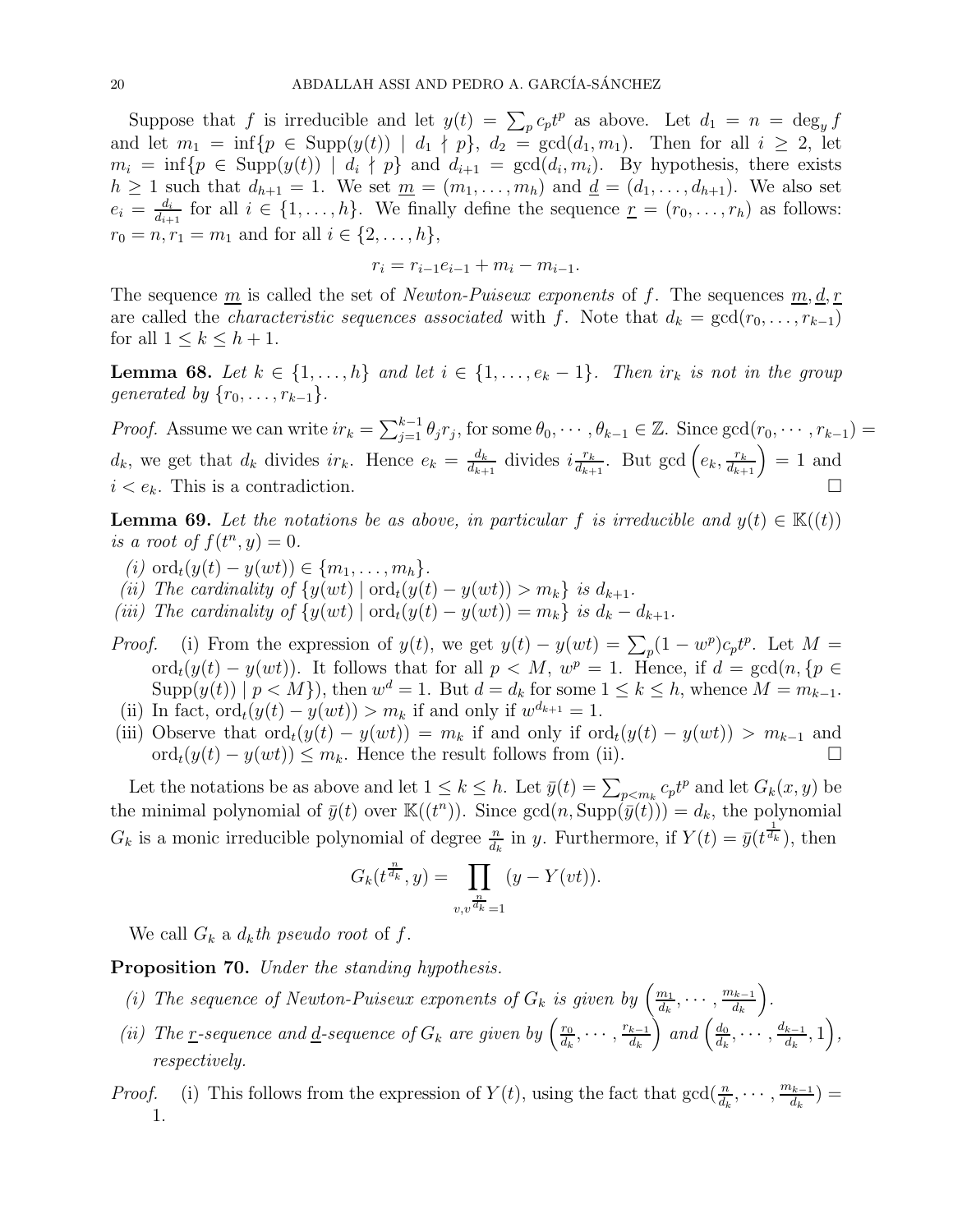(ii) Let <u>R, D, E</u> be the characteristic sequences associated with  $G_k$ . We have  $D_1 =$  $R_0 = \deg_y G_k = \frac{n}{d_k}$  $\frac{n}{d_k} = \frac{r_0}{d_k}$  $\frac{r_0}{d_k} = \frac{d_1}{d_k}$  $\frac{d_1}{d_k},\ R_1 = \frac{m_1}{d_k}$  $\frac{m_1}{d_k} = \frac{r_1}{d_k}$  $rac{r_1}{d_k}$  and  $D_2 = \gcd(\frac{r_0}{d_k}, \frac{r_1}{d_k})$  $\frac{r_1}{d_k}$  =  $\frac{d_2}{d_k}$ . Hence  $E_1 = e_1$ . Now  $R_2 = R_1 \tilde{E_1} + \frac{m_2^2}{d_1}$  $\frac{\tilde{m_2^n}}{d_k} - \frac{m_1}{d_k}$  $\frac{m_1}{d_k}$ , hence  $R_2 = \frac{r_2}{d_k}$  $\frac{r_2}{d_k}$ . The assertion now follows by an easy induction on  $i \leq k-1$ .

Let g be a nonzero polynomial of  $K((x))[y]$ . We define the *intersection multiplicity* of f with g, denoted  $\text{int}(f, g)$ , to be  $\text{int}(f, g) = \text{ord}_t g(t^n, y(t))$ . Note that this definition does not depend on the root  $y(t)$ , that is,  $\text{int}(f, g) = \text{ord}_t g(t^n, y(wt))$  for all  $w \in \mathbb{K}$  such that  $w^n = 1$ .

<span id="page-20-1"></span>**Proposition 71.** Let the notations be as above. We have  $int(f, G_k) = r_k$ .

Proof. From Proposition [67,](#page-18-1) we can write

$$
f(t^n, \bar{y}(t^{d_k})) = \prod_{w^n=1} (\bar{y}(t^{d_k}) - y(wt)).
$$

As in the proof of Lemma [69,](#page-19-0) we deduce

$$
\operatorname{ord}_t(\bar{y}(t^{d_k}) - y(wt)) = \begin{cases} m_i & \text{if } \operatorname{ord}_t(y(t) - y(wt)) = m_i < m_k, \\ m_k & \text{if } \operatorname{ord}_t(y(t) - y(wt)) \ge m_k. \end{cases}
$$

Hence  $\mathrm{ord}_t f(t^n, \bar{y}(t^{d_k})) = \sum_{i=1}^{k-1} (d_i - d_{i+1}) m_i + m_k d_k$ . Now

$$
r_k d_k = r_{k-1} d_{k-1} + (m_k - m_{k-1}) d_k
$$
  
=  $r_{k-2} d_{k-2} + (m_{k-1} - m_{k-2}) d_{k-1} + (m_k - m_{k-1}) d_k$   
...  
=  $r_1 d_1 - m_1 d_2 + \sum_{i=2}^{k-1} (d_i - d_{i+1}) m_i + m_k d_k$   
=  $\sum_{i=1}^{k-1} (d_i - d_{i+1}) m_i + m_k d_k$ .

Hence  $\mathrm{ord}_t f(t^n, \bar{y}(t^{d_k})) = r_k d_k$ . In particular  $\mathrm{int}(f, G_k) = \mathrm{ord}_t f(t^{n/d_k}, \bar{y}(t^{1/d_k})) = r_k$ .

Let  $G_1, \ldots, G_h$  be the set of pseudo-roots of f constructed above and recall that for all  $k \in \{1, \ldots, h\}$ ,  $G_k$  is a monic irreducible polynomial of degree  $\frac{n}{d_k}$  in y. Recall also that the set of characteristic sequences associated with  $G_k$  are given by  $\left(\frac{m_1}{d_k}\right)$  $\frac{m_1}{d_k}, \ldots, \frac{m_{k-1}}{d_k}$  $d_k$ ),  $\left(\frac{d_1}{d_1}\right)$  $\frac{d_1}{d_k}, \ldots, \frac{d_{k-1}}{d_k}$  $\left(\frac{k-1}{d_k},1\right)$ and  $\left(\frac{r_0}{d_1}\right)$  $\frac{r_0}{d_k}, \ldots, \frac{r_{k-1}}{d_k}$  $d_k$ .

<span id="page-20-0"></span>**Proposition 72.** Let  $q \in \mathbb{K}((x))[y]$ . Then

$$
g = \sum_{\theta} c_{\theta}(x) G_1^{\theta_1} \dots G_h^{\theta_h} f^{\theta_{h+1}}
$$

for some  $\theta = (\theta_1, \ldots, \theta_{h+1}) \in \mathbb{N}^{h+1}$ , with  $0 \leq \theta_k < e_k$  for all  $k \in \{1, \ldots, h\}$ , and some  $c_{\theta}(x) \in \mathbb{K}((x))$ . We call this expression the expansion of g with respect to  $(G_1, \ldots, G_h, f)$ .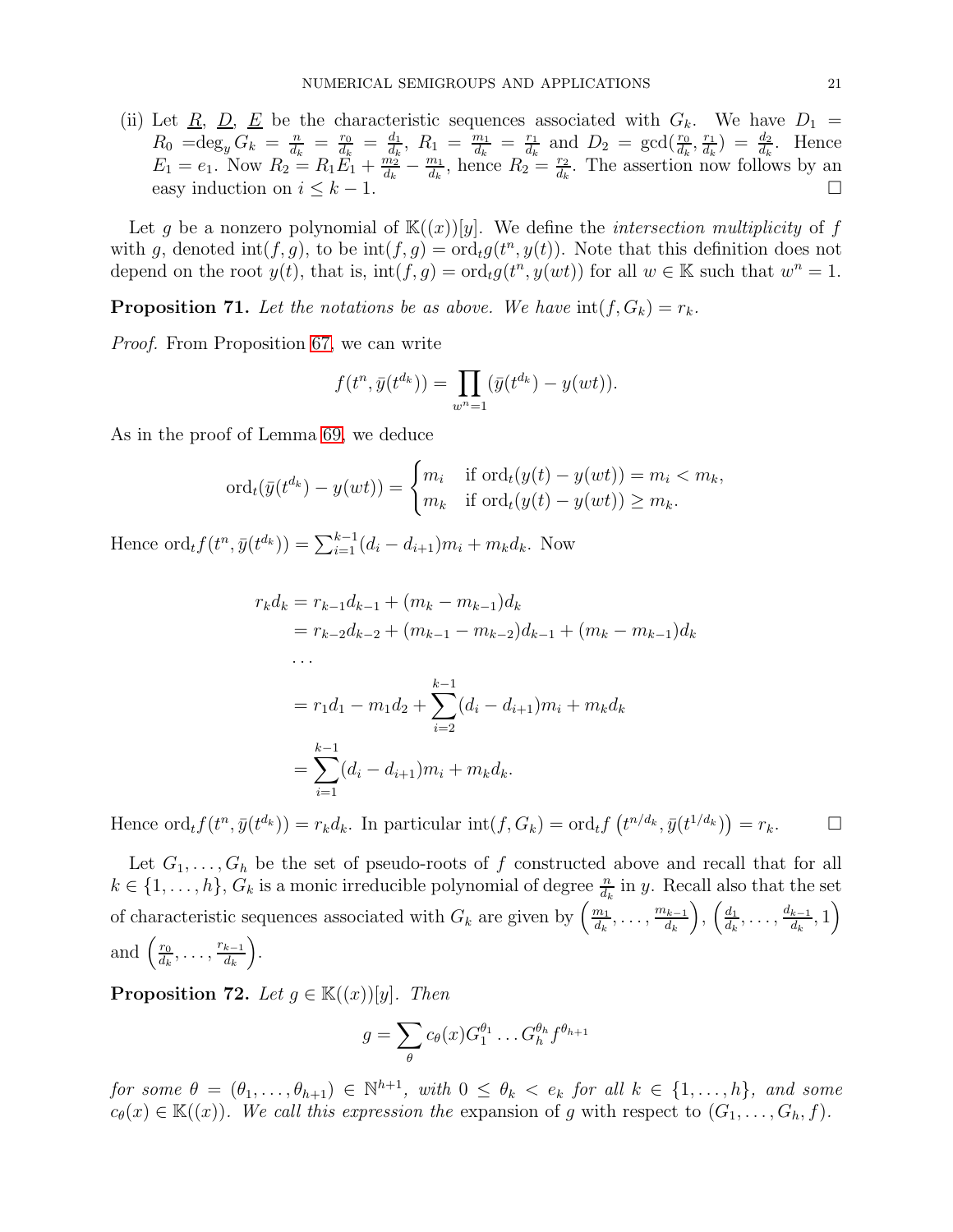*Proof.* Write  $g = Qf + R$  where  $\deg_y R < n$ . If  $\deg_y Q \geq n$ , then write  $Q = Q^1 f + R^1$  with  $\deg_y R^1 < n$ . We have  $g = Q^1 f^2 + R^1 f + R$ , then we restart with  $Q^1$ . This process will stop giving the following expression of q in terms of the powers of  $f$ :

$$
g = \sum_{k=0}^{l} \alpha_k(x, y) f^k,
$$

where  $\deg_u \alpha_k(x, y) < n$  for all  $k \in \{0, \ldots, l\}$ . Fix  $k \in \{0, \ldots, l\}$  and write the expression of  $\alpha_k$  in terms of the powers of  $G_h$ :

$$
\alpha_k = \sum_{i=0}^{l_k} \alpha_i^k G_h^i,
$$

with  $\deg_y \alpha_i^k < \frac{n}{d_k}$  $\frac{n}{d_h}$  for all  $i \in \{0, \ldots, l_k\}$ . Note that, since  $\deg_y \alpha_k < n$ , we have  $i < e_h = d_h$ . Finally we get

$$
g = \sum_{\theta} c_{\theta}(x, y) G_{h}^{\theta_h} f^{\theta_{h+1}},
$$

with  $\theta_h < e_h$  for all  $\theta = (\theta_h, \theta_{h+1}) \in \mathbb{N}^2$  such that  $c_{\theta} \neq 0$ . Now we restart with the set of polynomials  $c_{\theta}(x, y)$  and  $G_{h-1}$ . We get the result by induction on  $k \leq h$ .

<span id="page-21-1"></span>**Proposition 73.** Let  $g \in \mathbb{K}((x))[y]$ . If  $f \nmid g$ , then there exist unique  $\lambda_0 \in \mathbb{Z}, \lambda_1, \ldots, \lambda_h \in \mathbb{N}$ such that  $\text{int}(f,g) = \sum_{k=0}^{h} \lambda_k r_k$  and for all  $k \in \{1, \ldots, h\}$ ,  $\lambda_k < e_k$ .

*Proof.* Let  $g = \sum_{\theta} c_{\theta}(x) G_1^{\theta_1}$  $\theta_1^{q_1} \cdots \theta_h^{q_h} f^{\theta_{h+1}}$  be the expansion of g with respect to  $(G_1, \ldots, G_h, f)$ . Notice that  $\theta_k < e_k$  for all  $k \in \{1, ..., h\}$  (Proposition [72\)](#page-20-0). Given a monomial  $c_{\theta}(x)G_1^{\theta_1}$  $a_1^{\theta_1}\cdots G_h^{\theta_h}$  $\frac{\theta_h}{h} f^{\theta_{h+1}}$ of g, if  $\theta_{h+1} = 0$  and  $\theta_0 = \text{ord}_x c_\theta(x)$ , then

$$
int(f, c_{\theta}(x)G_1^{\theta_1}\cdots G_h^{\theta_h}) = \sum_{k=0}^h \theta_k r_k.
$$

Let  $c_{\alpha}(x)G_1^{\alpha_1}$  $a_1 \ldots G_h^{\alpha_h}$  $\frac{\alpha_h}{h}$  and  $c_\beta(x) G_1^{\beta_1}$  $\frac{\beta_1}{1} \cdots G_h^{\beta_h}$  $\frac{\beta_h}{h}$  be two monomials of g, and let  $\alpha_0$  and  $\beta_0$  be the orders in x of  $c_{\alpha}(x)$  and  $c_{\beta}(x)$ , respectively. Assume that  $\sum_{k=0}^{h} \alpha_k r_k = \sum_{k=0}^{h} \beta_k r_k$  and let j be the greatest integer such that  $\alpha_j \neq \beta_j$ . Suppose that  $j \geq 0$  and that  $\alpha_j > \beta_j$ . We have

$$
(\alpha_j - \beta_j)r_j = \sum_{k=0}^{j-1} (\beta_k - \alpha_k)r_k
$$

with  $0 < \alpha_j - \beta_j < e_j$ . This contradicts Lemma [68.](#page-19-1) Finally either  $f | g$  or there is a unique monomial  $c_{\theta^0}(x) G_1^{\theta_1^0} \cdots G_h^{\theta_h^0}$  such that

$$
int(f,g) = \sum_{k=0}^{h} \theta_k^0 r_k = inf\{int(f,c_{\theta}(x)G_1^{\theta_1} \cdots G_h^{\theta_h}), c_{\theta} \neq 0\}.
$$

<span id="page-21-0"></span>**Corollary 74.** Let  $g \in \mathbb{K}((x))[y]$ . If  $\deg_y g < \frac{n}{d_{k+1}}$  for some  $k \in \{1, ..., h\}$ , then there exist  $\lambda_0 \in \mathbb{Z}, \lambda_1, \ldots, \lambda_k \in \mathbb{N}$  such that  $\text{int}(f, g) = \sum_{i=0}^k \lambda_i r_i$ .

*Proof.* Let  $g = \sum_{\theta} c_{\theta}(x) G_1^{\theta_1}$  $\frac{\theta_1}{1} \ldots G_h^{\theta_h} f^{\theta_{h+1}}$  be the expansion of g with respect to  $(G_1, \ldots, G_h, f)$ . Since  $\deg_y g < \frac{n}{d_{k+1}}$ , we deduce that for all nonzero monomial  $c_\theta(x) G_1^{\theta_1}$  $g_1^{0_1} \ldots G_h^{\theta_h} f^{\theta_{h+1}}, \theta_{k+1} =$  $\cdots = \theta_{h+1} = 0$ . This implies the result.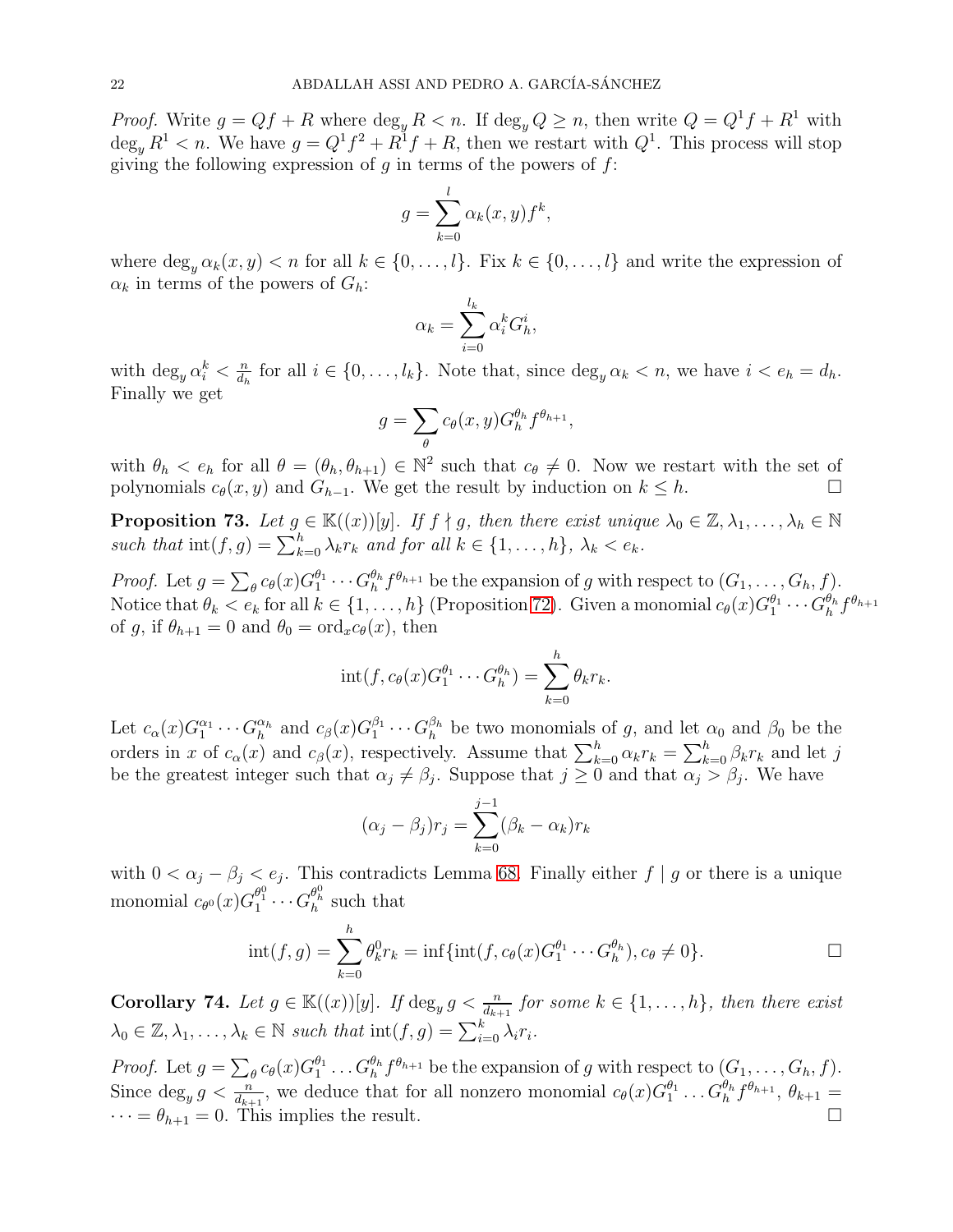More generally, let  $k \in \{1, ..., h\}$  and define a  $d_k$ th pseudo root of f to be any monic polynomial  $G_k$  of degree  $\frac{n}{d_k}$  in y such that  $\text{int}(f, G_k) = r_k$ . The following proposition shows that such a polynomial is necessarily irreducible.

<span id="page-22-1"></span>**Proposition 75.** Let  $k \in \{1, ..., h\}$  and let H be a monic polynomial of  $\mathbb{K}((x))[y]$ , of degree n  $\frac{n}{d_k}$  in y. If  $\text{int}(f, H) = r_k$ , then H is irreducible.

*Proof.* Let  $H = H_1 \cdots H_s$  be the decomposition of G into irreducible components in  $\mathbb{K}((x))[y]$ . Suppose that  $s > 1$  and let  $i \in \{1, \ldots, s\}$ . Since  $\deg_y H_i < \frac{n}{d_i}$  $\frac{n}{d_k}$ , by Corollary [74,](#page-21-0) there exist  $\lambda_0^i \in \mathbb{Z}, \lambda_1^i, \ldots, \lambda_{k-1}^i$  such that  $\text{int}(f, H_i) = \lambda_0^i r_0 + \cdots + \lambda_{k-1}^i r_{k-1}^i$ . Hence  $r_k = (\sum_{i=1}^s \lambda_0^i) r_0 +$  $\cdots + (\sum_{i=1}^{s} \lambda_{k-1}^{i})r_{k-1}$ . This contradicts Lemma [68.](#page-19-1)

<span id="page-22-2"></span>**Lemma 76.** Let the notations be as above. For all  $1 \leq k \leq h$ , there exist  $\lambda_0^k, \ldots, \lambda_{k-1}^k \in \mathbb{N}$ such that  $e_k r_k = \sum_{i=1}^{k-1} \lambda_i^k r_i$ .

*Proof.* Let  $G_h$  be a  $d_h$ th pseudo root of f. Write  $f = G_h^{d_h} + \alpha_1(x, y)G_h^{d_h-1} + \cdots + \alpha_{d_h}(x, y)$ . For all  $k \in \{0, ..., d_h\}$ ,  $\text{int}(f, \alpha_k(x, y)G_h^{d_h-k}) = \text{int}(f, \alpha_k(x, y)) + (d_h - k)r_h$  (where  $\alpha_0(x, y) = 1$ ). But  $f(t^n, y(t)) = 0$ , and by Corollary [74,](#page-21-0) for all  $k \in \{1, \ldots, d_h\}$ , there exist  $\alpha_0^k, \ldots, \alpha_{h-1}^k$  such that  $\text{int}(f, \alpha_k(x, y)) = \sum_{i=1}^{h-1} \alpha_i^k r_i$ . Now a similar argument as in Proposition [73](#page-21-1) shows that if  $0 \leq k_1 \neq k_2 \leq d_h - 1$ , then  $\text{int}(f, \alpha_{k_1} G_h^{d_h - k_1})$  $\binom{d_h - k_1}{h} \neq \text{int}(f, \alpha_{k_2} G_h^{d_h - k_2})$  $\binom{a_h - \kappa_2}{h}$ . The same argument shows also that for all  $i \in \{1, \ldots, d_h-1\}$ , if  $\alpha_i(x, y) \neq 0$ , then  $\text{int}(f, \alpha_i(x, y)G_h^{d_h-i})$  $\binom{a_h-i}{h} \neq$  $\text{int}(f, \alpha_{d_h}(x, y))$ . Let  $E = \{\text{int}(f, \alpha_k(x, y)) + (d_h - k)r_h \mid k \in \{0, ..., d_h\}\}\$ and let  $k_0 \in$  $\{0,\ldots,d_h\}$  be such that  $\mathrm{int}(f,\alpha_{k_0}(x,y)) + (d_h - k_0)r_h = \mathrm{inf}(E)$ . If  $k_0$  is unique with this property, then  $\text{ord}_t f(t^n, y(t)) = \text{int}(f, \alpha_{k_0}(x, y)) + (d_h - k_0)r_h$ , which is a contradiction because  $f(t^n, y(t)) = 0$ . Hence there is at least one  $k_1 \neq k_0$  such that  $\text{int}(f, \alpha_{k_0}(x, y)) + (d_h - k_0)r_h =$  $\text{int}(f, \alpha_{k_1}(x, y)) + (d_h - k_1)r_h$ . This is possible only for  $\{k_0, k_1\} = \{0, d_h\}$ , in particular  $\text{int}(f, G_h^{d_h}) = \text{int}(f, \alpha_{d_h}(x, y))$ . This proves the result for  $k = h$ . Now we use an induction on  $1 \leq k \leq h$ .

<span id="page-22-0"></span>**Proposition 77.** Let the notations be as above. Let g be a nonzero polynomial of  $\mathbb{K}((x))[y]$ and let  $G_1,\ldots,G_h$  be a set of  $d_1,\ldots,d_h$ th pseudo roots of f. If  $\deg_y g < \frac{n}{d_{k+1}}$  for some  $k \in \{0, \ldots, h-1\}$ , then  $\text{int}(f, g) = d_{k+1} \text{int}(G_{k+1}, g)$ .

*Proof.* Let  $g = \sum_{\underline{\theta}} c_{\underline{\theta}}(x) G_1^{\theta_1}$  $a_1^{\theta_1} \cdots G_k^{\theta_k}$  be the expansion of g with respect to  $(G_1, \ldots, G_h, f)$ . By Proposition [73,](#page-21-1) there is a unique monomial  $c_{\underline{\theta^0}}(x)G_1^{\theta_1^0}\cdots G_k^{\theta_k^0}$  such that

$$
int(f,g) = int(f, c_{\underline{\theta^0}}(x)G_1^{\theta_1^0} \cdots G_k^{\theta_k^0}) = inf\{int(f, c_{\underline{\theta}}(x)G_1^{\theta_1} \cdots G_k^{\theta_k}, c_{\underline{\theta}} \neq 0\}.
$$

Now clearly, the expansion of g above is also that of g with respect to  $(G_1, \ldots, G_{k+1})$ . Furthermore, if  $c_{\underline{\theta}}(x) \neq 0$  and if  $\theta_0 = \text{ord}_x c_{\underline{\theta}}(x)$ , then  $\text{int}(G_{k+1}, c_{\underline{\theta}}(x)G_1^{\theta_1})$  $\binom{\theta_1}{1}\dots G_k^{\theta_k}=\sum_{i=0}^k\theta_i\frac{r_i}{d_{k+1}}$  $\frac{r_i}{d_{k+1}} =$ 1  $\frac{1}{d_{k+1}}\text{int}(f, c_{\underline{\theta}}(x)G_1^{\theta_1})$  $\bigcup_{1}^{\theta_{1}}\cdots G_{k}^{\theta_{k}}$ . This implies the result.

<span id="page-22-3"></span>**Proposition 78.** Let  $(G_1, \ldots, G_h)$  be a set of pseudo-roots of f. For all  $k \in \{1, \ldots, h-1\}$ ,  $(G_1, \ldots, G_k)$  is a set of pseudo roots of  $G_{k+1}$ .

*Proof.* Fix  $k \in \{1, \ldots, h-1\}$  and let  $i \in \{1, \ldots, k\}$ . By Proposition [77,](#page-22-0)

$$
int(G_{k+1}, G_i) = \frac{1}{d_{k+1}} int(f, G_i) = \frac{r_i}{d_{k+1}}.
$$

Furthermore,  $G_i$  is irreducible by Proposition [75.](#page-22-1) This proves the result.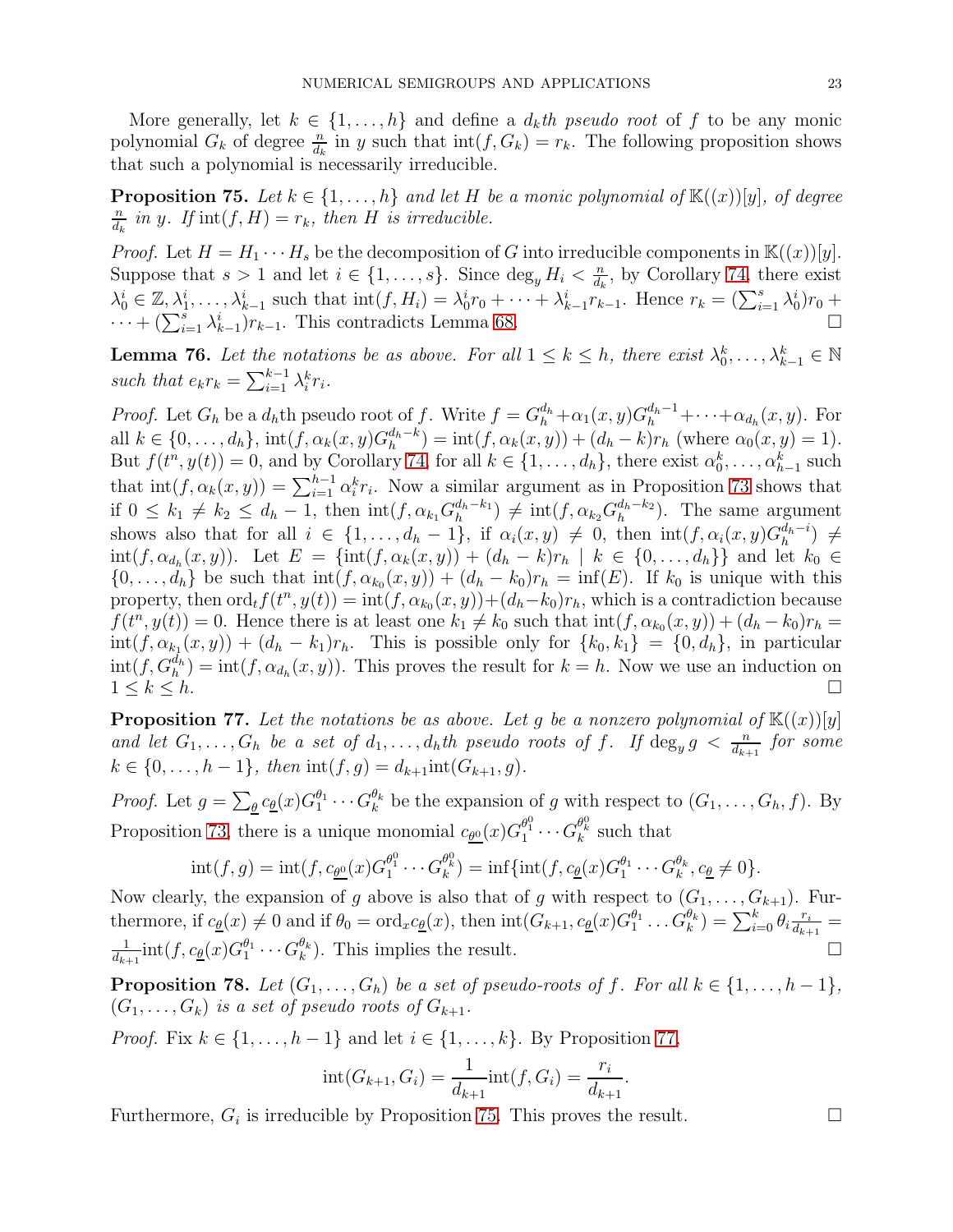Let  $(G_1, \dots, G_h)$  be a set of pseudo-roots of f. Let  $k \in \{1, \dots, h\}$  and write

$$
f = G_k^{d_k} + \alpha_1(x, y)G_k^{d_k - 1} + \cdots + \alpha_{d_k}(x, y),
$$

where  $\deg_y \alpha_i(x, y) < \frac{n}{d_k}$  $\frac{n}{d_k}$  for all  $i \in \{1, \ldots, d_k\}$ . Let  $G'_k = G_k + \frac{\alpha_1}{d_k}$  $\frac{\alpha_1}{d_k}$ . We call  $G'_k$  the Tchirnhausen transform of  $G_k$  and denote it by  $T(G_k)$ . With these notations we have the following.

# <span id="page-23-0"></span>**Proposition 79.** int(f,  $T(G_k)$ ) =  $r_k$ .

*Proof.* Let  $k = h$  and let

$$
f = G_h^{d_h} + \alpha_1(x, y)G_h^{d_h-1} + \cdots + \alpha_{d_h}(x, y)
$$

be the  $G_h$ -adic expansion of f. Hence  $\text{int}(f, G_h^{d_h}) = r_h d_h$  and  $\text{int}(f, \alpha_i(x, y)G_h^{d_h-i} = \text{int}(f, \alpha_i(x, y) +$  $(d_h - i)r_h$  for all i such that  $\alpha_i(x, y) \neq 0$ . Let  $i, j \in \{0, \ldots, d_h - 1\}$ ,  $i \neq j$ , and assume that  $\alpha_i(x, y) \neq 0 \neq \alpha_j(x, y)$ . By a similar argument as in Lemma [76,](#page-22-2) we have  $\text{int}(f, \alpha_i(x, y)) + (d_h - i)r_h \neq \text{int}(f, \alpha_j(x, y)) + (d_h - j)r_h$ . Also if  $\alpha_i(x, y) \neq 0$  for some  $i \in \{1, ..., d_h - 1\}$ , then  $\text{int}(f, \alpha_i(x, y)G_h^{d_h - i})$  $\binom{d_h-i}{h} \neq \text{int}(f, \alpha_{d_h}(x, y)).$  Now  $f(t^n, y(t)) = 0$ . This implies

(1)  $\text{int}(f, \alpha_{d_h}) = r_h d_h = \text{int}(f, G_h^{d_h}),$ 

(2)  $\text{int}(f, \alpha_i(x, y)) > ir_h \text{ for all } 1 \leq i \leq d_h - 1 \text{ such that } \alpha_i(x, y) \neq 0.$ 

It follows that  $\text{int}(f, \alpha_1(x, y) > r_h$ , hence  $\text{int}(f, T(G_h)) = \text{int}(f, G_h + \frac{\alpha_1(x, y)}{d_h})$  $\frac{d(x,y)}{d_h}$  = int $(f, G_h)$  =  $r_h$ .

Let  $k < h$  and let

$$
f = G_{k+1}^{d_{k+1}} + \alpha_1(x, y)G_{k+1}^{d_{k+1}-1} + \dots + \alpha_{d_{k+1}}(x, y)
$$

be the  $G_{k+1}$ -adic expansion of f. Let also

$$
G_{k+1} = G_k^{e_k} + \beta_1(x, y)G_k^{e_k-1} + \dots + \beta_{e_k}(x, y)
$$

be the  $G_k$ -adic expansion of  $G_{k+1}$ . Easy calculations show that  $\alpha_1(x, y) = d_{h+1}\beta_1(x, y)$ . Repeating the argument above for  $(G_{k+1}, G_k)$  instead of  $(f, G_h)$ , we prove that  $\text{int}(G_{k+1}, \beta_1(x, y))$  $int(G_{k+1}, G_k) = \frac{r_k}{d_{k+1}},$  hence, by Proposition [77,](#page-22-0)

$$
int(f, \alpha_1(x, y)) = int(f, \beta_1(x, y)) = d_{k+1}int(G_{k+1}, \beta_1(x, y)) > r_k
$$

In particular  $\text{int}(f, T(G_k)) = \text{int}(f, G_k + \frac{\alpha_1(x,y)}{d_k})$  $\frac{(x,y)}{d_k}$  = int $(f, G_k) = r_k$ .

<span id="page-23-2"></span>**Corollary 80.** Let  $k \in \{1, ..., h\}$  and let  $G_k$  be a  $d_k$ th pseudo root of f. Then  $T(G_k)$  is a  $d_k$ th pseudo root of f.

*Proof.* Clearly  $T(G_k)$  is a monic polynomial of degree  $\frac{n}{d_k}$  in y. By Proposition [79,](#page-23-0)  $int(f, T(G_k)) =$  $r_k$ , and by Proposition [75,](#page-22-1)  $T(G_k)$  is irreducible. This proves the result.

Let d be a divisor of n and let g be a monic polynomial of f of degree  $\frac{n}{d}$  in y. Let

$$
f = gd + \alpha_1(x, y)gd-1 + \dots + \alpha_d(x, y)
$$

be the g-adic expansion of f. We say that g is a dth approximate root of f if  $\alpha_1(x, y) = 0$ .

<span id="page-23-1"></span>**Lemma 81.** Let the notations be as above. A dth approximate root of  $f$  exists and it is unique.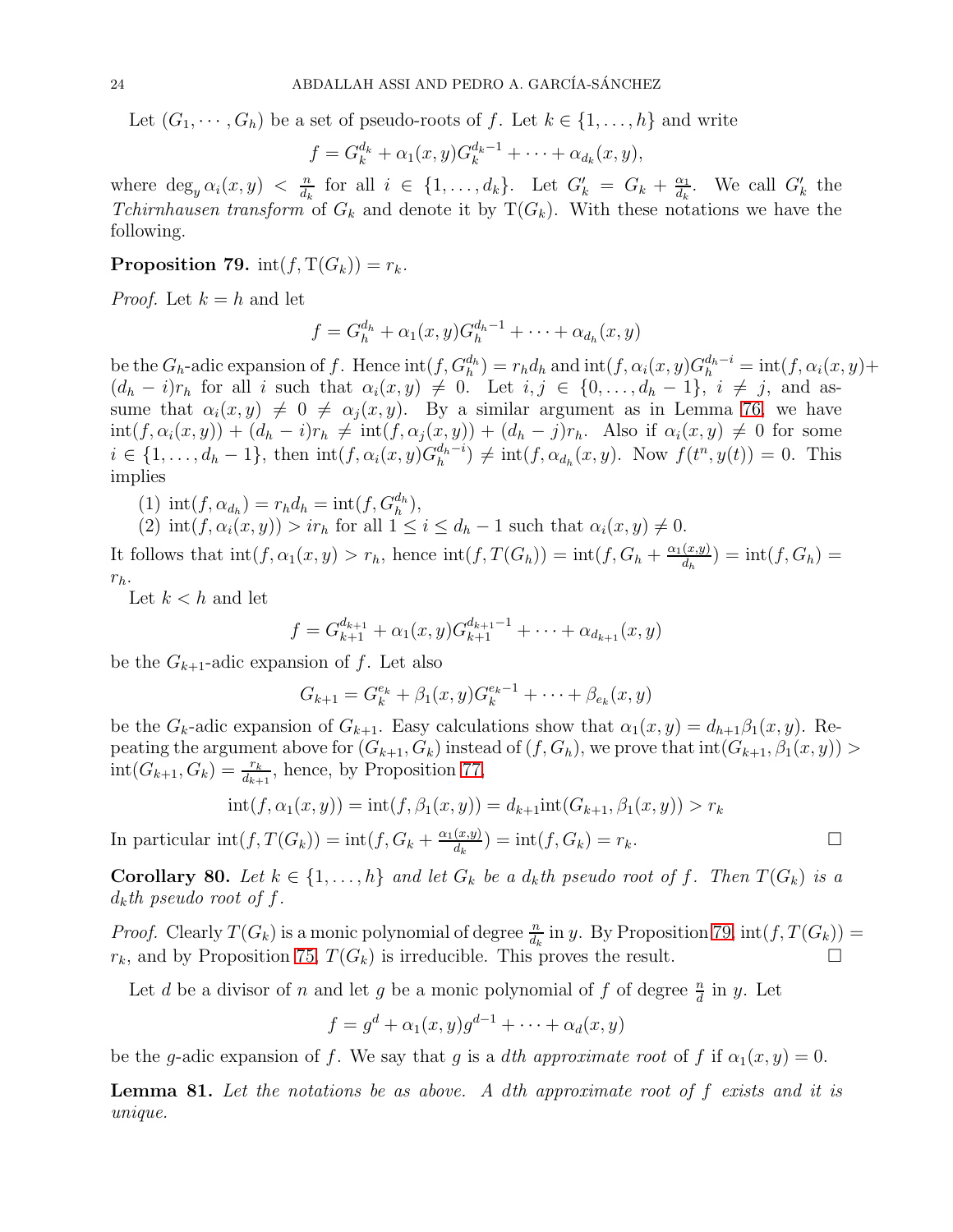*Proof.* Let  $G = y^{\frac{n}{d}}$  and let  $f = G^d + \alpha_1(x, y)G^{d-1} + \cdots + \alpha_d(x, y)$  be the G-adic expansion of f. If  $\alpha_1(x, y) = 0$ , then G is a dth approximate root of f. If  $\alpha_1(x, y) \neq 0$ , then we set  $G_1 = T(G) = G + \frac{\alpha_1(x,y)}{d}$  $\frac{d(x,y)}{d}$ . Let  $f = G_1^d + \alpha_1^1(x,y)G_1^{d-1} + \cdots + \alpha_d^1(x,y)$  be the  $G_1$ -adic expansion of f. Easy calculations show that if  $\alpha_1^1(x, y) \neq 0$ , then  $\deg_y \alpha_1^1(x, y) < \deg_y \alpha_1(x, y)$ . In this case we restart with f and  $G_2 = T(G_1)$ . Clearly there exists k such that if  $f =$  $G_k^d + \alpha_1^k(x, y)G_k^{d-1} + \cdots + \alpha_d^k(x, y)$  is the  $G_k$ -adic expansion of f, then  $\alpha_1^k(x, y) = 0$ . Hence  $G_k$  is a d-th approximate root of f.

Let G, H be two dth approximate roots, and let  $f = G^d + \alpha_2(x, y)G^{d-2} + \cdots + \alpha_d(x, y)$  and  $f = H^d + \beta_2(x, y)H^{d-2} + \cdots + \beta_d(x, y)$  be the G-adic and H-adic expansion of f, respectively. We have  $G^d - H^d = (G - H)(G^{d-1} + HG^{d-2} + \cdots + H^{d-1}) = \beta_2(x, y)H^{d-2} + \cdots + \beta_d(x, y) (\alpha_2(x, y)G^{d-2} + \cdots + \alpha_d(x, y))$ . If  $G \neq H$ , then  $\deg_y(G-H) \geq 0$ , but  $\deg_y(G^{d-1} + HG^{d-2} +$  $\cdots + H^{d-1}) = (d-1)\frac{n}{d} > \deg_y(\beta_2(x, y)H^{d-2} + \cdots + \beta_d(x, y) - (\alpha_2(x, y)G^{d-2} + \cdots + \alpha_d(x, y))).$ This is a contradiction.

It results from Lemma [81](#page-23-1) that, given a divisor  $d$  of  $n$ , a  $d$ th approximate root exists and it is unique. We denote it by  $\mathrm{App}(f;d)$ .

<span id="page-24-0"></span>**Proposition 82.** Let the notations be as above. For all  $k \in \{1, ..., h\}$ ,  $\text{int}(f, \text{App}(f; d_k))$  $r_k$ .

*Proof.* Let  $1 \leq k \leq h$  and let  $G_k$  be a  $d_k$ th pseudo root of f. By Proposition [77,](#page-22-0)  $int(f, G_k)$  =  $int(f, T(G_k))$ . But App $(f, d_k)$  is obtained by applying the operation T finitely many times to  $G_k$ . Hence the result is a consequence of Proposition [78](#page-22-3) and Corollary [80.](#page-23-2)

Corollary 83. For all  $k \in \{1, ..., h\}$ , App $(f, d_k)$  is irreducible. In particular App $(f, d_k)$  is a  $d_k$ th pseudo root of f.

Proof. This results from Propositions [75](#page-22-1) and [82.](#page-24-0)

Next we shall introduce the notion of contact between two irreducible polynomials of  $\mathbb{K}((x))[y]$ . The notion tells us how far the parametrizations of these two polynomials are close.

Let g be a monic irreducible polynomial of  $\mathbb{K}((x))[y]$ , of degree p in y and let  $z_1(t), \cdots, z_p(t)$ be the set of roots of  $g(t^p, y) = 0$ . We define the *contact* of f with g, denoted  $c(f, g)$ , to be:

$$
c(f,g) = \frac{1}{np} \max_{i,j} \text{ord}_t(y_i(t^p) - z_j(t^n))
$$

Note that  $c(f,g) = \frac{1}{np} \max_i \text{ord}_t(y_i(t^p) - z(t^n)) = \frac{1}{np} \max_j \text{ord}_t(y(t^p) - z_j(t^n))$  where  $y(t)$ and  $z(t)$  are roots of  $f(t^n, y) = 0$  and  $g(t^p, y) = 0$ , respectively.

<span id="page-24-1"></span>**Proposition 84.** Let g be an irreducible monic polynomial of  $\mathbb{K}((x))[y]$  and let  $p = deg_y g$ . We have the following.

- (1)  $c(f, g) < \frac{m_1}{n}$  $\frac{n_1}{n}$  if and only if  $\text{int}(f,g) = npc(f,g)$ .
- (2)  $\frac{m_k}{n} < c = c(f, g) \leq \frac{m_{k+1}}{n}$  $\sum_{n=1}^{k+1}$  for some  $k \in \{1, \ldots, h\}$  (with the assumption that  $m_{h+1} =$  $+\infty$ ) if and only if  $\mathrm{int}(f,g) = (r_k d_k + nc - m_k)\frac{p_k}{n}$ n

*Proof.* Let  $z(t)$  be a root of  $g(t^p, y) = 0$ . We have  $\text{int}(f, g) = \text{ord}_t f(t^p, z(t))$ . Note that  $f(t^p, z(t)) = f((t^p)^n, z(t))$ . Also,  $f(t^n, y) = \prod_{i=1}^n (y - y_i(t))$ . Hence  $f((t^p)^n, y) = \prod_{i=1}^n (y - y_i(t))$ .

$$
\Box
$$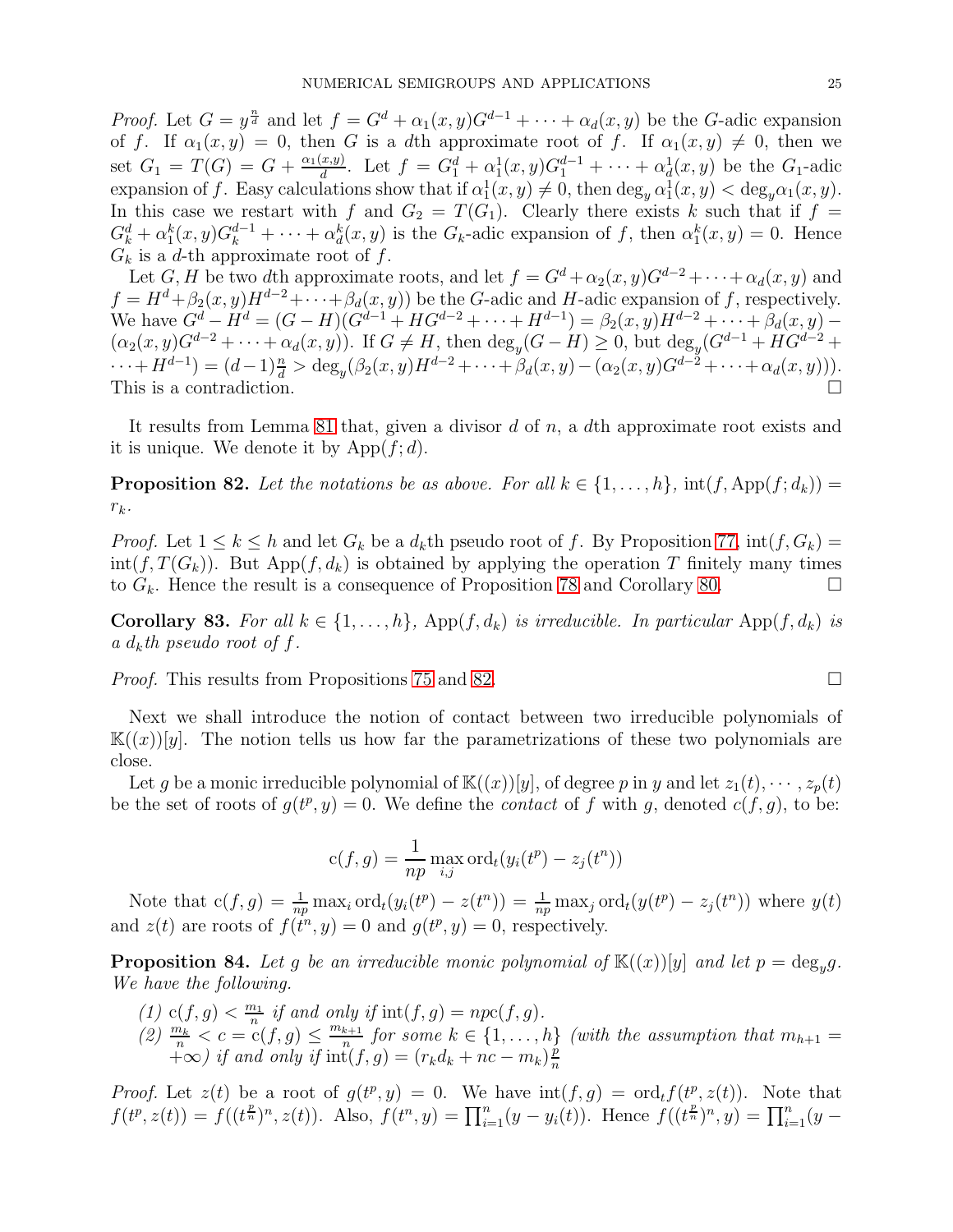$y_i(t^{\frac{p}{n}})$ , which implies that  $f(t^p, z(t)) = \prod_{i=1}^n (z(t) - y_i(t^{\frac{p}{n}}))$ , and it follows that

$$
int(f,g) = ord_t f(t^p, z(t)) = \frac{1}{n} ord_t \left( \prod_{i=1}^n (z(t^n) - y_i(t^p)) \right) = \frac{1}{n} \sum_{i=1}^n ord_t (z(t^n) - y_i(t^p)).
$$

Suppose, without loss of generality, that  $c(f,g) = \frac{1}{np} ord_t(y_1(t^p) - z(t^n))$ . It follows that  $\text{int}(f,g) \le \text{ord}_t(y_1(t^p) - z(t^n)) \le npc(f,g).$ 

If  $c(f, g) < \frac{m_1}{n}$  $\frac{n_1}{n}$ , then  $\mathrm{ord}_t(y_1(t^p) - z(t^n)) < m_1p$ . Let  $2 \leq i \leq n$ . We have  $z(t^n)$  –  $y_i(t^p) = z(t^n) - y_1(t^p) + y_1(t^p) - y_i(t^p)$  and by Lemma 69,  $\text{ord}_t(y_1(t^p) - y_i(t^p)) \geq pm_1$ , hence  $\mathrm{ord}_t(z(t^n) - y_i(t^p)) = \mathrm{ord}_t(z(t^n) - y_1(t^p)).$  Finally  $\mathrm{ord}_t f(t^p, z(t)) = \mathrm{ord}_t(z(t^n) - y_1(t^p)) =$  $npc(f, g)$ . Conversely, if  $int(f, g) = npc(f, g)$ , then  $ord_t(y_i(t) - z(t)) = ord_t(y_1(t) - z(t))$  for all  $i \in \{2, \ldots, n\}$ . This is true only if  $c(f, g) < \frac{m_1}{n}$  $\frac{n_1}{n}$ . This proves (1).

Suppose that  $c(f,g) \geq \frac{m_1}{n}$  $\frac{n_1}{n}$  and let k be the greatest element such that  $\frac{m_k}{n} \le c(f,g) < \frac{m_{k+1}}{n}$  $\frac{k+1}{n}$ . Let  $2 \leq i \leq n$ . We have  $z(i^n) - y_i(t^p) = z(t^n) - y_1(t^p) + y_1(t^p) - y_i(t^p)$ . Hence

$$
\text{ord}_{t}(z(t^{n}) - y_{i}(t^{p})) = \begin{cases} \text{ord}_{t}(z(t^{n}) - y_{1}(t^{p})) & \text{if } \text{ord}_{t}(y_{i}(t) - y_{1}(t)) > m_{k}, \\ \text{ord}_{t}(y_{1}(t^{p}) - y_{i}(t^{p})) & \text{if } \text{ord}_{t}(y_{i}(t) - y_{1}(t)) \leq m_{k}. \end{cases}
$$

By Lemma [69,](#page-19-0)  $\text{ord}_t f(t^p, z(t)) = \frac{1}{n} \sum_{i=1}^n \text{ord}_t(z(t^n) - y_i(t^p)) = \frac{1}{n} (d_{k+1} \text{ord}_t(z(t^n) - y_1(t^p)) +$  $p\sum_{i=1}^{k}(d_i-d_{i+1})m_i) = \frac{1}{n}(d_{k+1}npc(f,g) + p(r_kd_k - m_kd_{k+1})) = \frac{p}{n}(d_{k+1}nc(f,g)) + \frac{p}{n}(r_kd_k - m_kd_{k+1})$  $m_k d_{k+1}) = \frac{p}{n} (r_k d_k + (nc(\hat{f}, g) - m_k) d_{k+1}).$ 

Conversely, suppose that  $\mathrm{int}(f,g) = (r_k d_k + nc - m_k) \frac{p}{n}$  $\frac{p}{n}$  for some  $k \geq 1$ . If  $c < \frac{m_1}{n}$ , then  $\text{int}(f,g) = npc < np\frac{m_1}{n} = pm_1 = pr_1 = (r_1d_1)\frac{p}{n} \le (r_kd_k + nc - m_k)\frac{p}{n}$  $\frac{p}{n}$ , which is a contradiction. Hence  $c(f,g) \geq \frac{m_1}{n}$  $\frac{n_1}{n_2}$ , and a similar argument shows that  $c = c(f, g)$ . This proves (2).

**Corollary 85.** Let  $k \in \{1, \ldots, h\}$  and let  $G_k$  be a pseudo-root of f. We have  $c(f, G_k) = \frac{m_k}{n}$ . In particular  $c(f, \mathrm{App}_{d_k}(f)) = \frac{m_k}{n}$ .

*Proof.* By Proposition [71,](#page-20-1)  $int(f, G_k) = r_k = (r_k d_k + (n \frac{m_k}{n} - m_k) d_{k+1}) \frac{n/d_k}{n}$  $\frac{a_k}{n}$ . Hence  $c(f, G_k) =$  $m_k$  by Proposition [84.](#page-24-1)

<span id="page-25-0"></span>**Proposition 86.** Let g be a monic irreducible polynomial of  $\mathbb{K}((x))[y]$  of degree p in y. If  $c(f,g) > \frac{m_k}{n}$  $\frac{n_k}{n}$ , for some  $k \in \{1, ..., h\}$ , then  $\frac{n}{d_{k+1}}$  divides p. In particular, if  $c(f, g) > \frac{m_h}{n}$  $\frac{n_h}{n}$ , then n divides p.

*Proof.* Let  $z(t)$  be a root of  $g(t^p, y) = 0$  and assume, without loss of generality, that  $c(f, g) =$ 1  $\frac{1}{np}$ ord<sub>t</sub> $(z(t^n) - y_1(t^p))$ . Write  $y_1(t) = \sum_i a_i t^i$  and  $z(t) = \sum_j b_j t^j$ . The hypothesis implies that for all i in Supp $(y_1(t))$  with  $i \leq m_k$ , there exist  $j \in \text{Supp}(z(t))$  such that  $jn = ip$ , that is,  $j = i\frac{p}{n}$  $\frac{p}{n} \in \mathbb{N}$ . But  $gcd(i \in \text{Supp}(y_1(t)), i \leq m_k) = d_{k+1}$ , whence  $d_{k+1} \frac{p}{n}$  $\frac{p}{n} \in \mathbb{N}$ , which implies that n  $d_{k+1}$ divides *n*.

<span id="page-25-1"></span>**Proposition 87.** Let g be a monic polynomial of  $\mathbb{K}((x))[y]$  and assume that  $\deg_y g = n$ . If  $\text{int}(f,g) > r_h d_h$ , then g is irreducible.

*Proof.* Let  $g = g_1 \cdots g_r$  be the decomposition of g into irreducible components in  $\mathbb{K}((x))[y]$ . If  $r > 1$  then, by Proposition [86,](#page-25-0)  $\deg_y g_i < n$  for all  $1 \leq i \leq r$ . Thus  $c(f, g_i) < m_h$  for all  $1 \leq$  $i \leq r$ . By Proposition [84,](#page-24-1)  $\mathrm{int}(f, g_i) < r_h d_h \frac{\deg_y g_i}{n}$  $\frac{g_y g_i}{n}$ , hence  $\text{int}(f, g_i) = \sum_{i=1}^r \text{int}(f, g_i) < r_h d_h$ , which is a contradiction. This proves our assertion.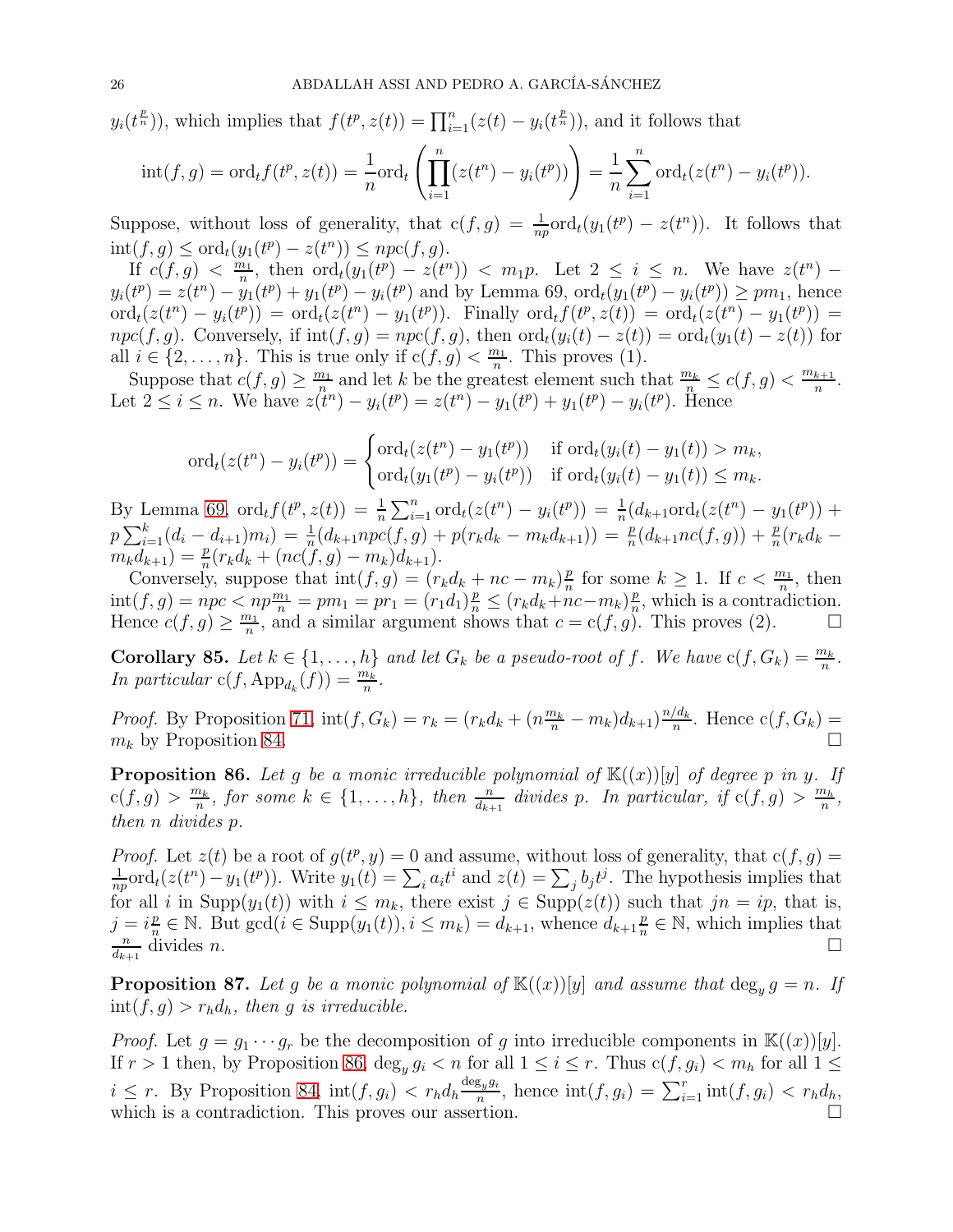<span id="page-26-0"></span>3.2. The local case. In the following we shall assume that  $f(x, y)$  is an irreducible polynomial of  $\mathbb{K}[x][y]$ . Note that in this case, for all  $k \in \{1 \ldots, h\}$ ,  $m_k > 0$  and  $G_k \in \mathbb{K}[x][y]$  for every  $d_k$ th pseudo root  $G_k$  of f.

Let  $g(x, y)$  be a nonzero element of  $\mathbb{K}[x][y]$  and recall that the intersection multiplicity of f with g, denoted  $\text{int}(f, g)$ , is defined to be the order in t of  $g(t^n, y(t))$ . Note that this definition does not depend on the choice of the root  $y(t)$  of  $f(t^n, y) = 0$  and also that  $\text{int}(f, g) \geq 0$ .

The set  $\{\text{int}(f,g) : g \in \mathbb{K}\llbracket x \rrbracket[y] \}$  is a semigroup of N. We call it the *semigroup of f* and denote it by  $\Gamma(f)$ .

Let  $g_k = \text{App}(f, d_k)$  for all  $1 \leq k \leq h$ . Recall that  $\text{int}(f, g_k) = r_k$ .

Proposition 88. Under the standing hypothesis.

- (i) The semigroup  $\Gamma(f)$  is generated by  $r_0, \ldots, r_h$ .
- (ii)  $\Gamma(f)$  is a numerical semigroup.
- (iii)  $\Gamma(f)$  is free for the arrangement  $(r_0, \ldots, r_h)$ .
- (iv) For all  $k \in \{1, ..., h\}$ ,  $r_k d_k < r_{k+1} d_{k+1}$ .

Proof. (i) Follows from Proposition 73.

- (ii) Follows from the fact that  $d_{h+1} = \gcd(r_0, \dots, r_h) = 1$ .
- (iii) Is a consequence of Lemma 68 and Lemma 76.
- (iv) For all  $k \in \{1, ..., h\}$ , we have  $r_{k+1}d_{k+1} = r_kd_k + (m_{k+1} m_k)d_{k+1}$  and  $m_k < m_{k+1}$ , whence  $r_k d_k < r_{k+1} d_{k+1}$ .

Conversely we have the following.

**Proposition 89.** Let  $r_0 < r_1 < \cdots < r_h$  be a sequence of nonzero elements of N and let  $d_1 = r_0$  and  $d_{k+1} = \gcd(r_k, d_k)$  for all  $1 \leq k \leq h$ . Assume that the following conditions hold: (1)  $d_{h+1} = 1$ ,

- (2) for all  $k \in \{1, ..., h\}$ ,  $r_k d_k < r_{k+1} d_{k+1}$ ,
- (3) the semigroup  $\Gamma = \langle r_0, \ldots, r_h \rangle$  is free for the arrangement  $(r_0, \ldots, r_h)$ .

Then there exists a monic irreducible polynomial  $f(x, y) \in \mathbb{K}[[x][y]]$  of degree  $r_0$  in y such that  $\Gamma(f) = \Gamma$ .

*Proof.* Let  $r_0 = n$  and  $m_1 = r_1$ , and for all  $1 \leq k \leq h$  let  $m_{k+1} = r_{k+1} - r_k \frac{d_k}{d_{k+1}}$  $\frac{d_k}{d_{k+1}} + m_k$ . Finally let  $y(t) = t^{m_1} + t^{m_2} + \cdots + t^{m_h} \in \mathbb{K}[\![t]\!]$ . Let  $f(x, y)$  is the minimal polynomial of  $y(t)$  over  $\mathbb{K}((t^n))$ . We have

$$
f(x, y) = \prod_{w^n = 1} (y - y(wt)).
$$

Now  $\text{Supp}(y(t)) = \{m_1, \ldots, m_h\}$ , hence  $\underline{m} = (m_1, \ldots, m_h)$  is nothing but the sequence of Newton-Puiseux exponents of f, and consequently  $\Gamma(f) = \langle r_0, \ldots, r_h \rangle$ .

Let  $f_x, f_y$  denote the partial derivatives of f. Let H be an irreducible component of  $f_y$ . Let  $\deg_y H = n_H$  and write  $H(t^{n_H}, y) = \prod_{i=1}^{n_H} (y - z_i(t))$ . By the chain rule of derivatives we have:

$$
\frac{d}{dt}f(t^{n_H}, z_1(t)) = \frac{df}{dx}(t^{n_H}, z_1(t))(n_H t^{n_H - 1}) + \frac{df}{dy}(t^{n_H}, z_1(t))(z'_1(t)) = \frac{df}{dx}(t^{n_H}, z_1(t))(n_H t^{n_H - 1}).
$$

It follows that  $\text{int}(f, H) - 1 = \text{int}(f_x, H) + n_H - 1$ . Adding this equality over the set of irreducible components of  $f_y$ , we get that

$$
int(f, f_y) = int(f_x, f_y) + n - 1.
$$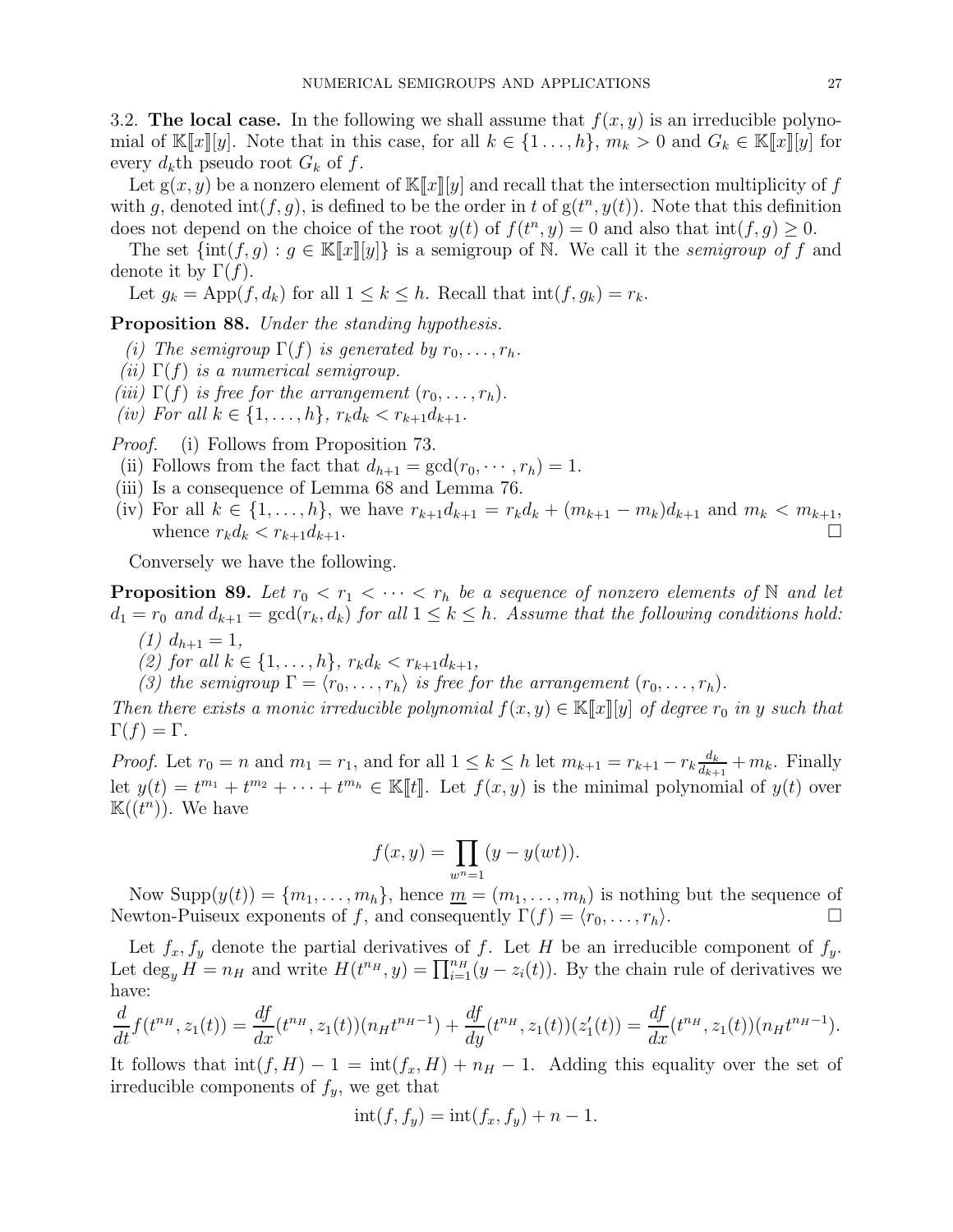Write  $f(t^n, y) = \prod_{i=1}^n (y - y_i(t))$ . We have  $f_y(t^n, y) = \sum_{i=1}^n \prod_{k \neq i} (y - y_k(t))$ . Hence  $f_y(t^n, y_1(t)) =$  $\prod_{k=2}^{n}(y_1(t) - y_k(t))$ , and  $\text{int}(f, f_y) = \sum_{k=2}^{n} \text{ord}_t(y_1(t) - y_k(t)) = \sum_{k=1}^{h}(d_k - d_{k+1})m_k$  (see Lemma [69\)](#page-19-0). But  $\sum_{k=1}^{h} (d_k - d_{k+1}) m_k = r_h d_h - m_h = \sum_{k=1}^{h} (e_k - 1) r_k$ . Finally

$$
int(f, f_y) = \sum_{k=1}^{h} (e_k - 1)r_k = int(f_x, f_y) + n - 1.
$$

Note that the conductor  $C(\Gamma(f)) = \sum_{k=1}^{h} (e_k - 1)r_k - n + 1$ . Hence  $C(\Gamma(f)) = \text{int}(f_x, f_y).$ 

<span id="page-27-0"></span>3.3. The case of curves with one place at infinity. Let the notations be as above and assume that  $f(x, y) \in \mathbb{K}[x^{-1}][y]$  and also that  $f(x, y)$  is irreducible in  $\mathbb{K}((x))[y]$ .

Let  $g(x, y)$  be a nonzero element of  $\mathbb{K}[x^{-1}][y]$ . As above, we define the intersection multiplicity of f with g, denoted  $\text{int}(f, g)$ , to be the order in t of  $g(t^n, y(t))$ . Note that this definition does not depend on the choice of the root  $y(t)$  of  $f(t^n, y) = 0$ .

The set  $\{\text{int}(f,g): g \in \mathbb{K}[x^{-1}][y]\}$  is a semigroup of  $-\mathbb{N}$ . We call it the *semigroup of f* and we denote it by  $\Gamma(f)$ . For all  $k \in \{1, ..., h\}$ , let  $g_k = \mathrm{App}_{d_k}(f)$ , and let  $-r_k = \mathrm{int}(f, g_k)$ .

Proposition 90. Under the standing hypothesis.

(i) The semigroup  $\Gamma(f)$  is generated by  $-r_0, \ldots, -r_h$ .

(ii)  $-\Gamma(f) = \{-r \mid r \in \Gamma(f)\}\$ is a numerical semigroup.

(iii)  $-\Gamma(f)$  is free for the arrangement  $(r_0, \ldots, r_h)$ .

(iv) For all  $1 \leq k \leq h, -r_k d_k < -r_{k+1} d_{k+1}.$ 

*Proof.* (i) follows from Proposition [73,](#page-21-1) while (ii) holds because  $d_{h+1} = 1$ .

(iii) is a consequence of Lemma [76.](#page-22-2)

Finally, for all  $k \in \{1, ..., h\}$ ,  $-r_{k+1}d_{k+1} = -r_kd_k + (m_{k+1} - m_k)d_{k+1}$  and  $m_k < m_{k+1}$ . Hence  $-r_kd_k < -r_{k+1}d_{k+1}$  and (iv) follows.

Let  $f_x, f_y$  denote the partial derivatives of f. Let H be an irreducible component of  $f_y$ . Let  $\deg_y H = n_H$  and write  $H(t^{n_H}, y) = \prod_{i=1}^{n_H} (y - z_i(t))$ . Arguing as above, by the chain rule of derivatives we have:

$$
\frac{d}{dt}f(t^{n_H}, z_1(t)) = \frac{df}{dx}(t^{n_H}, z_1(t))(n_Ht^{n_H-1}) + \frac{df}{dy}(t^{n_H}, z_1(t))(z'_1(t)) = \frac{df}{dx}(t^{n_H}, z_1(t))(n_Ht^{n_H-1}).
$$

It follows that  $\text{int}(f, H) - 1 = \text{int}(f_x, H) + n_H - 1$ . Adding this equality over the set of irreducible components of  $f_y$ , we get that

$$
int(f, f_y) = int(f_x, f_y) + n - 1.
$$

Now write  $f(t^n, y) = \prod_{i=1}^n (y - y_i(t))$ . We have  $f_y(t^n, y) = \sum_{i=1}^n \prod_{k \neq i} (y - y_k(t))$ . Hence  $f_y(t^n, y_1(t)) = \prod_{k=2}^n (y_1(t) - y_k(t))$ , and  $\text{int}(f, f_y) = \sum_{k=2}^n \text{ord}_t(y_1(t) - y_k(t)) = \sum_{k=1}^n (d_k (d_{k+1})m_k$  (see Lemma [69\)](#page-19-0). But  $\sum_{k=1}^h (d_k - d_{k+1})m_k = (-r_h)d_h - m_h = \sum_{k=1}^h (e_k - 1)(-r_k)$ . Finally

$$
int(f, f_y) = \sum_{k=1}^{h} (e_k - 1)(-r_k) = int(f_x, f_y) + n - 1.
$$

Let  $F = y^n + a_1(x)y^{n-1} + \cdots + a_n(x)$  be a nonzero polynomial of  $\mathbb{K}[x][y]$  and assume, possibly after a change of variables, that  $\deg_x a_i(x) < i$  for all  $i \in \{1, \ldots, n\}$  such that  $a_i(x) \neq 0$ .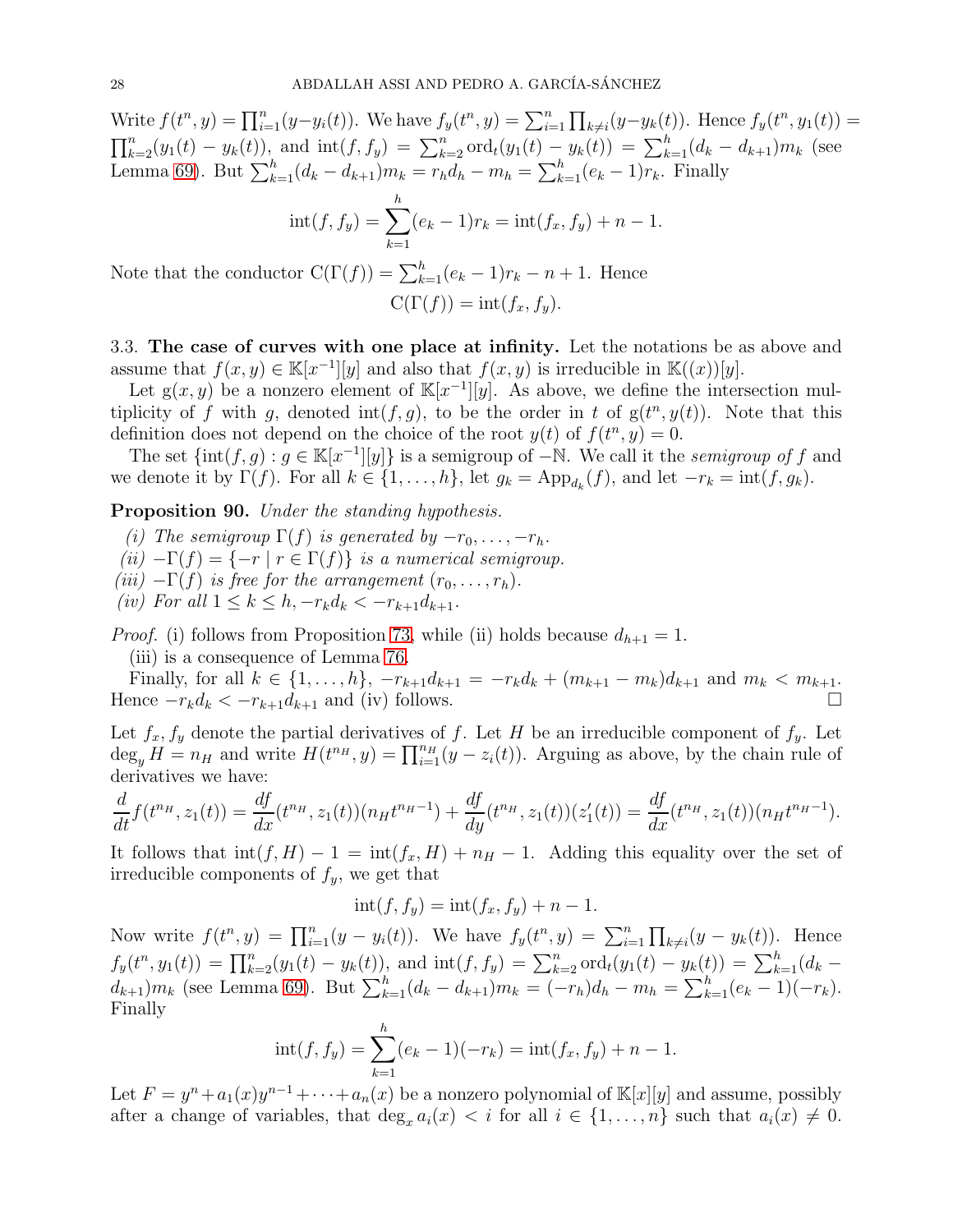Let  $C = V(F)$  be the algebraic curve  $F = 0$  and let  $h_F(u, x, y) = u^n F(\frac{x}{u})$  $\frac{x}{u}, \frac{y}{u}$  $\frac{y}{u}$ ). The projective curve  $V(h_F)$  is the projective closure of C in  $\mathbf{P}_{\mathbb{K}}^2$ . By hypothesis,  $(0,1,0)$  is the unique point of  $V(h_F)$  at the line at infinity  $u = 0$ . We say that F has one place at infinity if  $h_F$  is analitycally irreducible at  $(0, 1, 0)$ . Set  $F_{\infty}(u, y) = h_F(u, 1, y)$ . Then F has one place at infinity if and only if the formal power series  $F_{\infty}(u, y)$  is irreducible in K[u][y].

<span id="page-28-1"></span>**Lemma 91.** Let the notations be as above. Let  $f(x, y) = F(x^{-1}, y) \in \mathbb{K}[x^{-1}, y]$ .

- (1)  $f(x, x^{-1}y) = x^{-n} F_{\infty}(x, y).$
- (2) F has one place at infinity if and only if  $f(x, y)$  is irreducible in  $\mathbb{K}((x))[y]$ .

*Proof.* Write  $F(x, y) = y^n + \sum_{i+j \le n} a_{ij} x^i y^j$ . We have  $f(x, y) = y^n + \sum_{i+j \le n} a_{ij} x^{-i} y^j$ . Hence  $f(x, x^{-1}y) = x^{-n}y^n + \sum_{i+j < n} a_{ij}x^{-i-j}y^j = x^{-n}(y^n + \sum_{i+j < n} a_{ij}x^{n-i-j}y^j) = x^{-n}F_\infty(x, y).$ This proves (1).

Now suppose that f is irreducible in  $\mathbb{K}((x))[y]$ . If  $F_{\infty}(x, y)$  is not irreducible in  $\mathbb{K}[[x][y],$ then  $F = F_1F_2, F_1, F_2 \in \mathbb{K}[\![x]\!][y]$  and  $\deg_y F_i = n_i > 0$ . But  $\tilde{f}(x, y) = f(x, x^{-1}y) =$  $x^{-n}F_{\infty}(x,y) = x^{-n_1}F_1x^{-n_2}F_2$  and  $f(x,y) = \tilde{f}(x,xy) = x^{-n_1}F_1(x,xy)x^{-n_2}F_2(x,y) = f_1(x,y)f_2(x,y)$ with  $f_1, f_2 \in K((x))[y]$  and  $\deg_y f_1 = n_1$ ,  $\deg_y f_2 = n_2$ . This is a contradiction. A similar argument proves the converse.

Assume that  $F(x, y)$  has one place at infinity. Let  $G(x, y)$  be a nonzero element of  $\mathbb{K}[x, y]$ and denote by  $Int(F, G)$  the rank of the K-vector space  $\mathbb{K}[x, y]/(F, G)$ . After possibly a change of variables  $(y = Y^q - x, x = Y, q \gg 0)$ , for example), we may assume that  $G(x, y) =$  $y^p + \sum_{i+j.$ 

<span id="page-28-0"></span>**Proposition 92.** Let the notations be as above, in particular  $G(x, y) = y^p + \sum_{i+j < p} b_{ij} x^i y^j \in$  $\mathbb{K}[x, y]$ . Let  $f(x, y) = F(x^{-1}, y)$  and  $g(x, y) = G(x^{-1}, y)$ . We have  $\text{Int}(F, G) = -\text{int}(f, g)$ .

*Proof.* Let  $y(t)$  be a root of  $f(t^n, y) = 0$ . We have  $int(f, g) = ord_t g(t^n, y(t))$ . Also,  $F_{\infty}(x,y) = x^n f(x,x^{-1}y)$  and  $G_{\infty}(x,y) = x^p g(x,x^{-1}y)$ . It follows that  $F_{\infty}(t^n,t^n y(t)) =$  $t^{2n} f(t^n, t^{-n} t^n y(t)) = t^{2n} f(t^n, y(t)) = 0.$  Hence  $t^n y(t)$  is a root of  $F_{\infty}(t^n, y) = 0.$  Now

$$
int(F_{\infty}, G_{\infty}) = ord_t G_{\infty}(t^n, t^n y(t)) = ord_t(x^p g(x, x^{-1}y))(t^n, t^n y(t))
$$
  
= ord\_t(t^{np}) + ord\_t g(t^n, y(t)) = np + int(f, g).

Finally  $\text{int}(F_{\infty}, G_{\infty}) - \text{int}(f, g) = np$ . By Bézout's Theorem,  $\text{int}(F_{\infty}, G_{\infty}) + \text{Int}(F, G) = np$ . This implies that  $\text{Int}(F, G) = -\text{int}(f, g)$ .

More generally we have the following:

**Proposition 93.** Assume that  $F(x, y)$  has one place at infinity and let  $G(x, y)$  be a nonzero element of  $\mathbb{K}[x, y]$ . Let  $f(x, y) = F(x^{-1}, y)$  and  $g(x, y) = G(x^{-1}, y)$ . We have  $\text{Int}(F, G) =$  $-\text{int}(f, q)$ .

*Proof.* Let  $G(x, y) = G_p + G_{p-1} + \cdots + G_0$  be the decomposition of G into homogeneous components. Write  $G_p = \prod_{k=1}^s (a_k y + b_k x)^{p_k}$ .

i) If for all  $1 \leq k \leq s, b_k \neq 0$ , then F and G do not have common points at infinity. By Bézout theorem, Int $(F, G) = np$ . For all  $0 \le i \le p$ , write  $g_{p-i}(x, y) = G_{p-i}(x^{-1}, y)$ . We have  $g(x, y) = \sum_{i=0}^{p} g_{p-i}(x, y)$ , and if  $y(t)$  is a root of  $f(t^n, y) = 0$ , then  $g_p(t^n, y(t)) = 0$  $\prod_{k=1}^s (a_k y(t) + b_k t^{-n})^{p_k}$ , hence  $\text{ord}_t g_p(t^n, y(t)) = -np = \text{ord}_t(x^{-p})(t^n, y(t))$ . Furthermore, if  $g_{p-i}(x,y) = \sum_{k+l=p+i} b_{kl} x^{-k} y^l$ , then  $\text{ord}_t g_{p-i}(t^n, y(t)) \ge \min_{k,l} (-kn - lm) \ge \min_{k,l} (-kn - lm)$  $\ln(n) = -(p-i)n > -pn$  for all  $1 \leq i \leq p$ . It follows that  $\text{Int}(F, G) = -\text{int}(f, g)$ .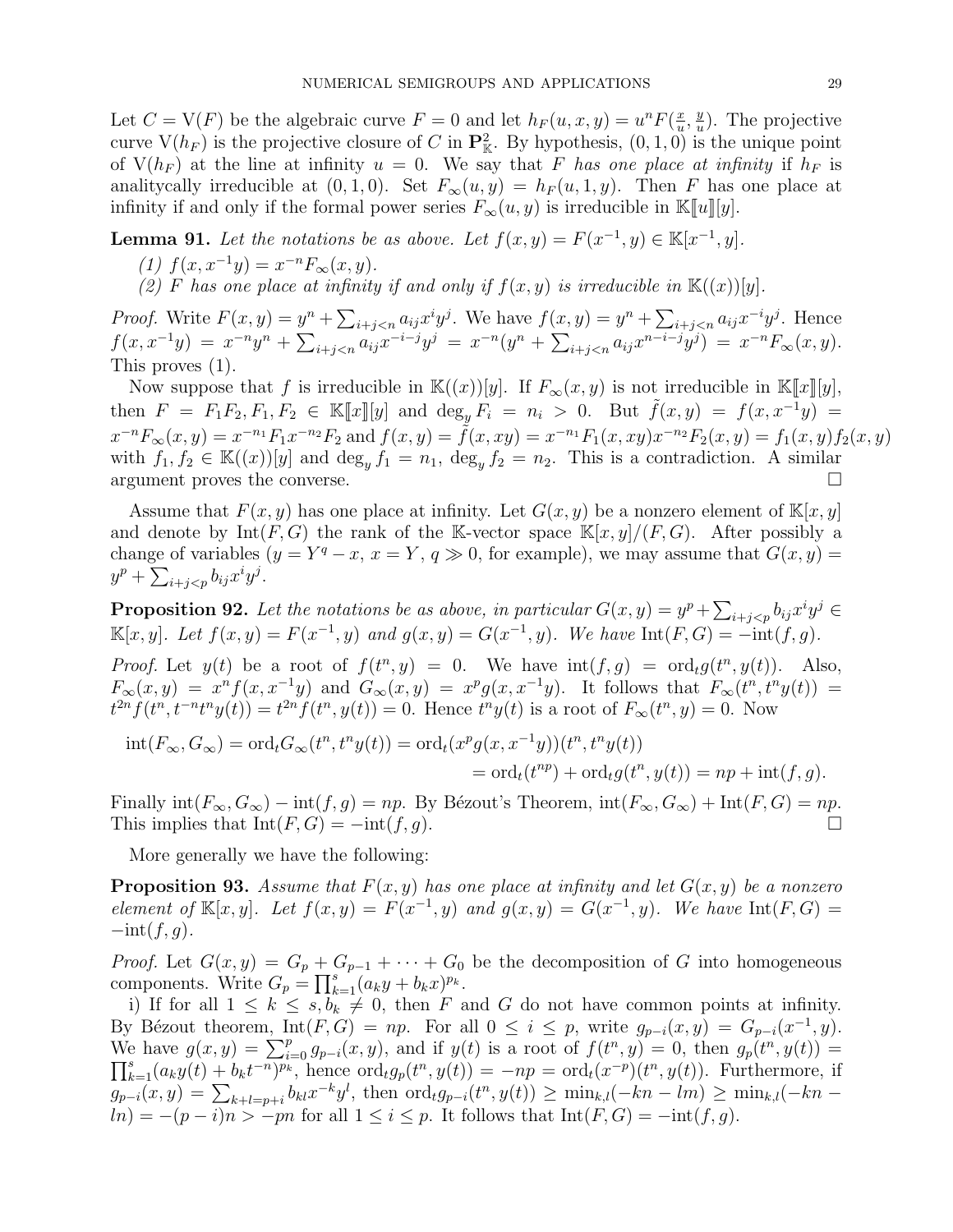ii) Suppose that  $b_1 = 0$ , and that, without loss of generality,  $a_1 = 1$ . We have  $G_p =$  $y^{p_1} \prod_{k=2}^s (a_k y + b_k x)^{p_k}$  and  $b_k \neq 0$  for all  $2 \leq k \leq s$ . Let  $P(0:1:0)$  be the unique common point of F and G at infinity. We have  $\text{int}(F_{\infty}, G_{\infty}) = \text{int}_P (F, G)$ , and by Bézout theorem,  $Int(F, G) + int_P(F, G) = np$ . Clearly  $F_\infty(x, y)$  is the local equation of F at P. Let  $g_p(x, y) = G_p(x^{-1}, y)$  and write  $g(x, y) = g_p(x, y) + \sum_{k+l < p} b_{kl} x^{-k} y^l$ . We have

$$
g(x, x^{-1}y) = x^{-p_1}y^{p_1} \prod_{k=2}^{s} (a_k x^{-1}y + b_k x^{-1})^{p_k} + \sum_{k+l < p} b_{kl} x^{-k} x^{-l} y^l
$$
  
= 
$$
x^{-p} (y^{p_1} \prod_{k=2}^{s} (a_k y + b_k)^{p_k} + \sum_{k+l < p} x^{p-k-l} y^l).
$$

Hence the local equation of G at P, denoted  $G_P$ , is given by  $G_P(x,y) = x^p g(x, x^{-1}y)$ . Now the same calculations as in Proposition [92](#page-28-0) show that  $\text{int}(F_{\infty}, G_P) = np + \text{int}(f, g)$ , hence  $Int(F, G) = -int(f, g).$ 

 $\Box$ 

<span id="page-29-0"></span>**Proposition 94.** Let the notations be as above. If F has one place at infinity, then so is for  $F(x, y) - \lambda$ , for all  $\lambda \in \mathbb{K}^*$ .

*Proof.* Clearly Int $(F, F - \lambda) = 0 = \text{int}(f, f - \lambda) > -r_h d_h$ . By Proposition [87,](#page-25-1)  $f - \lambda$  is irreducible in  $\mathbb{K}((x))[y]$ , hence  $F - \lambda$  has one place at infinity by Lemma [91.](#page-28-1) This proves our assertion.  $\square$ 

Remark 95. The result of Proposition [94](#page-29-0) is proper to curves with one place at infinity. More precisely, for all  $N > 1$ , there exist a polynomial F with N places at infinity and  $\lambda \in \mathbb{K}^*$ such that the number of places of  $F - \lambda$  at infinity is not equal to N.

Let

$$
\Gamma_{\infty}(F) = {\text{Int}(F, G) \mid G \in \mathbb{K}[x][y]}.
$$

Lemma [91](#page-28-1) and the calculations above imply the following.

<span id="page-29-1"></span>Proposition 96. Under the standing hypothesis.

- (i) The semigroup  $\Gamma_{\infty}(F)$  is generated by  $r_0, \ldots, r_h$ .
- (ii)  $\Gamma_{\infty}(F)$  is a numerical semigroup.
- (iii)  $\Gamma_{\infty}(F)$  is free for the arrangement  $(r_0, \ldots, r_h)$ .
- (iv) For all  $k \in \{1, ..., h\}$ ,  $r_k d_k > r_{k+1} d_{k+1}$ .
- (v)  $\text{Int}(F, F_y) = \text{Int}(F_x, F_y) + n 1 = \sum_{k=1}^{h} (e_k 1)r_k.$
- (vi) The conductor  $C(\Gamma_{\infty}(F)) = \text{Int}(F_x, F_y) = (\sum_{k=1}^{h} (e_k 1)r_k) n + 1.$

Example 97. Sequences fulfilling the Condition (iv) in Proposition [96](#page-29-1) are known as  $\delta$ -sequences. gap> DeltaSequencesWithFrobeniusNumber(11);

[ [ 5, 4 ], [ 6, 4, 9 ], [ 7, 3 ], [ 9, 6, 4 ], [ 10, 4, 5 ], [ 13, 2 ] ] gap> List(last, CurveAssociatedToDeltaSequence);

[ $y^5-x^4$ ,  $y^6-2*x^2*y^3+x^4-x^3$ ,  $y^7-x^3$ ,  $y^9-3*x^2*y^6+3*x^4*y^3-x^6-y^2$ , y^10-2\*x^2\*y^5+x^4-x, y^13-x^2 ]

```
gap> List(last,SemigroupOfValuesOfPlaneCurveWithSinglePlaceAtInfinity);
```
[  $\leq$ Modular numerical semigroup satisfying 5x mod 20  $\leq$  x >, <Numerical semigroup with 3 generators>,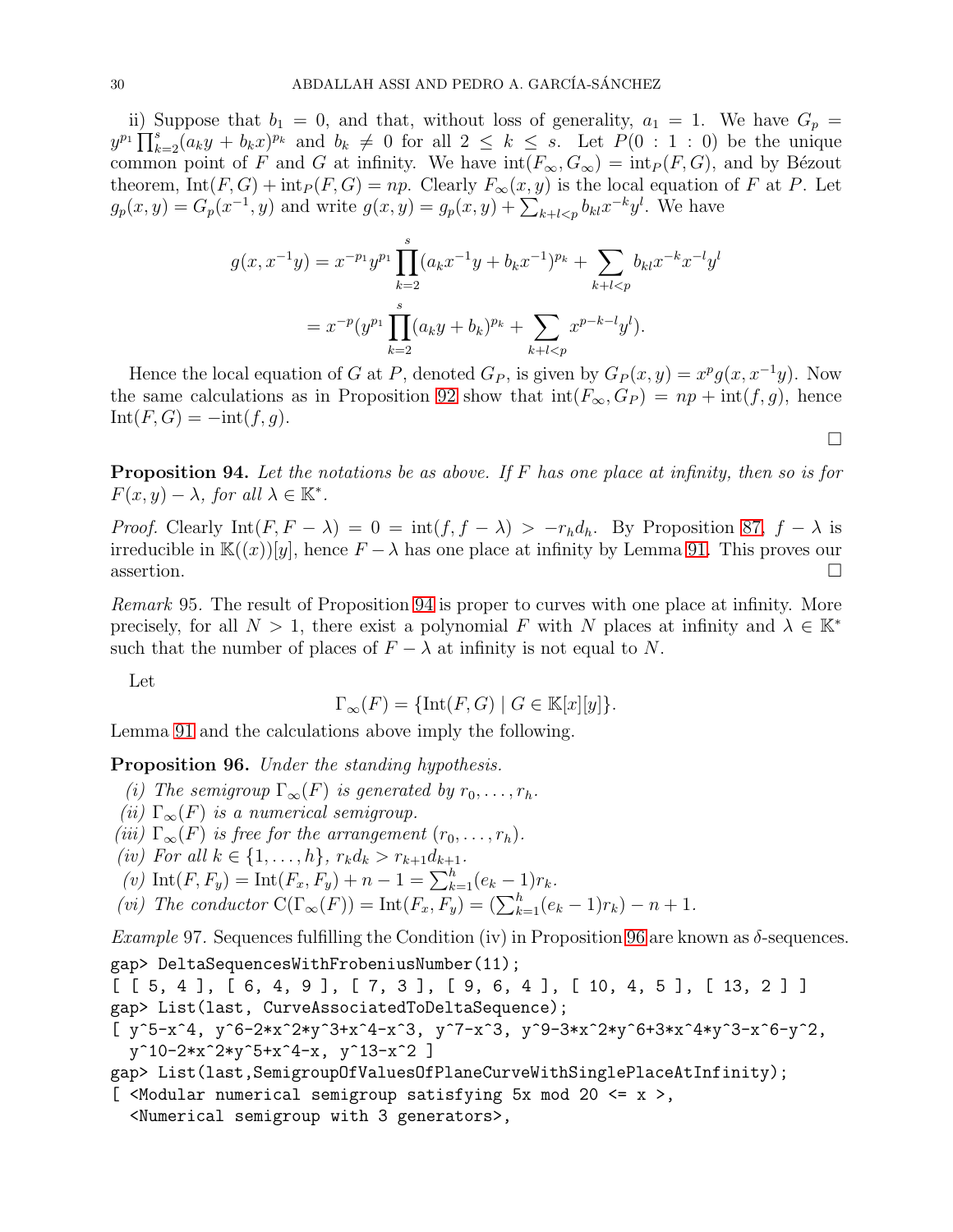$<$ Modular numerical semigroup satisfying 7x mod 21  $<=$  x >, <Numerical semigroup with 3 generators>, <Numerical semigroup with 3 generators>,  $\leq$ Modular numerical semigroup satisfying 13x mod 26  $\leq$  x > ] gap> List(last,MinimalGeneratingSystemOfNumericalSemigroup);

 $[ [ [ 4, 5 ], [ 4, 6, 9 ], [ 3, 7 ], [ 4, 6, 9 ], [ 4, 5 ], [ 2, 13 ] ]$ 

<span id="page-30-0"></span>Corollary 98. Let the notations be as above. If  $\text{Int}(F_x, F_y) = 0$ , then  $r_k = d_{k+1}$  for all  $k \in \{1, \ldots, h\}$ . In particular,  $\Gamma_{\infty}(F) = \mathbb{N}$  and  $r_1$  divides n.

*Proof.* For all  $1 \leq k \leq h, r_k \geq d_{k+1}$ . If  $r_i > d_{i+1}$  for some  $1 \leq i \leq h$ , we get  $\sum_{k=1}^{h} (e_k - 1)r_k$  –  $n+1 > (\sum_{k=1}^{h} (d_k - d_{k+1})) - n+1 = 0$ , which contradicts the hypothesis. This proves the first assertion. Since  $r_h = d_{h+1} = 1$ , then  $\Gamma_\infty(F) = \mathbb{N}$ . On the other hand,  $r_1 = d_2 = \gcd(n, r_1)$ , whence  $r_1$  divides n.

<span id="page-30-1"></span>**Proposition 99.** Let the notations be as above. If  $d_2 < r_1$  (that is,  $r_1$  does not divide n), then  $\text{Int}(F_x, F_y) \geq n-1$  with equality if and only if  $r_k = 2d_{k+1}$  for all  $1 \leq k \leq h$ .

*Proof.* We have  $\text{Int}(F_x, F_y) + n - 1 = (\sum_{k=1}^h (e_k - 1)r_k)$ . But  $r_k \geq 2d_{k+1}$  for all  $1 \leq k \leq n$ . Hence  $\sum_{k=1}^{h} (e_k - 1)r_k \ge 2\sum_{k=1}^{h} (e_k - 1)d_{k+1} \ge 2\sum_{k=1}^{h} (d_k - d_{k+1}) = 2(n-1)$ . In particular.  $\text{Int}(F_x, F_y) \ge n - 1$ . Clearly, if  $r_k > 2d_{k+1}$  for some  $k \in \{1, \ldots, n\}$ , then  $\text{Int}(F_x, F_y) > n - 1$ . This proves our assertion.  $\square$ 

**Corollary 100.** (i) Let  $h = 1$ , then  $\text{Int}(F_x, F_y) = n - 1$  if and only if  $\Gamma_{\infty}(F) = \langle n, 2 \rangle$ . (ii) Let  $h \geq 2$  and suppose that  $d_2 < r_1$ . If 2 does not divide n, then  $\text{Int}(F_x, F_y) > n - 1$ .

*Proof.* (i) follows from Proposition 96. If 2 does not divide n, then  $r_2 > 2d_3$ . Hence  $\text{Int}(F_x, F_y) > n - 1$ . This proves (ii).

Let the notations be as above and assume that  $F$  has one place at infinity. It follows that  $F_{\infty}(u, y)$  is a monic irreducible polynomial of  $\mathbb{K}[[u]][y]$  of degree n in y. Let  $f(t^n, y) =$  $\prod_{i=1}^n(y-y_i(t))$ . We have, as in the proof of Proposition  $92, f(t^n, t^{-n}y) = \prod_{i=1}^n(t^{-n}y-y_i(t))$  $t^{-n^2} \prod_{i=1}^n (y - t^n y_i(t))$ . Also  $F_{\infty}(x, y) = x^n f(x, x^{-1}y)$ , and thus

$$
F_{\infty}(t^n, y) = \prod_{i=1}^n (y - t^n y_i(t)).
$$

In particular, the roots of  $F(t^n, y) = 0$  are given by  $Y_i(t) = t^n y_i(t)$ .

**Proposition 101.** (i) The set of characteristic exponents of  $F_{\infty}$  is given by  $\bar{m}_k = n + m_k$ . (ii) The <u>d</u>-sequence of  $F_{\infty}$  is equal to the <u>d</u>-sequence of f.

(iii) The r-sequence of  $F_{\infty}$  is given by  $\bar{r}_k = n \frac{n}{d_k}$  $\frac{n}{d_k}-r_k$ 

$$
(iv) For all  $k \in \{1, ..., h\}$ ,  $\text{App}(F_{\infty}, d_k) = h_{G_k}(u, 1, y)$ , where we recall that  $G_k = \text{App}(F, d_k)$ .
$$

- *Proof.* (i) The formal power series  $Y_1(t) = t^n y_1(t)$  is a root of  $F_\infty(t^n, y) = 0$ . Hence  $\text{Supp}(Y_1(t)) = \{n+i, i \in \text{Supp}(y_1(t))\} = n + \text{Supp}(y_1(t))$ . Now the proof of (i) follows immediately.
- (ii) In fact, for all k with  $1 \leq k \leq h$ , we have  $gcd(n, m_1, \ldots, m_k) = gcd(n, n + m_1, \ldots, n + k)$  $m_k$ ).
- (iii) We shall prove the result by induction on k, with  $1 \leq k \leq h$ . We have  $\bar{r}_0 = n$  and  $\bar{r}_1 = n + m_1 = n - r_1 = n \frac{n}{d_1}$  $\frac{n}{d_1} - r_1$ . Suppose that  $\bar{r}_k = n \frac{n}{d_k}$  $\frac{n}{d_k} - r_k$  for some  $1 < k \leq h$ . We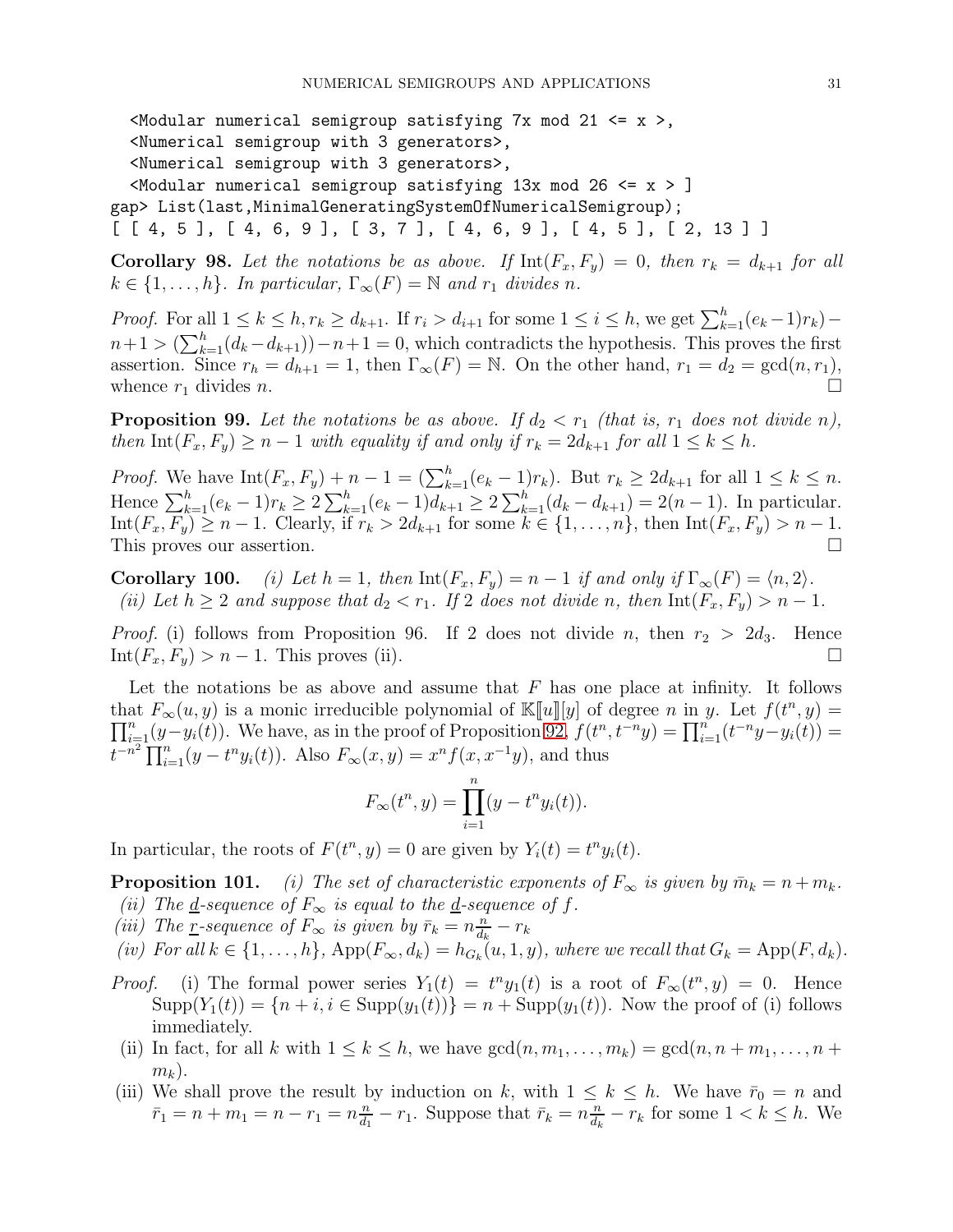have 
$$
\bar{r}_{k+1}d_{k+1} = \bar{r}_k d_k + (n + m_{k+1} - (n + m_k))d_{k+1} = (n \frac{n}{d_k} - r_k)d_k + (m_{k+1} - m_k)d_{k+1} = (-r_kd_k + (m_{k+1} - m_k)d_{k+1}) + n^2 = -r_{k+1}d_{k+1} + n^2
$$
. Hence  $\bar{r}_{k+1} = n \frac{n}{d_{k+1}} - r_{k+1}$ .  
(iv) Easy exercise.

<span id="page-31-1"></span>**Proposition 102.** Let the notations be as above and let  $\Gamma(F_{\infty})$  be the numerical semigroup associated with  $F_{\infty}$ . We have the following:

(i) The conductor of  $\Gamma(F_{\infty})$  is given by  $C(\Gamma(F_{\infty})) = (\sum_{k=1}^{h} (e_k - 1)\overline{r}_k) - n + 1 = (\sum_{k=1}^{h} (e_k 1)(n\frac{n}{d}$  $\frac{n}{d_k} - r_k)$ ) –  $n + 1$ . (ii)  $C(\Gamma(F_{\infty})) + C(\Gamma_{\infty}(F)) = (n-1)(n-2).$ 

Proof. (i) Follows from Proposition [96.](#page-29-1)

(ii) 
$$
C(\Gamma(F_{\infty})) + C(\Gamma_{\infty}(F)) = (\sum_{k=1}^{h} (e_k - 1)(n \frac{n}{d_k} - r_k)) - n + 1 + \sum_{k=1}^{h} (e_k - 1)r_k - n + 1 =
$$
  
 $(\sum_{k=1}^{h} (e_k - 1)(n \frac{n}{d_k})) - 2(n - 1) = n(n - 1) - 2(n - 1) = (n - 1)(n - 2).$ 

Corollary 103. Let the notations be as above. The following are equivalent.

(i)  $C(\Gamma_\infty(F)) = 0.$ (ii)  $C(\Gamma(F_{\infty})) = (n-1)(n-2)$ . (iii) For all  $k \in \{1, ..., h\}$ ,  $r_k = d_{k+1}$ . (iv) For all  $k \in \{1,\ldots,h\}$ ,  $\bar{r}_k = n \frac{n}{d_k}$  $\frac{n}{d_k} - d_{k+1}.$ 

*Proof.* This follows from Corollary [98](#page-30-0) and Proposition [102.](#page-31-1)

**Corollary 104.** Let the notations be as above. Then  $C(\Gamma(F_{\infty})) \leq (n-1)(n-3)$  and the following are equivalent.

(i)  $C(\Gamma(F_{\infty})) = (n-1)(n-3)$ . (ii)  $C(\Gamma_\infty(F)) = n - 1$ . (iii) For all  $k \in \{1, ..., h\}$ ,  $r_k = 2d_{k+1}$ . (iv) For all  $k \in \{1,\ldots,h\}$ ,  $\bar{r}_k = n \frac{n}{d_k}$  $\frac{n}{d_k} - 2d_{k+1}.$ 

<span id="page-31-0"></span>*Proof.* This follows from Corollary [99](#page-30-1) and Proposition [102.](#page-31-1)

### 4. Minimal presentations

It is usual in Mathematics to represent objects by means of a free object in some generators under certain relations fulfilled by these generators. The reader familiar to Group Theory surely has used many times definitions of groups by means of generators and relations. Relations are usually represented by means of equalities, or simply words in the free group on the generators (this means that they are equal to the identity element; this is due to the fact that we have inverse in groups). Here we represent relations by pairs.

Let S be a numerical semigroup minimally generated by  $\{n_1, \ldots, n_p\}$ . Then the monoid morphism

$$
\varphi : \mathbb{N}^p \to S, \ \varphi(a_1, \ldots, a_p) = \sum_{i=1}^p a_i n_i,
$$

known as the *factorization homomorphism* of S, is an epimorphism, and consequently S is isomorphic to  $\mathbb{N}^p$  ker  $\varphi$ , where ker  $\varphi$  is the kernel congruence of  $\varphi$ :

$$
\ker \varphi = \{ (a, b) \in \mathbb{N}^p \times \mathbb{N}^p \mid \varphi(a) = \varphi(b) \}.
$$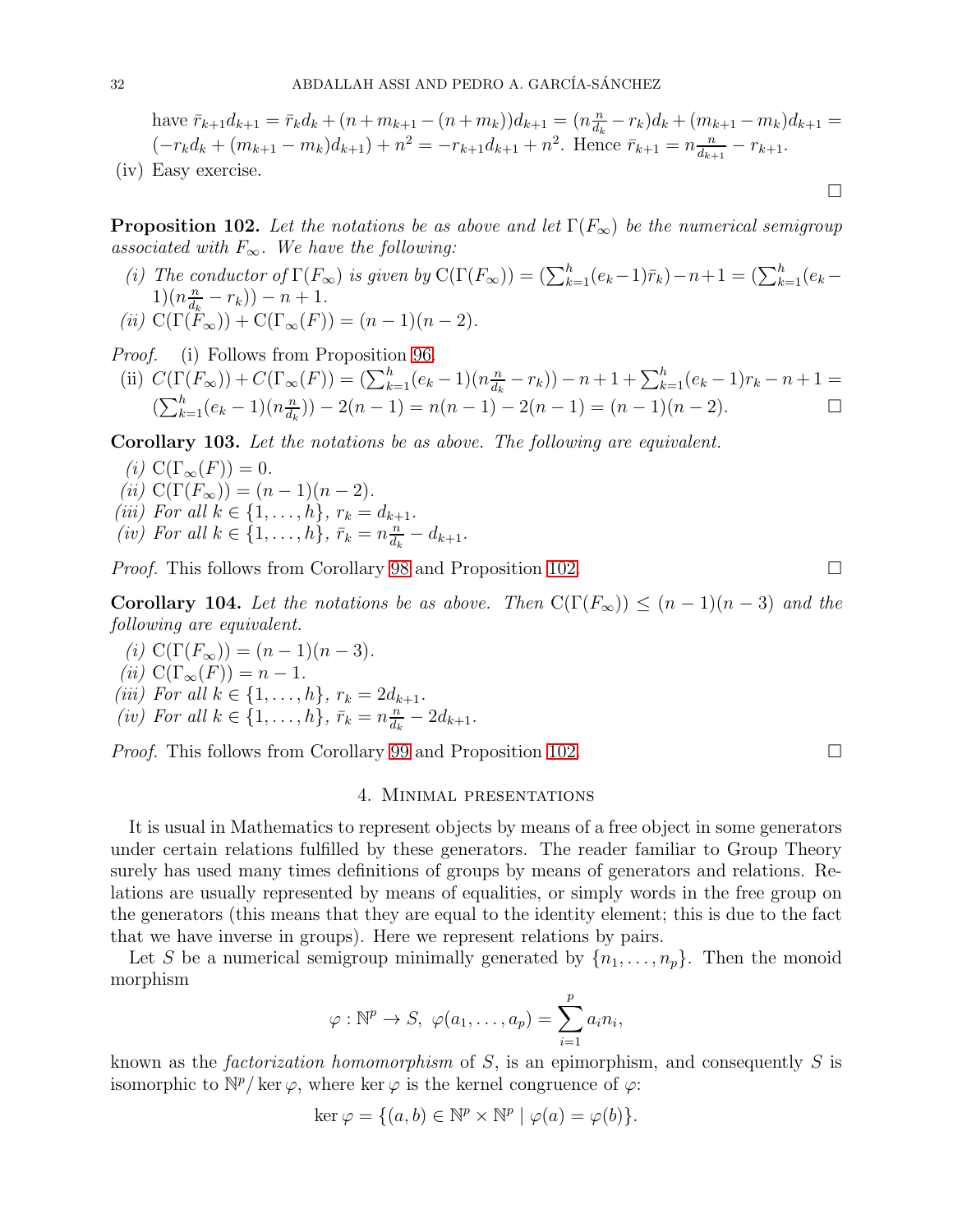Notice that for groups, vector spaces, rings . . . the kernel is defined by the elements mapping to the identity element. This is because there we have inverses and from  $f(a) = f(b)$  we get  $f(a - b) = 0$ . This is not the case in numerical semigroups, and this is why the kernel is a congruence, and not a "subject" of the domain.

Given  $\tau \subset \mathbb{N}^p \times \mathbb{N}^p$ , the *congruence generated* by  $\tau$  is the smallest congruence on  $\mathbb{N}^p$ containing  $\tau$ , that is, the intersection of all congruences containing  $\tau$ . We denote by cong( $\tau$ ) the congruence generated by  $\tau$ . Accordingly, we say that  $\tau$  is a generating system of a congruence  $\sigma$  on  $\mathbb{N}^p$  if  $\text{cong}(\tau) = \sigma$ .

The congruence generated by a set is just the reflexive, symmetric, transitive closure (this would just make the closure an equivalence relation), to which we adjoin all pairs  $(a+c, b+c)$ whenever  $(a, b)$  is in the closure; so that we make the resulting relation a congruence. This can be formally written as follows.

<span id="page-32-0"></span>**Proposition 105.** Let  $\rho \subseteq \mathbb{N}^p \times \mathbb{N}^p$ . Define

$$
\rho^{0} = \rho \cup \{ (b, a) \mid (a, b) \in \rho \} \cup \{ (a, a) \mid a \in \mathbb{N}^{p} \},
$$

$$
\rho^{1} = (v + u, w + u), (v, w) \in \rho^{0}, u \in \mathbb{N}^{p}.
$$

Then  $\text{cong}(\rho)$  is the set of pairs  $(v, w) \in \mathbb{N}^p \times \mathbb{N}^p$  such that there exist  $k \in \mathbb{N}$  and  $v_0, \ldots, v_k \in \mathbb{N}$  $\mathbb{N}^p$  with  $v_0 = v$ ,  $v_k = w$  and  $(v_i, v_{i+1}) \in \rho^1$  for all  $i \in \{0, ..., k-1\}$ .

Proof. We first show that the set constructed in this way is a congruence. Let us call this set  $\sigma$ .

- (1) Since  $(a, a) \in \rho^0 \subseteq \sigma$  for all  $a \in \mathbb{N}^p$ , the binary relation  $\sigma$  is reflexive.
- (2) If  $(v, w) \in \sigma$ , there exist  $k \in \mathbb{N}$  and  $v_0, \ldots, v_k \in \mathbb{N}^p$  such that  $v_0 = v$ ,  $v_k = w$  and  $(v_i, v_{i+1}) \in \rho^1$  for all  $i \in \{0, ..., k-1\}$ . Since  $(v_i, v_{i+1}) \in \rho^1$  implies that  $(v_{i+1}, v_i) \in \rho^1$ , by defining  $w_i = v_{k-i}$  for every  $i \in \{0, \ldots k\}$ , we obtain that  $(w, v) \in \sigma$ . Hence  $\sigma$  is symmetric.
- (3) If  $(u, v)$  and  $(v, w)$  are in  $\sigma$ , then there exists  $k, l \in \mathbb{N}$  and  $v_0, \ldots, v_k, w_0, \ldots, w_l \in \mathbb{N}^p$ such that  $v_0 = u, v_k = w_0 = v, w_l = w$  and  $(v_i, v_{i+1}), (w_j, w_{j+1}) \in \rho^1$  for all suitable i, j. By concatenating these we obtain  $(u, w) \in \sigma$ . Thus  $\sigma$  is transitive.
- (4) Finally, let  $(v, w) \in \sigma$  and  $u \in \mathbb{N}^p$ . There exists  $k \in \mathbb{N}$  and  $v_0, \ldots, v_k \in \mathbb{N}^p$  such that  $v_0 = v, v_k = w$  and  $(v_i, v_{i+1}) \in \rho^1$  for all  $i \in \{0, ..., k-1\}$ . By defining  $w_i = v_i + u$ for all  $i \in \{0, \ldots, k\}$  we have  $(w_i, w_{i+1}) \in \rho^1$  and consequently  $(v+u, w+u) \in \sigma$ .

It is clear that every congruence containing  $\rho$  must contain  $\sigma$  and this means that  $\sigma$  is the least congruence on  $\mathbb{N}^p$  that contains  $\rho$ , whence,  $\sigma = \text{cong}(\rho)$ .

A presentation for S is a generating system of ker  $\varphi$  as a congruence, and a minimal presentation is a presentation such that none of its proper subsets is a presentation.

*Example* 106. For instance, a minimal presentation for  $S = \langle 2, 3 \rangle$  is  $\{((3, 0), (0, 2))\}$ . This means that S is the commutative monoid generated by two elements, say  $a$  and  $b$ , under the relation  $3a = 2b$ .

For  $s \in S$ , the set of factorizations of s in S is the set

$$
\mathsf{Z}(s) = \varphi^{-1}(s) = \{a \in \mathbb{N}^p \mid \varphi(a) = s\}.
$$

Notice that the set of factorizations of s has finitely many elements. This can be shown in different ways. For instance the ith coordinate of a factorization is smaller than or equal to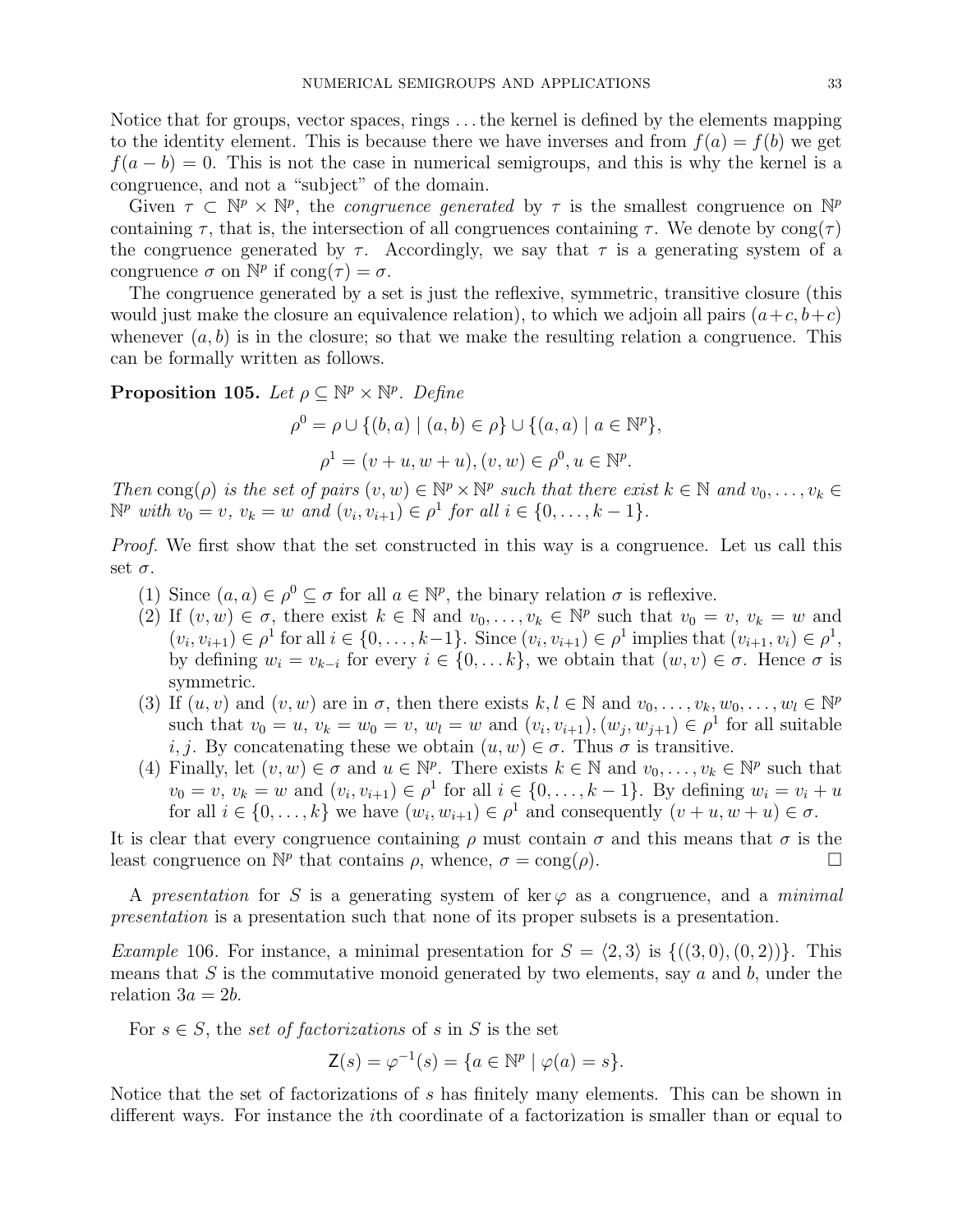$s/n_i$ . Also, two factorizations are incomparable with respect to the usual partial ordering on  $\mathbb{N}^p$ , and thus Dickson's lemma ensures that there are finitely many of them.

We define, associated to s, the graph  $\nabla_s$  whose vertices are the elements of  $\mathsf{Z}(s)$  and ab is an edge if  $a \cdot b \neq 0$  (dot product).

We say that two factorizations a and b of s are  $\mathcal{R}$ -related if they belong to the same connected component of  $\nabla_s$ , that is, there exists a chain of factorizations  $a_1, \ldots, a_t \in \mathsf{Z}(s)$ such that

- $a_1 = a, a_t = b,$
- for all  $i \in \{1, ..., t-1\}, a_i \cdot a_{i-1} \neq 0$ .

<span id="page-33-0"></span>Example 107. Let  $S = \langle 5, 7, 11, 13 \rangle$ . We draw  $\nabla_{26}$ .



This graph has two connected components. Also, we have that  $((3, 0, 1, 0), (0, 0, 0, 2)) \in \text{ker } \varphi$ , and as  $((3, 0, 1, 0), (1, 3, 0, 0)) \in \text{ker } \varphi$ , we also have that removing the common part we obtain a new element in the kernel:  $((2,0,1,0),(0,3,0,0))$ . This new element corresponds to  $21 = 2 \times 5 + 11 = 3 \times 7$ . If we draw  $\nabla_{21}$ , we obtain

$$
(0,3,0,0) (2,0,1,0)
$$

which is another nonconnected graph.

Let  $\tau \subset \mathbb{N}^p \times \mathbb{N}^p$ . We say that  $\tau$  is *compatible* with  $s \in S$  if either  $\nabla_s$  is connected or if  $R_1, \ldots, R_t$  are the connected components of  $\nabla_s$ , then for every  $i \in \{1, \ldots, t\}$  we can choose  $a_i \in R_i$  such that for every  $i, j \in \{1, \ldots, t\}, i \neq j$ , there exists  $i_1, \ldots, i_k \in \{1, \ldots, t\}$  fulfilling

- $i_1 = i, i_k = j,$
- for every  $m \in \{1, \ldots, k-1\}$  either  $(a_{i_m}, a_{i_{m+1}}) \in \tau$  or  $(a_{i_{m+1}}, a_{i_m}) \in \tau$ .

Even though this definition might seem strange, we are going to show next that we only have to look at those  $\nabla_n$  that are nonconnected in order to construct a (minimal) presentation.

Denote by  $e_i$  the *i*th row of the  $p \times p$  identity matrix.

<span id="page-33-1"></span>**Theorem 108.** Let S be a numerical semigroup minimally generated by  $\{n_1, \ldots, n_p\}$ , and let  $\tau \subseteq \mathbb{N}^p \times \mathbb{N}^p$ . Then  $\tau$  is a presentation of S if and only if  $\tau$  is compatible with s for all  $s \in S$ .

*Proof.* Necessity. If  $\nabla_s$  is connected, then there is nothing to prove.

Let  $R_1, \ldots, R_t$  be the R-classes contained in  $\mathsf{Z}(s)$ . Let i and j be in  $\{1, \ldots, t\}$  with  $i \neq j$ . Let  $a \in R_i$  and  $b \in R_j$ . As  $a, b \in \mathsf{Z}(n)$ ,  $(a, b) \in \ker \varphi$ . Since  $\text{cong}(\tau) = \ker \varphi$ , by Proposition [105,](#page-32-0) there exist  $b_0, b_1, \ldots, b_r \in \mathbb{N}^p$ , such that  $a = b_0$ ,  $b = b_r$  and  $(b_i, b_{i+1}) \in \beta^1$ for  $i \in \{0, \ldots, r-1\}$ . Hence there exist for all  $i \in \{0, \ldots, r-1\}$ ,  $z_i \in \mathbb{N}^p$  and  $(x_i, y_i) \in \tau$ such that either  $(b_i, b_{i+1}) = (x_i + z_i, y_i + z_i)$  or  $(b_i, b_{i+1}) = (y_i + z_i, x_i + z_i)$ . If  $z_i \neq 0$ , then  $b_i \mathcal{R} b_{i+1}$ . And if  $z_i = 0$ , then  $\{b_i, b_{i+1}\} \subseteq \mathsf{Z}(s)$ . Hence the pairs  $(b_i, b_{i+1}) \notin \mathcal{R}$  yield the  $a_i$ 's we are looking for.

Sufficiency. It suffices to prove that for every  $s \in S$  and  $a, b \in \mathsf{Z}(s)$ ,  $(a, b) \in \text{cong}(\tau)$ . We use induction on s. The result follows trivially for  $s = 0$ , since  $\mathsf{Z}(0) = \{0\}$ .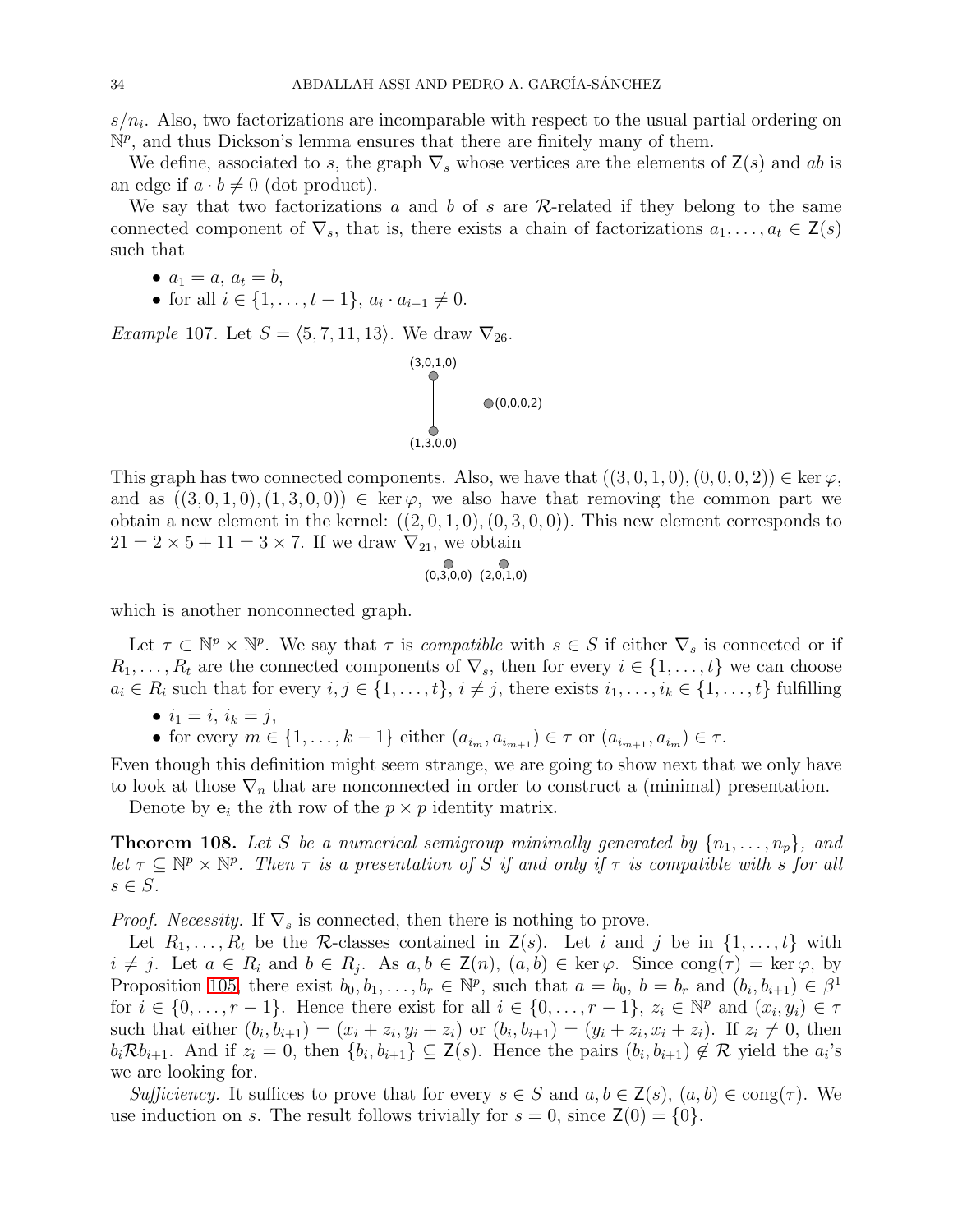If  $a\mathcal{R}b$ , then there exists  $a_1, \ldots, a_k \in \mathsf{Z}(s)$  such that  $a_1 = a, a_k = b$  and  $a_i \cdot a_{i+1} \neq 0$  for all  $i \in \{1, \ldots, k-1\}$ . Hence for every i, there exists  $j \in \{1, \ldots, p\}$  such that  $a_i - e_j, a_{i+1} - e_j \in$  $Z(s-n_j)$ . By induction hypothesis  $(a_i - e_j, a_{i+1} - e_j) \in \text{cong}(\tau)$ , whence  $(a_i, a_{i+1}) \in \text{cong}(\tau)$ for all i. By transitivity  $(a, b) \in \tau$ .

Assume now that a and b are in different connected components of  $\nabla_s$ . If  $R_1, \ldots, R_t$  are the connected components of  $\nabla_s$ , we may assume without loss of generality that  $a \in R_1$  and  $b \in R_2$ . As  $\tau$  is compatible with s, there exists a chain  $a_1, \ldots, a_k$  such that either  $(a_i, a_{i+1}) \in \tau$ or  $(a_{i+1}, a_i) \in \tau$ ,  $a_1 \in R_1$  and  $a_2 \in R_2$ . Hence  $(a_i, a_{i+1}) \in \text{cong}(\tau)$ , and by the above paragraph,  $(a, a_1)$ ,  $(a_k, b) \in \text{cong}(\tau)$ . By transitivity we deduce that  $(a, b) \in \text{cong}(\tau)$ .

Observe that as a consequence of this theorem, in order to obtain a presentation for S we only need for every  $s \in S$  with nonconnected graph  $\nabla_s$  and every connected component R choose a factorization x and pairs  $(x, y)$  such that every two connected components of  $\nabla_s$  are connected by a sequence of these factorizations with consecutive elements either a chosen pair or its symmetry. The least possible number of edges we need is when we choose the pairs so that we obtain a tree connecting all connected components. Thus the least possible number of pairs for every  $s \in S$  with associated nonconnected graph is the number of connected components of  $\nabla_s$  minus one.

**Corollary 109.** Let S be a numerical semigroup. The cardinality of any minimal presentation of S equals  $\sum_{s\in S}(\text{nc}(\nabla_s)-1)$ , where  $\text{nc}(\nabla_s)$  is the number of connected components of  $\nabla_s$ .

We now show that this cardinality is finite by showing that only finitely many elements of S have nonconnected associated graphs.

<span id="page-34-0"></span>**Proposition 110.** Let S be a numerical semigroup minimally generated by  $\{n_1, \ldots, n_p\}$ , and let  $s \in S$ . If  $\nabla_s$  is not connected, then  $s = n_i + w$  with  $i \in \{2, ..., p\}$  and  $w \in \mathrm{Ap}(S, n_1)$ .

*Proof.* Observe that  $\nabla_{n_i} = {\bf{e}}_i$ . Hence  $s \notin \{n_1, \ldots, n_p\}$ , and thus there exists  $i \in \{1, \ldots, p\}$ such that  $s - n_i \in S^*$ . If  $s \in Ap(S, n_1)$ , then  $s - n_i \in Ap(S, n_1)$ , and we are done.

Now assume that  $s - n_1 \in S$ . There exists an element  $a \in \mathsf{Z}(s)$  with  $a - e_1 \in \mathbb{N}^p$ . Take  $b \in \mathsf{Z}(s)$  in a different connected component of  $\nabla_s$  than the one containing a. Clearly  $a \cdot b = 0$ , and thus  $b - e_1 \notin \mathbb{N}^p$ . Since  $b \neq 0$ , there exists  $i \in \{2, \ldots, p\}$  such that  $b - e_i \in \mathbb{N}^p$ , and consequently  $s - n_i \in S$ . We prove that  $s - (n_i + n_1) \notin S$ , and thus  $s = (s - n_i) + n_i$  with  $s - n_i \in \mathrm{Ap}(S, n_1)$ . Suppose to the contrary that  $s - (n_1 + n_i) \in S$ . Hence there exists a factorization of c of s such that  $c - (\mathbf{e}_1 + \mathbf{e}_i) \in \mathbb{N}^p$ . Then  $a \cdot c \neq 0$  and  $c \cdot b \neq 0$ . This force a and b to be in the same connected component of  $\nabla_s$ , a contradiction.

We say that  $s \in S$  is a *Betti element* if  $\nabla_s$  is not connected.

Example 111. We continue with the semigroup in Example [107.](#page-33-0)

gap> s:=NumericalSemigroup(5,7,11,13);;

We can use the following to compute a minimal presentation for this semigroup. gap> MinimalPresentationOfNumericalSemigroup(s);

 $[ [ [ [ 0, 1, 1, 0 ], [ 1, 0, 0, 1 ] ], [ [ 0, 3, 0, 0 ], [ 2, 0, 1, 0 ] ],$ [ [ 1, 3, 0, 0 ], [ 0, 0, 0, 2 ] ], [ [ 2, 2, 0, 0 ], [ 0, 0, 1, 1 ] ],  $[ [ 3, 1, 0, 0 ], [ 0, 0, 2, 0 ] ]$ ,  $[ [ 4, 0, 0, 0 ], [ 0, 1, 0, 1 ] ]$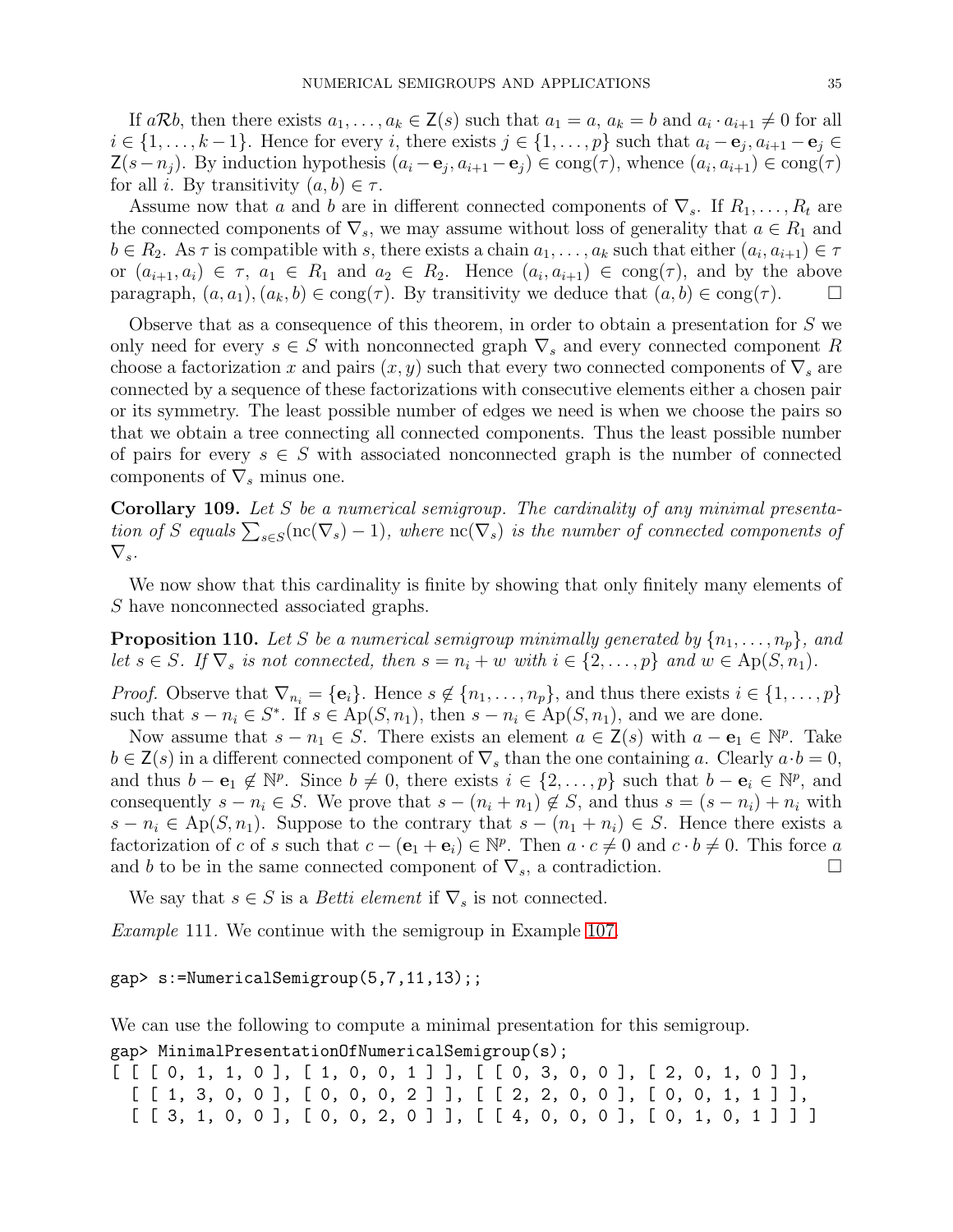Let us have a look at  $\nabla_{50}$ .

```
gap> FactorizationsElementWRTNumericalSemigroup(50,s);
[ [ 10, 0, 0, 0, 0], [ 3, 5, 0, 0], [ 5, 2, 1, 0], [ 0, 4, 2, 0],[ 2, 1, 3, 0 ], [ 6, 1, 0, 1 ], [ 1, 3, 1, 1 ], [ 3, 0, 2, 1 ],
  [2, 2, 0, 2], [0, 0, 1, 3]gap> RClassesOfSetOfFactorizations(last);
[ [ [ 0, 0, 1, 3], [ 0, 4, 2, 0], [ 1, 3, 1, 1], [ 2, 1, 3, 0],[ 2, 2, 0, 2 ], [ 3, 0, 2, 1 ], [ 3, 5, 0, 0 ], [ 5, 2, 1, 0 ],
      [6, 1, 0, 1], [10, 0, 0, 0] ]gap> Length(last);
1
```
And this means that  $\nabla_{50}$  has a single connected component, and thus is not a Betti element. We can compute the set of Betti elements.

```
gap> BettiElementsOfNumericalSemigroup(s);
```
[ 18, 20, 21, 22, 24, 26 ]

So for instance  $\nabla_{26}$  has two connected components as we already saw in Example [107.](#page-33-0)

```
gap> FactorizationsElementWRTNumericalSemigroup(26,s);
[ [ 1, 3, 0, 0 ], [ 3, 0, 1, 0 ], [ 0, 0, 0, 2 ] ]
gap> RClassesOfSetOfFactorizations(last);
[ [ [ 1, 3, 0, 0 ], [ 3, 0, 1, 0 ] ], [ [ 0, 0, 0, 2 ] ] ]
```
We now show an alternative method to compute a presentation based on what is known in the literature as Herzog's correspondence([\[15\]](#page-45-9)).

Let S be a numerical semigroup minimally generated by  $\{n_1, \ldots, n_p\}$ . For K a field, the semigroup ring associated to S is the ring  $\mathbb{K}[S] = \bigoplus_{s \in S} \mathbb{K}t^s$ , where t is a symbol or an indeterminate. Addition in  $\mathbb{K}[S]$  is performed componentwise, while multiplication is done by using distributivity and the rule  $t^st^{s'} = t^{s+s'}$ , for  $s, s' \in S$ . We can see the elements in  $K[S]$  as polynomials in t whose nonnegative coefficients correspond to exponents in S. Also  $\mathbb{K}[S] = \mathbb{K}[t^{n_1}, \ldots, t^{n_p}] \subseteq \mathbb{K}[t]$ . Thus,  $\mathbb{K}[S]$  can be seen as the coordinate ring of a curve parametrized by monomials.

Let  $x_1, \ldots, x_p$  be indeterminates, and  $\mathbb{K}[x_1, \ldots, x_p]$  be the polynomial ring over these indeterminates with coefficients in the field K. For  $a = (a_1, \ldots a_p) \in \mathbb{N}^p$  write

$$
X^a = x_1^{a_1} \cdots x_p^{a_p}.
$$

Let  $\psi$  the ring homomorphism determined by

$$
\psi : \mathbb{K}[x_1,\ldots,x_p] \to \mathbb{K}[S], \quad x_i \mapsto t^{n_i}.
$$

This can be seen as a graded morphism if we grade  $\mathbb{K}[x_1, \ldots, x_p]$  in the following way: a polynomial p is S-homogeneous of degree  $s \in S$  if  $p = \sum_{a \in A} c_a X^a$  for some  $A \subset \mathbb{N}^p$  with finitely many elements and  $\varphi(a) = s$  for all  $a \in A$ . Observe that K[S] is also S-graded in a natural way, and so  $\psi$  is a graded epimorphism.

For  $A \subseteq \mathbb{K}[x_1,\ldots,x_p]$ , denote by  $(A)$  the ideal generated by A.

**Proposition 112.** ker  $\psi = (X^a - X^b \mid (a, b) \in \text{ker } \varphi)$ .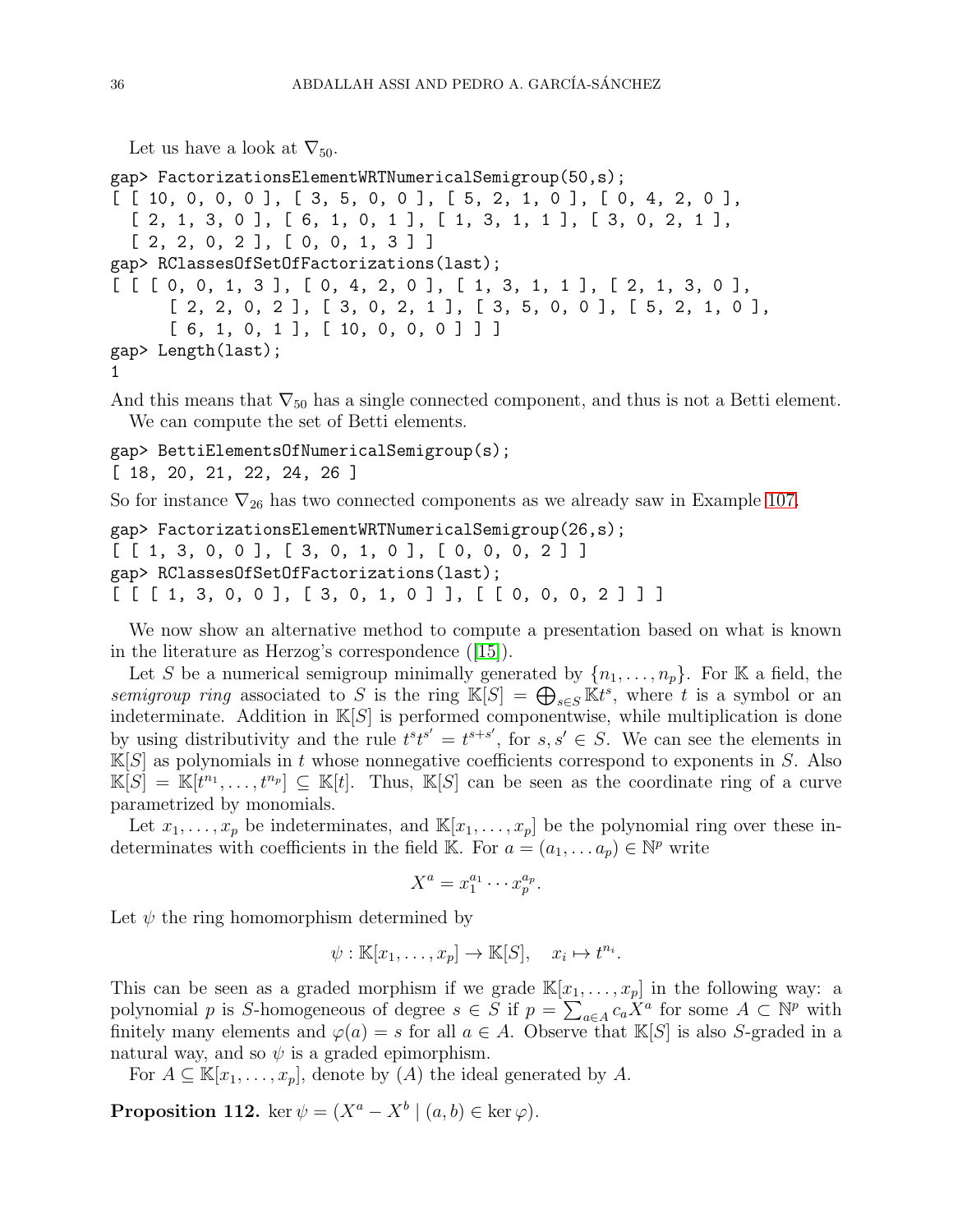Proof. Clearly  $\psi(X^a) = t^{\varphi(a)}$ . Hence for  $(a, b) \in \ker \varphi$ ,  $\psi(X^a - X^b) = 0$ . This implies that  $(X^a - X^b \mid (a, b) \in \text{ker } \varphi) \subseteq \text{ker } \psi$ . Since  $\psi$  is a graded morphism, for the other inclusion, it suffices to proof that if  $f \in \text{ker } \psi$  is S-homogeneous of degree  $s \in S$ , then  $f \in (X^a - X^b \mid (a, b) \in \text{ker }\varphi)$ . Write  $f = \sum_{a \in A} c_a X^a$ , with  $c_a \in \mathbb{K}$  and  $a \in \mathsf{Z}(s)$  for all  $a \in A$ , and A a finite set. Then  $\varphi(f) = t^s \sum_{a \in A} c_a = 0$ , and consequently  $\sum_{a \in A} c_a = 0$ . Choose  $a \in A$ . Then  $f = \sum_{a' \in A \setminus \{a\}} c_a(X^{a'} - X^a)$ , and thus  $f \in (X^a - X^b \mid (a, b) \in \text{ker }\varphi)$ .  $\Box$ 

From Proposition [105,](#page-32-0) it can be easily derived that for any  $\tau \in \mathbb{N}^p \times \mathbb{N}^p$ 

$$
(X^{a} - X^{b} | (a, b) \in \tau) = (X^{a} - X^{b} | (a, b) \in \text{cong}(\tau)).
$$

Hence, we get the following consequence.

Corollary 113. Let S be a numerical semigroup and  $\tau$  a presentation of S. Then

$$
\ker \psi = (X^a - X^b \mid (a, b) \in \tau).
$$

Observe that the generators of ker  $\psi$  can be seen as the implicit equations of the curve whose coordinate ring is  $\mathbb{K}[S]$ . In this way we can solve the implicitation problem without the use of elimination theory nor Gröbner bases.

*Example* 114. Let  $S = \langle 3, 5, 7 \rangle$ . Then  $Ap(S, 3) = \{0, 5, 7\}$ . According to Proposition [110,](#page-34-0) Betti(S)  $\subseteq$  {10, 12, 14}. The sets of factorizations of 10, 12 and 14 are { $(0, 2, 0), (1, 0, 1)$ },  $\{(4, 0, 0), (0, 1, 1)\}\$ and  $\{(3, 1, 0), (0, 0, 2)\}\$ , respectively. Hence Betti $(S) = \{10, 12, 14\}\$ , and by Theorem [108,](#page-33-1)

$$
\{((0,2,0),(1,0,1)),((3,1,0),(0,0,2)),((4,0,0),(0,1,1))\}
$$

is a minimal presentation of S. The implicit equations of the curve parametrized by  $(t^3, t^5, t^7)$ are

$$
\begin{cases}\nxz - y^2 &= 0, \\
x^3y - z^2 &= 0, \\
x^4 - yz &= 0.\n\end{cases}
$$

Let us reproduce this example with the use of polynomials. Take  $\psi: K[x, y, z] \to K[t]$  be determined by  $x \mapsto t^3$ ,  $y \mapsto t^5$  and  $z \mapsto t^7$ . We consider now the ideal  $(x - t^3, y - t^5, z - t^7)$ . We now compute a Gröbner basis with respect to any eliminating order on  $t$ . We can for instance do this with Singular, [\[9\]](#page-45-10).

 $>$  ring r=0,  $(t, x, y, z)$ , lp; > ideal  $i=(x-t^3,y-t^5,z-t^4);$  $>$  std $(i)$ ;  $-[1]$ =y4-z5  $-[2]$ =xz3-y3  $[3] = xy - z2$  $-[4]$ =x2z-y2  $-[5]=x3-yz$  $-[6]$ =tz-y  $-[7]=$ ty-x2  $[8]$ =tx-z  $[9] = t3-x$ 

Now we choose those not having  $t$ , or we can just type: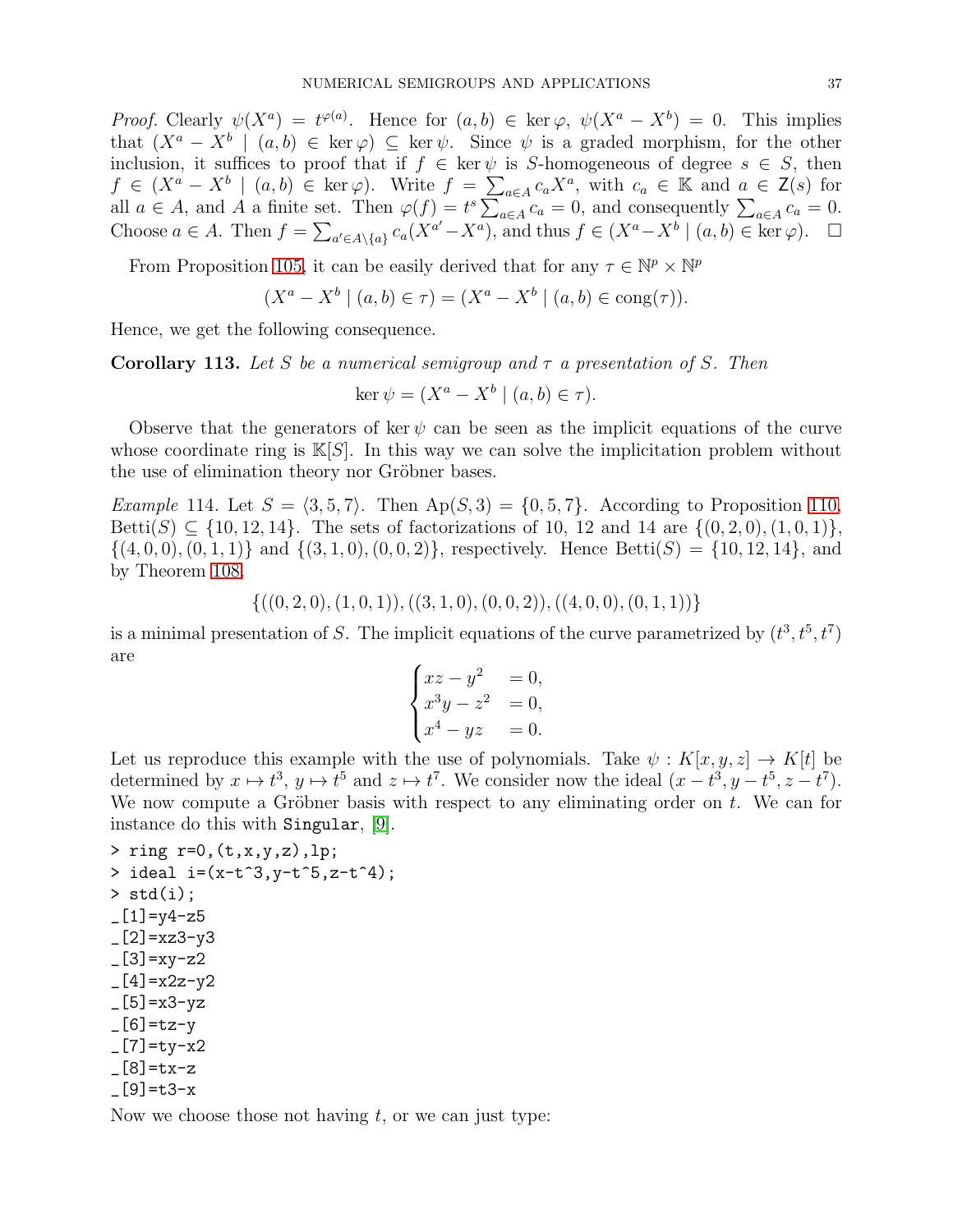> eliminate(i,t);  $-[1]$ =y7-z5  $-[2]$ =xz-y2  $[3] = xy5-z4$  $[4] = x2y3-z3$  $-[5]=x3y-z2$  $-[6]$ =x4-yz

Which by Herzog's correspondence yields a presentation for S. However this is not a minimal presentation. In order to get a minimal presentation we can use minbase in Singular, but this applies only to homogeneous ideals. To solve this issue, we give weights 3,5,7 to  $x, y, z$ , respectively.

> ring r=0,(t,x,y,z),(dp(1),wp(3,5,7)); > ideal  $i=(x-t^3,y-t^5,z-t^7);$ > ideal j=eliminate(i,t); > minbase(j);  $-[1]$ =y2-xz  $[2] = x4 - yz$  $[3] = x3y-z2$ 

### 5. Factorizations

<span id="page-37-0"></span>Let S be a numerical semigroup minimally generated by  $\{n_1, \ldots, n_p\}$ . For  $s \in S$ , recall that the set of factorizations of s is  $\mathsf{Z}(s) = \varphi^{-1}(s)$ .

For a factorization  $x = (x_1, \ldots, x_p)$  of s its length is defined as

$$
|x|=x_1+\cdots+x_p,
$$

and the set of lengths of s is

$$
\mathsf{L}(s) = \{ |x| \mid x \in \mathsf{Z}(s) \}.
$$

Since  $\mathsf{Z}(s)$  has finitely many elements, so has  $\mathsf{L}(s)$ . A monoid is *half factorial* if the cardinality of  $\mathsf{L}(s)$  is one for all  $s \in S$ .

*Example* 115. Let  $S = \langle 2, 3 \rangle$ . Here 6 factors as  $6 = 2 \times 3 = 3 \times 2$ , that is,  $Z(6) = \{(3, 0), (0, 2)\}.$ The length of  $(3,0)$  is 3, while that of  $(0,2)$  is 2. So S is not a unique factorization monoid, and it is not either a half factorial monoid. The only half factorial numerical semigroup is N.

<span id="page-37-1"></span>5.1. Length based invariants. One of the first nonunique factorization invariants that appeared in the literature was the elasticity. It was meant to measure how far is a monoid from being half factorial. The elasticity of a numerical semigroup is a rational number greater than one. Actually, half factorial monoids are those having elasticity one.

Let  $s \in S$ . The *elasticity* of s, denoted by  $\rho(s)$  is defined as

$$
\rho(s) = \frac{\max \mathsf{L}(s)}{\min \mathsf{L}(s)}.
$$

The elasticity of S is defined as

$$
\rho(S) = \sup_{s \in S} \rho(s).
$$

The computation of the elasticity in finitely generated cancellative monoids requires the calculation of primitive elements of ker  $\varphi$ . However in numerical semigroups, this calculation is quite simple, as the following example shows.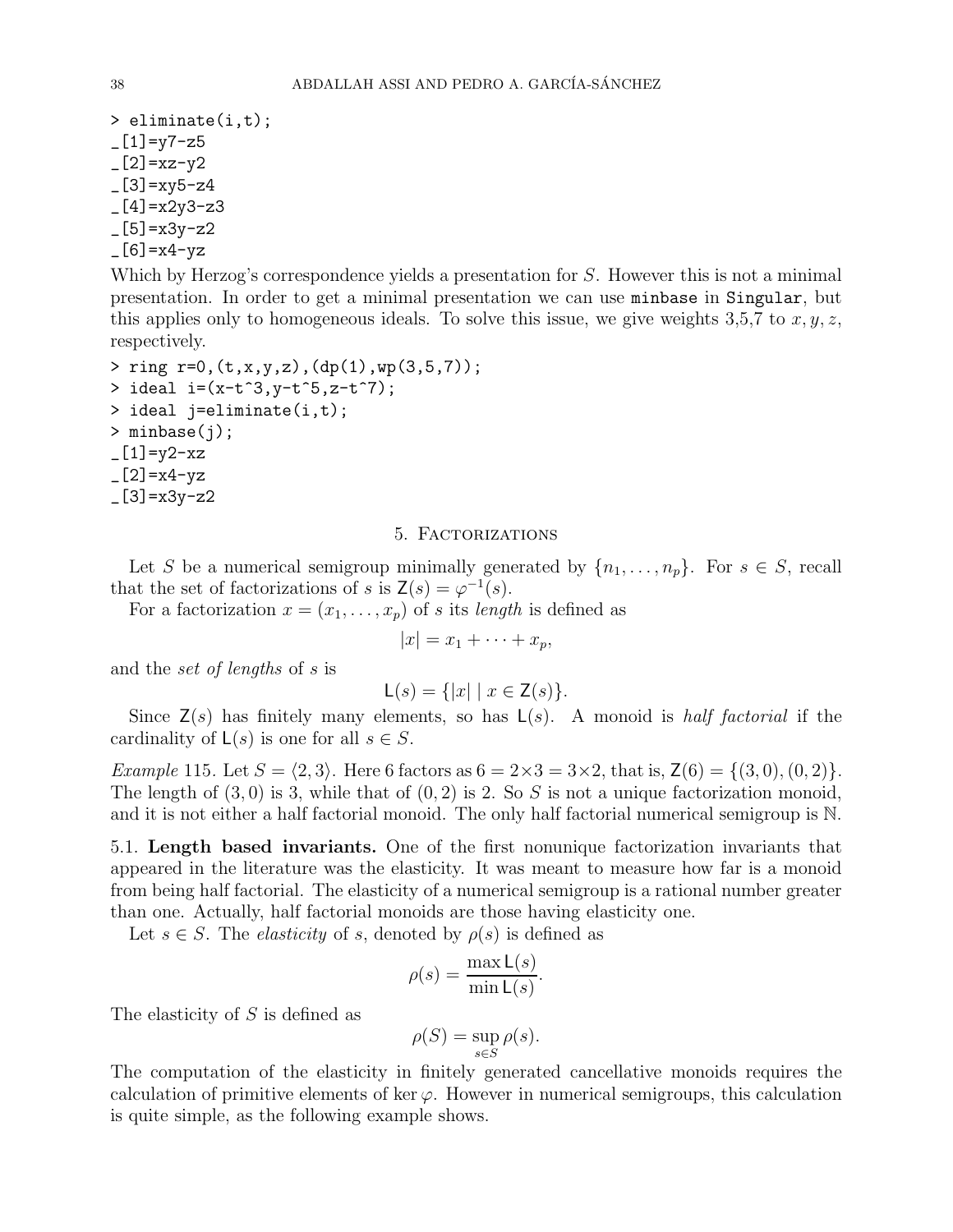**Theorem 116.** Let S be a numerical semigroup minimally generated by  $\{n_1, \ldots, n_p\}$  with  $n_1 < \cdots < n_p$ . Then

$$
\rho(S) = \frac{n_p}{n_1}.
$$

*Proof.* Let  $s \in S$  and assume that  $a = (a_1, \ldots, a_p)$  and  $b = (b_1, \ldots, b_p)$  are such that  $|a| =$ max  $\mathsf{L}(S)$  and  $|b| = \min \mathsf{L}(S)$ . We know that  $\varphi(a) = \varphi(b)$ , that is,  $a_1n_1 + \cdots + a_pn_p =$  $b_1n_1 + \cdots + b_pn_p = s$ . Now by using that  $n_1 < \cdots < n_p$ , we deduce that

$$
n_1|a| \leq s \leq n_p|b|,
$$

and thus

$$
\rho(s) = \frac{|a|}{|b|} \le \frac{n_p}{n_1}
$$

.

This implies that  $\rho(S) \leq \frac{n_p}{n_1}$  $\frac{n_p}{n_1}$ . Also  $\rho(n_1 n_p) \geq \frac{n_p}{n_1}$  $\frac{n_p}{n_1}$ , since  $n_p \mathbf{e}_1, n_1 \mathbf{e}_p \in \mathsf{Z}(n_1 n_p)$ . Hence

$$
\frac{n_p}{n_1} \le \rho(n_1 n_p) \le \rho(S) \le \frac{n_p}{n_1},
$$

and we get an equality.

Another way to measure how far we are from half factoriality, is to measure how distant are the different lengths of factorizations. This is the motivation for the following definition.

Assume that  $\mathsf{L}(s) = \{l_1 < \cdots < l_k\}$ . Define the *Delta set* of s as

$$
\Delta(s) = \{l_2 - l_1, \ldots, l_k - l_{k-1}\},\,
$$

and if  $k = 1$ ,  $\Delta(s) = \emptyset$ . The Delta set of S is defined as

$$
\Delta(S) = \bigcup_{s \in S} \Delta(s).
$$

So, the bigger  $\Delta(S)$  is, the farther is S from begin half factorial.

A pair of elements  $(a, b) \in \mathbb{N}^p \times \mathbb{N}^p$  is in ker  $\varphi$  if a and b are factorizations of the same element in S. As a presentation is a system of generators of ker  $\varphi$  it seems natural that the information on the factorizations could be recovered from it. We start showing that this is the case with the Delta sets, and will see later that the same holds for other invariants.

Let  $M_S = \{a - b \mid (a, b) \in \text{ker } \varphi\} \subseteq \mathbb{Z}^p$ . Since ker  $\varphi$  is a congruence, it easily follows that  $M_S$  is a subgroup of  $\mathbb{Z}^p$ .

<span id="page-38-0"></span>**Lemma 117.** Let  $\sigma$  be a presentation of S. Then M<sub>S</sub> is generated as a group by  $\{a - b \mid$  $(a, b) \in \sigma$ .

*Proof.* Let  $z \in M_S$ . Then there exists  $(a, b) \in \text{ker } \varphi$ . From Proposition [105,](#page-32-0) there exists  $x_1, \ldots, x_t$  such that  $x_1 = a, x_t = b$ , and for all  $i \in \{1, \ldots, t-1\}$  there exists  $(a_i, b_i)$  and  $c_i \in \mathbb{N}^p$  such that  $(x_i, x_{i+1}) = (a_i + c_i, b_i + c_i)$  with either  $(a_i, b_i) \in \sigma$  or  $(b_i, a_i) \in \sigma$ . Then

$$
a-b=(x_1-x_2)+(x_2-x_3)+\cdots+(x_{t-1}-x_t)=\sum_{i=1}^{t-1}(a_i-b_i),
$$

and the proof follows easily.  $\Box$ 

For a given  $z = (z_1, \ldots, z_p) \in \mathbb{Z}^p$ , we also use the notation  $|z| = z_1 + \cdots + z_p$ .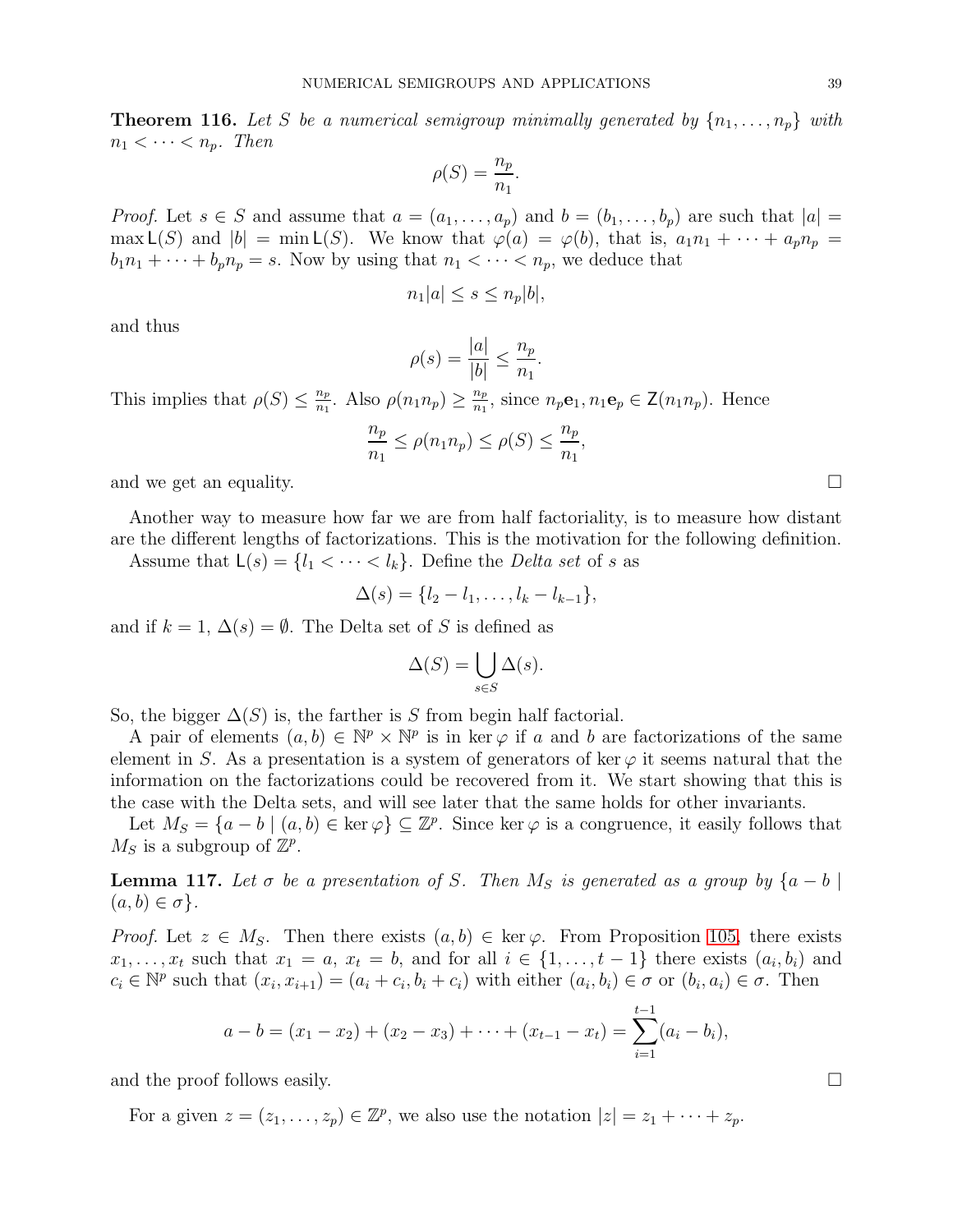<span id="page-39-0"></span>**Lemma 118.** Let  $\sigma = \{(a_1, b_1), \ldots, (a_t, b_t)\}\$  be a presentation of S, and set  $\delta_i = |a_i - b_i|$ ,  $i \in \{1, \ldots, s\}$ . Then every element in  $\Delta(S)$  is of the form

$$
\lambda_1\delta_1+\cdots+\lambda_t\delta_t,
$$

for some integers  $\lambda_1, \ldots, \lambda_t$ .

*Proof.* The proof follows easily from the proof of Lemma [117.](#page-38-0)  $\square$ 

**Theorem 119.** Let S be a numerical semigroup and let  $\sigma$  be a presentation of S. Then

$$
\min \Delta(S) = \gcd\{|a - b| \mid (a, b) \in \sigma\}.
$$

*Proof.* In order to simplify notation, write  $d = \gcd\{|a - b| \mid (a, b) \in \sigma\}$ . If  $\delta \in \Delta(S)$ , then by Lemma [118,](#page-39-0) we know that  $\delta$  is a linear combination with integer coefficients of elements of the form  $|a - b|$  with  $(a, b) \in \sigma$ . Hence  $d | \delta$ , and consequently  $d \le \min \Delta(S)$ . Now let  $(a_1, b_1), \ldots, (a_k, b_k) \in \sigma$  and  $\lambda_1, \ldots, \lambda_k \in \mathbb{Z}$  be such that  $\lambda_1|a_1 - b_1| + \cdots + \lambda_k|a_k - b_k| = d$ . If  $\lambda_i < 0$ , change  $(a_i, b_i)$  with  $(b_i - a_i)$ , so that we can assume that all  $\lambda_i$  are nonnegative. The element  $s = \varphi(\lambda_1 a_1 + \cdots + \lambda_k a_k) = \varphi(\lambda_1 b_1 + \cdots + \lambda_k b_k)$  has two factorizations  $z =$  $\lambda_1 a_1 + \cdots + \lambda_k a_k$  and  $z' = \lambda_1 b_1 + \cdots + \lambda_k b_k$  such that the differences in their lengths is d. Hence

$$
\min \Delta(S) \le \min \Delta(s) \le d \le \min \Delta(S),
$$

and we get an equality.

<span id="page-39-1"></span>Theorem 120. Let S be a numerical semigroup. Then

 $\max \Delta(S) = \max \{\max \Delta(b) \mid b \in \text{Betti}(S)\}.$ 

*Proof.* The inequality  $\max_{n \in \text{Betti}(S)} \max \Delta(n) \leq \max \Delta(S)$  is clear.

Assume to the contrary max  $\Delta(S) > \max \Delta(b)$  for all Betti elements b of S. Take x, y factorizations of an element  $s \in S$  so that  $|y| - |x| = \max \Delta(S)$ , and consequently no other factorization z of s fulfills  $|x| < |z| < |y|$ . As  $\varphi(x) = \varphi(y)$ , Proposition [105,](#page-32-0) ensures the existence of  $x_1, \ldots, x_t$  in  $\mathsf{Z}(s)$  such that  $x = x_1, x_t = y$  and  $(x_i, x_{i+1}) = (a_i + c_i, b_i + c_i)$ , with either  $(a_i, b_i) \in \sigma$  or  $(b_i, a_i) \in \sigma$  for all  $i \in \{1, \ldots, t-1\}$ . From the above discussion, there exists  $i \in \{1, \ldots, t-1\}$ , with  $|x_i| \leq |x| < |y| \leq |x_{i+1}|$ . Both  $a_i$  and  $b_i$  are factorizations of an element n with  $\mathsf{Z}(n)$  having more than one  $\mathcal{R}$ -class. So there is a chain of factorizations, say  $z_1, \ldots, z_u$ , of n such that  $a_i = z_1, \ldots, z_u = b_i$ , and  $|z_{j+1}| - |z_j| \leq \max \Delta(n)$ , which we are assuming smaller than  $\Delta(S)$ . But then  $\varphi(z_j + c_i) = \varphi(x) = \varphi(y)$  for all j, and from the choice of x and y, there is no j such that  $|x| < |z_j + c_i| < |y|$ . Again, we can find  $j \in \{1, \ldots, u-1\}$  such that  $|z_j + c_i| \leq |x| < |y| \leq |z_{j+1} + c_i|$ . And this leads to a contradiction, since  $\max \Delta(S) = |y| - |x| \le |z_{j+1} + c_i| - |z_j + c_i| = |z_{i+1} - z_i| \le \max \Delta(n) < \max \Delta(S)$ .  $\Box$ 

*Example* 121. Let us go back to  $S = \langle 2, 3 \rangle$ . We know that the only Betti element of S is 6. The set of factorizations of 6 is  $Z(6) = \{(3,0), (0, 2)\}\text{, and } L(S) = \{2, 3\}.$  Whence  $\Delta(6) = \{1\}$ . The above theorem implies that  $\Delta(S) = \{1\}$ . This is actually the closest we can be in a numerical semigroup to be half factorial.

<span id="page-39-2"></span>Example 122. Now we do some computations with a numerical semigroup with four generators.

gap> s:=NumericalSemigroup(10,11,17,23);; gap> FactorizationsElementWRTNumericalSemigroup(60,s);  $[ [ 6, 0, 0, 0 ], [ 1, 3, 1, 0 ], [ 2, 0, 1, 1 ] ]$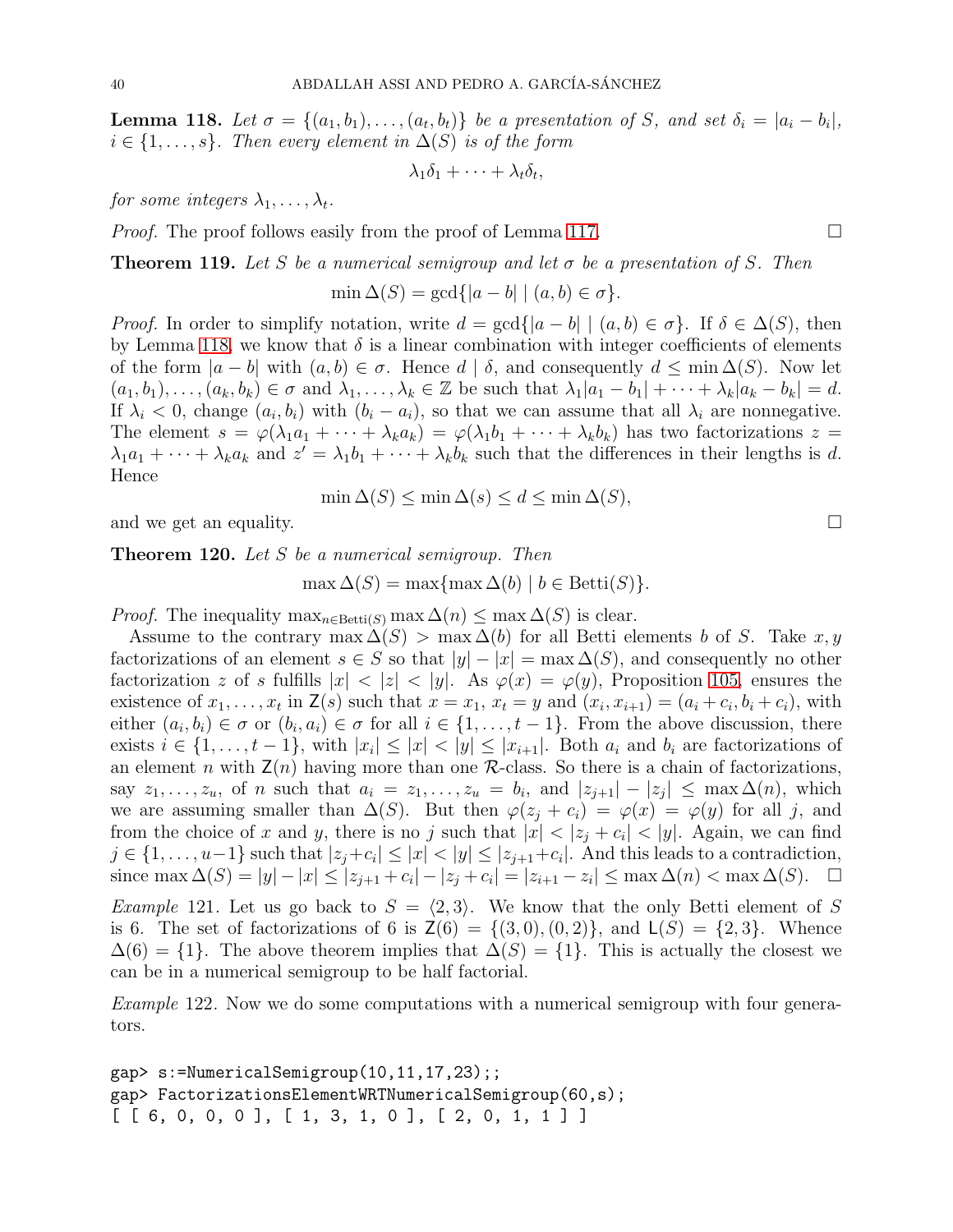```
gap> LengthsOfFactorizationsElementWRTNumericalSemigroup(60,s);
[ 4, 5, 6 ]
gap> ElasticityOfFactorizationsElementWRTNumericalSemigroup(60,s);
3/2
gap> DeltaSetOfFactorizationsElementWRTNumericalSemigroup(60,s);
[ 1 ]
gap> BettiElementsOfNumericalSemigroup(s);
[ 33, 34, 40, 69 ]
gap> Set(last, x->DeltaSetOfFactorizationsElementWRTNumericalSemigroup(x,s));
[ [ [ ] , [ 1 ], [ 2 ], [ 3 ] ]gap> ElasticityOfNumericalSemigroup(s);
23/10
```
<span id="page-40-0"></span>5.2. Distance based invariants. We now introduce some invariants that depend on distances between factorizations. These invariants will measure how spread are the factorizations of elements in the monoid.

The set  $\mathbb{N}^p$  is a lattice with respect to the partial ordering  $\leq$ . Infimum and supremum of a set with two elements is constructed by taking minimum and maximum coordinate by coordinate, respectively. For  $x = (x_1, \ldots, x_p), y = (y_1, \ldots, y_p) \in \mathbb{N}^p$ , inf $\{x, y\}$  will be denoted by  $x \wedge y$ . Thus

$$
x \wedge y = (\min\{x_1, y_1\}, \ldots, \min\{x_p, y_p\}).
$$

The *distance* between x and y is defined as

$$
d(x, y) = \max\{|x - (x \wedge y)|, |y - (x \wedge y)|\}
$$

(equivalently  $d(x, y) = \max\{|x|, |y|\} - |x \wedge y|$ ).

The distance between two factorizations of the same element is lower bounded in the following way.

<span id="page-40-2"></span>**Lemma 123.** Let  $x, y \in \mathbb{N}^p$  with  $x \neq y$  and  $\varphi(x) = \varphi(y)$ . Then

$$
2 + ||x| - |y|| \le d(x, y).
$$

*Proof.* We can assume that  $x \wedge y = 0$ , since distance is preserved under translations,  $||x||$  –  $|y|| = ||x - (x \wedge y)| - |y - (x \wedge y)||$  and  $\varphi(x - (x \wedge y)) = \varphi(y - (x \wedge y))$ . As  $\varphi(x) = \varphi(y)$ and  $x \neq y$ , in particular we have that  $|x| \geq 2$  and the same for |y|. Also, as  $x \wedge y = 0$ ,  $d(x, y) = \max\{|x|, |y|\}.$  If  $|x| \ge |y|$ , then  $2 + ||x| - |y|| = |x|(2 - |y|) \le |x| = d(x, y).$  A similar argument applies for  $|x| \le |y|$ .

<span id="page-40-1"></span>*Example* 124. The factorizations of  $66 \in (6, 9, 11)$  are

$$
\mathsf{Z}(66) = \{ (0,0,6), (1,3,3), (2,6,0), (4,1,3), (5,4,0), (8,2,0), (11,0,0) \}.
$$

The distance between  $(11, 0, 0)$  and  $(0, 0, 6)$  is 11. However we can put other factorizations of 66 between them so that the maximum distance of two consecutive links is at most 4: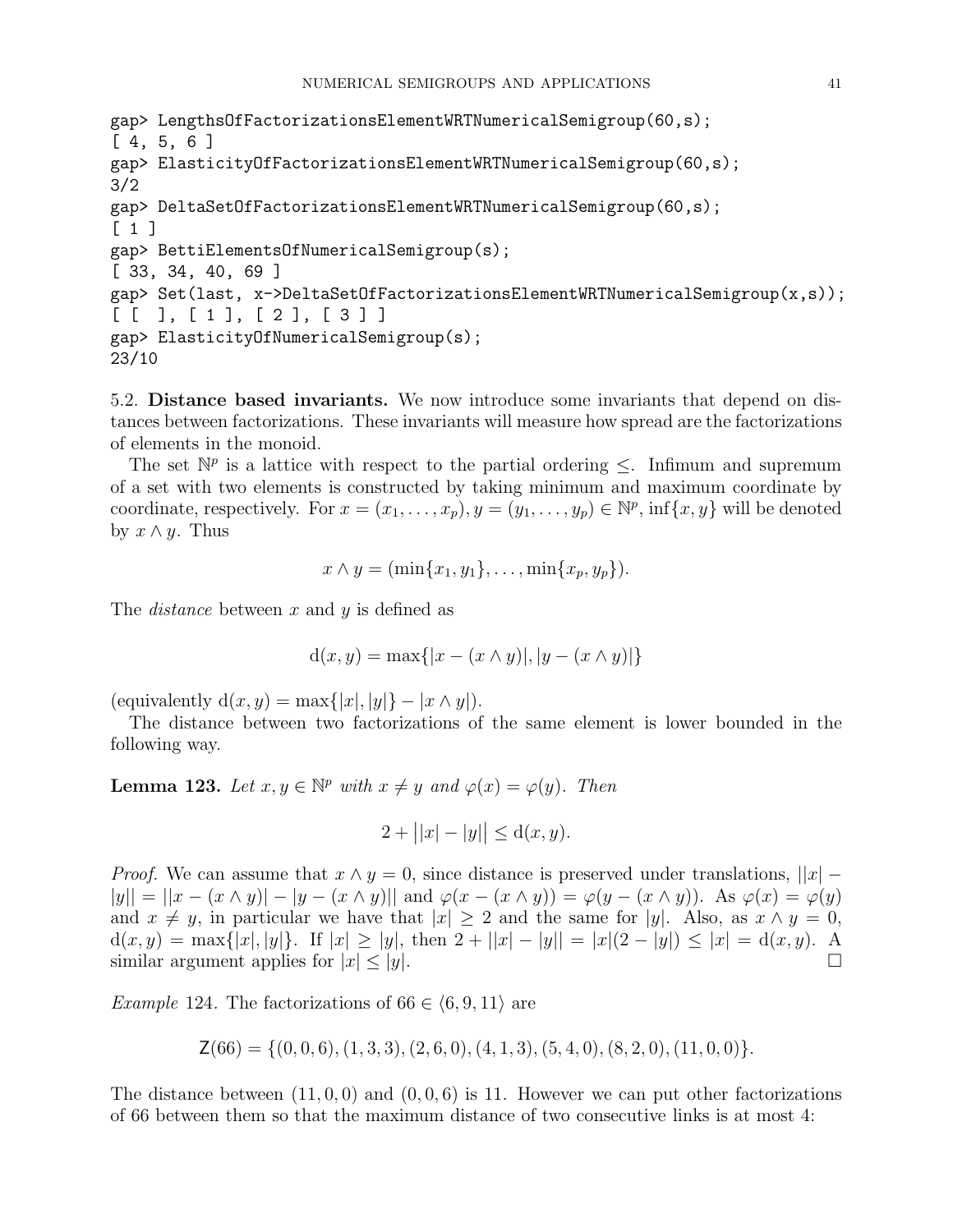

In the above picture the factorizations are depicted in the top of a post, and they are linked by a "catenary" labeled with the distance between two consecutive sticks. On the bottom we have drawn the factorizations removing the common part with the one on the left and that of the right, respectively. We will say that the catenary degree of 66 in  $(6, 9, 11)$  is at most 4.

Given  $s \in S$ ,  $x, y \in \mathsf{Z}(s)$  and a nonnegative integer N, an N-chain joining x and y is a sequence  $x_1, \ldots, x_k \in \mathsf{Z}(s)$  such that

- $x_1 = x, x_k = y,$
- for all  $i \in \{1, ..., k-1\}, d(x_i, x_{i+1}) \leq N$ .

The *catenary degree* of s, denoted  $c(s)$ , is the least N such that for any two factorizations  $x, y \in \mathsf{Z}(s)$ , there is an N-chain joining them. The catenary degree of S,  $\mathsf{c}(S)$ , is defined as

$$
\mathsf c (S) = \sup_{s \in S} \mathsf c (S).
$$

*Example* 125. Let us compute the catenary degree of  $77 \in S = \langle 10, 11, 23, 35 \rangle$ . We start with a complete graph with vertices the factorizations of 77 and edges labeled with the distances between them. Then we remove one edge with maximum distance, and we repeat the process until we find a bridge. The label of that bridge is then the catenary degree of 77.

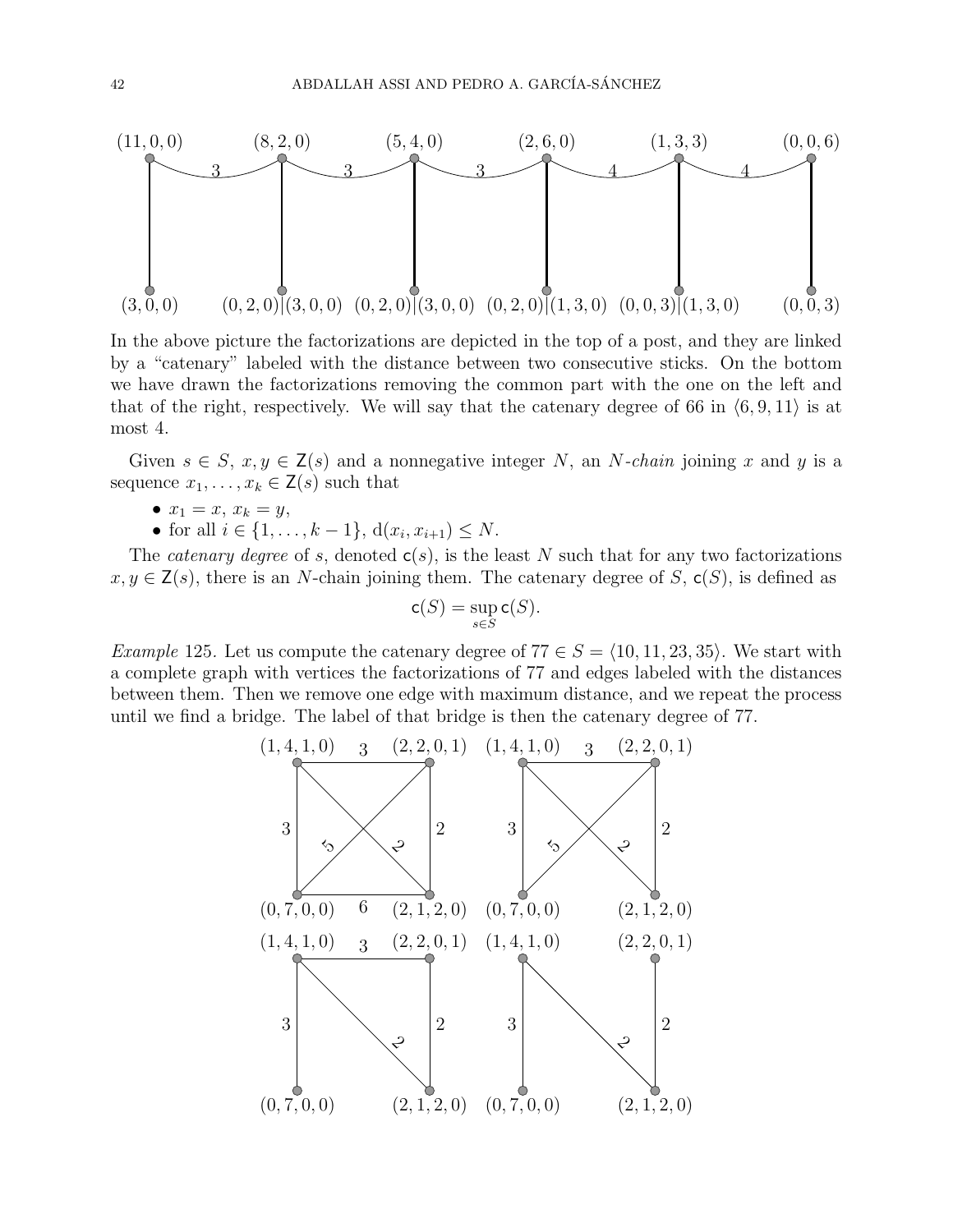Thus the catenary degree of 77 is 3.

If one looks at Proposition [105](#page-32-0) and Example [124,](#page-40-1) one sees some interconnection between the transitivity and the way we can move from one factorization to another to minimize distances. This idea is exploited in the following result.

**Theorem 126.** Let  $S$  be a numerical semigroup. Then

 $c(S) = \max\{c(b) | b \in \text{Betti}(S)\}.$ 

*Proof.* Set  $c = \max_{b \in \text{Betti}(S)} c(b)$ . Clearly  $c \leq c(S)$ . Let us prove the other inequality. Take  $s \in S$  and  $x, y \in \mathsf{Z}(s)$ . Let  $\sigma$  be a minimal presentation of S. Then by Proposition [105,](#page-32-0) there exists a sequence  $x_1, \ldots, x_k$  such that  $x_1 = x, x_k = y$ , and for every i there exists  $c_i \in \mathbb{N}^p$ (with p the embedding dimension of S) such that  $(x_i, x_{i+1}) = (a_i + c_i, b_i + c_i)$  for some  $(a_i, b_i)$ such that either  $(a_i, b_i) \in \sigma$  or  $(b_i, a_i) \in \sigma$ . According to Theorem [108,](#page-33-1)  $a_i, b_i$  are factorizations of a Betti element of S. By using the definition of catenary degree, there is a c-chain joining  $a_i$  and  $b_i$  (also  $b_i$  and  $a_i$ ). If we add  $c_i$  to all the elements of this sequence, we have a c-chain joining  $x_i$  and  $x_{i+1}$  (distance is preserved under translations). By concatenating all these c-chains for  $i \in \{1, \ldots, k-1\}$  we obtain a c-chain joining x and y. And this proves that  $c(S) \leq c$ , and the equality follows.

<span id="page-42-2"></span>Example 127. With the package numericalsgps the catenary degree of an element and of the whole semigroup can be obtained as follows.

```
gap> s:=NumericalSemigroup(10,11,17,23);;
gap> FactorizationsElementWRTNumericalSemigroup(60,s);
[ [ 6, 0, 0, 0], [ 1, 3, 1, 0], [ 2, 0, 1, 1 ] ]gap> CatenaryDegreeOfElementInNumericalSemigroup(60,s);
4
gap> CatenaryDegreeOfNumericalSemigroup(s);
6
```
<span id="page-42-0"></span>5.3. How far is an irreducible from being prime. As the title suggests, the last invariant we are going to present measures how far is an irreducible from being prime. Recall that a prime element is an element such that if it divides a product, then it divides one of the factors. Numerical semigroups are monoids under addition, and thus the concept of divisibility must be defined accordingly.

Given  $s, s' \in S$ , recall that we write  $s \leq_S s'$  if  $s' - s \in S$ . We will say that s divides s'. Observe that s divides s' if and only if s' belongs to the ideal  $s + S = \{s + x \mid x \in S\}$  of S. If  $s \leq_{S} s'$ , then  $t^{s}$  divides  $t^{s'}$  in the semigroup ring  $K[S]$ , in the "multiplicative" sense.

The  $\omega$ -primality of s in S, denoted  $\omega(S, s)$ , is the least positive integer N such that whenever s divides  $a_1 + \cdots + a_n$  for some  $a_1, \ldots, a_n \in S$ , then s divides  $a_{i_1} + \cdots + a_{i_N}$  for some  $\{i_1, \ldots, i_N\} \subseteq \{1, \ldots, n\}.$ 

Observe that an irreducible element in S (minimal generator) is prime if its  $\omega$ -primality is 1. It is easy to observe that a numerical semigroup has no primes.

In the above definition, we can restrict the search to sums of the form  $a_1 + \cdots + a_n$ , with  $a_1, \ldots, a_n$  minimal generators of S as the following lemma shows.

<span id="page-42-1"></span>**Lemma 128.** Let S be numerical semigroup and  $s \in S$ . Then  $\omega(S, s)$  is the smallest  $N \in$  $\mathbb{N} \cup \{\infty\}$  with the following property: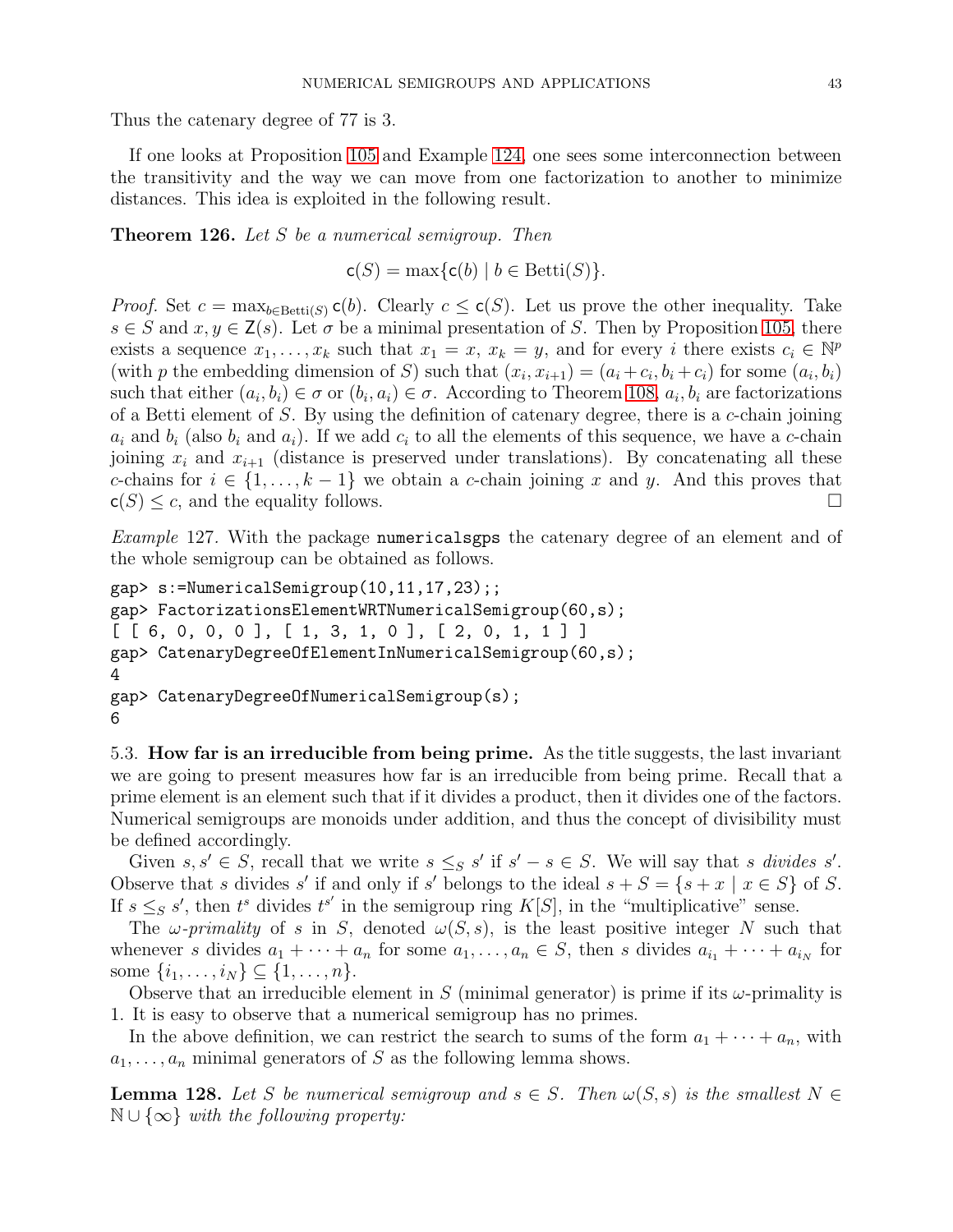For all  $n \in \mathbb{N}$  and  $a_1, \ldots, a_n$  minimal generators of S, if b divides  $a_1 + \cdots + a_n$ , then there exists a subset  $\Omega \subset [1,n]$  with cardinality less than or equal to N such that

$$
b\leq_S\sum_{i\in \Omega}a_i.
$$

*Proof.* Let  $\omega'(S, s)$  denote the smallest integer  $N \in \mathbb{N}_0 \cup \{\infty\}$  satisfying the property mentioned in the lemma. We show that  $\omega(S, s) = \omega'(S, s)$ . By definition, we have  $\omega'(S, s) \leq$  $\omega(S,s)$ .

In order to show that  $\omega(S, s) \leq \omega'(S, s)$ , let  $n \in \mathbb{N}$  and  $a_1, \ldots, a_n \in S$  with  $s \leq_S a_1 + \cdots + a_n$ . For every  $i \in [1, n]$  we pick a factorization  $a_i = u_{i,1} + \cdots + u_{i,k_i}$  with  $k_i \in \mathbb{N}$  and  $u_{i_1}, \ldots, u_{i,k_i}$ minimal generators of S. Then there is a subset  $I \in [1, n]$  and, for every  $i \in I$ , a subset  $\emptyset \neq \Lambda_i \subset [1, k_i]$  such that

$$
#I \leq \sum_{i \in I} #\Lambda_i \leq \omega'(S, s) \quad \text{and} \quad s \leq S \sum_{i \in I} \sum_{\nu \in \Lambda_i} u_{i, \nu},
$$

and hence  $s \leq_S \sum_{i \in I} a_i$ 

In order to compute the  $\omega$ -primality of an element s in a numerical semigroup S, one has to look at the minimal factorizations (with respect to the usual partial ordering) of the elements in the ideal  $s + S$ ; this is proved in the next result.

**Proposition 129.** Let S be a numerical semigroup minimally generated by  $\{n_1, \ldots, n_p\}$ . Let  $s \in S$ . Then

$$
\omega(S, s) = \max \{|m| \mid m \in \text{Minimals}_{\leq} (Z(s + S))\}.
$$

*Proof.* Notice that by Dickson's lemma, the set Minimals<sub> $\lt (Z(s + S))$  has finitely many ele-</sub> ments, and thus  $N = \max\{|m| \mid m \in \text{Minimals}_{\le}(Z(s+S))\}$  is a nonnegative integer.

Choose  $x = (x_1, \ldots, x_p) \in \text{Minimals}_{\leq}(Z(s+S))$  such that  $|x| = N$ . Since  $x \in Z(s+S)$ , s divides  $s' = x_1 n_1 + \cdots + x_p n_p$ . Assume that s divides  $s'' = y_1 n_1 + \cdots + y_p n_p$  with  $(y_1, \ldots, y_p) < (x_1, \ldots, x_p)$  (that is, s divides a proper subset of summands of s'). Then  $s'' \in s + S$ , and  $(y_1, \ldots, y_p) \in \mathsf{Z}(s + S)$ , contradicting the minimality of x. This proves that  $\omega(S, s) \geq N$ .

Now assume that s divides  $x_1n_1 + \cdots + x_pn_p$  for some  $x = (x_1, \ldots, x_p) \in \mathbb{N}^p$ . Then  $x \in \mathsf{Z}(s+S)$ , and thus there exists  $m = (m_1, \ldots, m_p) \in \text{Minimals}_{\leq}(\mathsf{Z}(s+S))$  with  $m \leq x$ . By definition,  $m_1n_1 + \cdots + m_pn_p \in s + S$ , and  $|m| \leq N$ . This proves in view of Lemma [128](#page-42-1) that  $N \leq \omega(S, s)$ .

For S a numerical semigroup minimally generated by  $\{n_1, \ldots, n_p\}$ , the  $\omega$ -primality of S is defines as

$$
\omega(S) = \max{\omega(S, n_i) \mid i \in \{1, \ldots, p\} }.
$$

We are going to relate Delta sets with catenary degree and  $\omega$ -primality. To this end we need the following technical lemma.

For  $b = (b_1, ..., b_p) \in \mathbb{N}^p$ , define  $\text{Supp}(b) = \{i \in \{1, ..., p\} \mid b_i \neq 0\}.$ 

<span id="page-43-0"></span>**Lemma 130.** Let S be a numerical semigroups minimally generated by  $\{n_1, \ldots, n_p\}$ , and let  $n \in \text{Betti}(S)$ . Let  $a, b \in \mathsf{Z}(n)$  in different R-classes. For every  $i \in \text{Supp}(b)$  it follows that  $a \in$  Minimals<sub> $\leq$ </sub> $\mathsf{Z}(n_i + S)$ .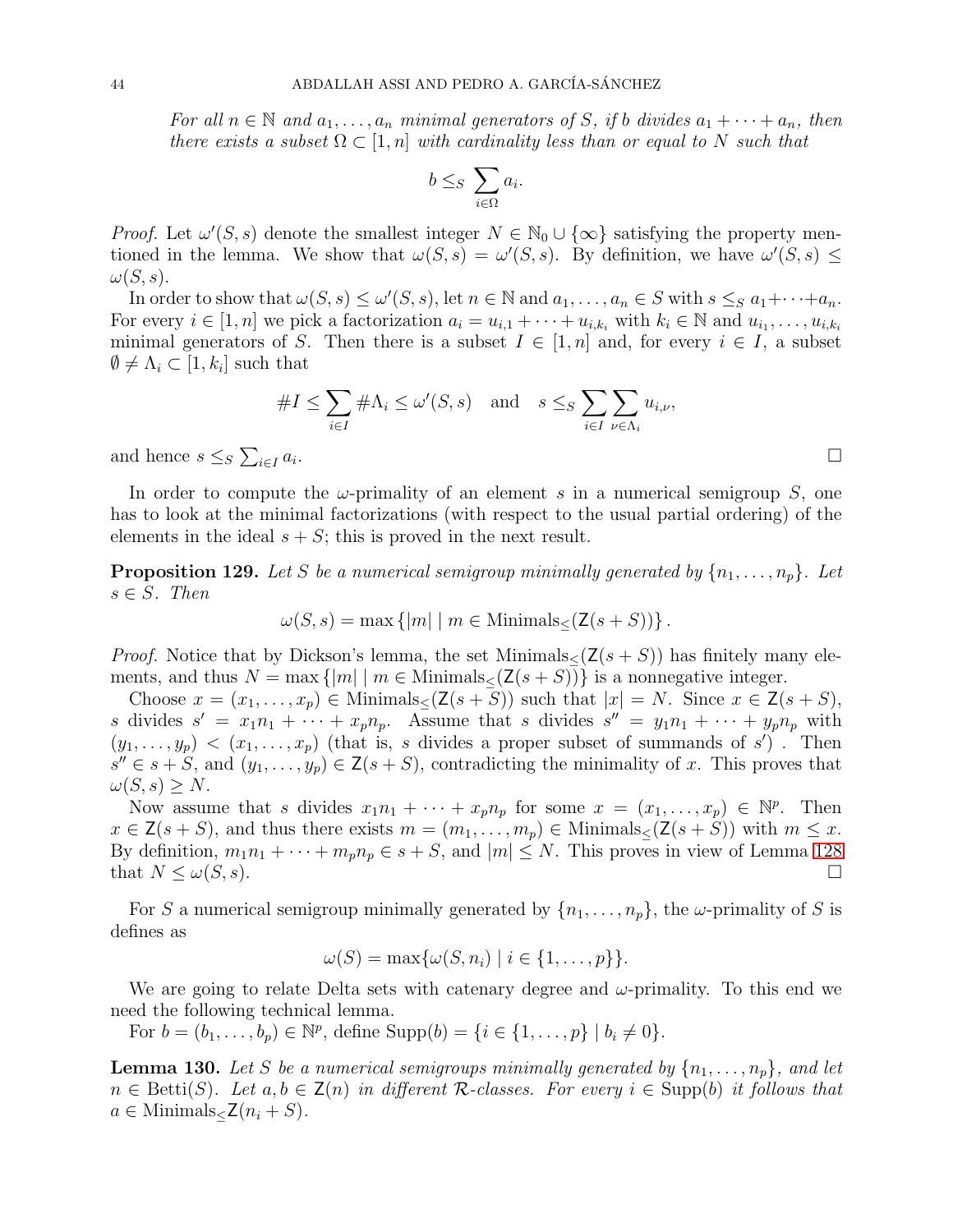*Proof.* Assume to the contrary that there exists  $c \in \mathsf{Z}(n_i + S)$  and  $x \in \mathbb{N}^k \setminus \{0\}$  such that  $c + x = a$ . From  $c < a$ ,  $a \cdot b = 0$  and  $i \in \text{Supp}(b)$ , we deduce that  $i \notin \text{Supp}(c)$ . As  $c \in \mathsf{Z}(n_i + S)$ , there exists  $d \in \mathsf{Z}(n_i + S)$  with  $i \in \text{Supp}(d)$  and  $\varphi(c) = \varphi(d)$ . Hence  $\varphi(d+x) = \varphi(c+x) = \varphi(a)$ . Moreover  $(d+x) \cdot (c+x) = (d+x) \cdot a \neq 0$ , and  $(d+x) \cdot b \neq 0$ , which leads to  $a\mathcal{R}b$ , a contradiction.

<span id="page-44-1"></span>Theorem 131. Let S be a numerical semigroup. Then

 $\max \Delta(S) + 2 \leq \mathsf{c}(S) \leq \omega(S).$ 

*Proof.* Assume that  $d \in \Delta(S)$ . Then there exists  $s \in S$  and  $x, y \in \mathsf{Z}(s)$  such that  $|x| < |y|$ ,  $d = |y| - |x|$  and there is no  $z \in \mathsf{Z}(s)$  with  $|x| < |z| < |y|$ . From the definition of  $c(S)$ , there is a  $c(S)$ -chain  $z_1, \ldots, z_k$  joining x and y. As in the proof of Theorem [120,](#page-39-1) we deduce that there exists i such that  $|z_i| < |x| < |y| < |z_{i+1}|$ . Then  $2 + d = 2 + |y| - |x| \leq 2 + |z_{i+2}| - |z_i|$ , and by Lemma [123,](#page-40-2)  $2 + |z_{i+2}| - |z_i| \le d(z_i, z_{i+1})$ . The definition of  $c(S)$ -chain implies that  $d(z_i, z_{i+1}) \leq \mathsf{c}(S)$ . Hence  $2 + d \leq \mathsf{c}(S)$ , and consequently max  $\Delta(S) + 2 \leq \mathsf{c}(S)$ .

Let  $\sigma$  be a minimal presentation of ker  $\varphi$ . For every  $(a, b) \in \sigma$ , there exists  $n_i$  and  $n_j$ minimal generators such that  $a \in \text{Minimals}_{\leq} Z(n_i + S)$  and  $b \in \text{Minimals}_{\leq} Z(n_i + S)$  (Lemma [130\)](#page-43-0). From the definition of  $\omega(S)$ , both |a| and |b| are smaller than or equal to  $\omega(S)$ . Set  $c = \max\{\max\{|a|, |b|\} \mid (a, b) \in \sigma\}.$  Then  $c \leq \omega(S)$ . Now we prove that  $c(S) \leq c$ . Let  $s \in S$  and  $x, y \in \mathsf{Z}(s)$ . Then  $\varphi(x) = \varphi(y)$  and as  $\sigma$  is a presentation, by Proposition [105,](#page-32-0) there exists a sequence  $x_1, \ldots, x_k \in \mathbb{N}^p$   $(p = e(S))$  such that  $x_1 = x, x_k = y$  and for every i there exists  $a_i, b_i, c_i \in \mathbb{N}^p$  such that  $(x_i, x_{i+1}) = (a_i + c_i, b_i + c_i)$ , with either  $(a_i, b_i) \in \sigma$ or  $(b_i, a_i) \in \sigma$ . Notice that  $d(x_i, x_{i+1}) = d(a_i, b_i) = \max\{|a_i|, |b_i|\}$   $(a_i \text{ and } b_i \text{ are in different})$ R-classes and thus  $a_i \cdot b_i = 0$ , or equivalently,  $a_i \wedge b_i = 0$ . Hence  $d(x_i, x_{i+1}) \leq c$ , and consequently  $x_1, \ldots, x_k$  is a c-chain joining x and y. This implies that  $c(S) \leq c$ , and we are done.

*Example* 132. Let us go back to  $S = \langle 10, 11, 17, 23 \rangle$ . From Example [122](#page-39-2) and Theorem [120,](#page-39-1) we know that max  $\Delta(S) = 3$ .

gap> OmegaPrimalityOfNumericalSemigroup(s); 6

From Theorem [131,](#page-44-1) we deduce that  $c(S) \in \{5,6\}$ . Recall that by Example [127,](#page-42-2) we know that  $c(S) = 6$ .

The are many other nonunique factorization invariants that can be defined on any numerical semigroup. It was our intention just to show some of them and the last theorem that relates these invariants coming from lengths, distances and primality (respectively), and at the same time show how minimal presentations can be used to study them. The reader interested in this topic is referred to [\[14\]](#page-45-11).

#### <span id="page-44-0"></span>**REFERENCES**

- [1] S.S. Abhyankar.- Lectures on expansion techniques in Algebraic Geometry, Tata Institue of Fundamental research, Bombay, 1977.
- [2] S.S. Abhyankar.- On the semigroup of a meromorphic curve, Part 1, in Proceedings of International Symposium on Algebraic Geometry, Kyoto, pp. 240-414, 1977.
- [3] S.S. Abhyankar.- Irreducibility criterion for germs of analytic functions of two complex variables, Advances in Mathematics 74, pp. 190-257, 1989.
- [4] S.S. Abhyankar and T.T. Moh.- Newton Puiseux expansion and generalized Tschirnhausen transformation, J.Reine Angew.Math, 260, pp. 47-83 and 261, pp. 29-54, 1973.